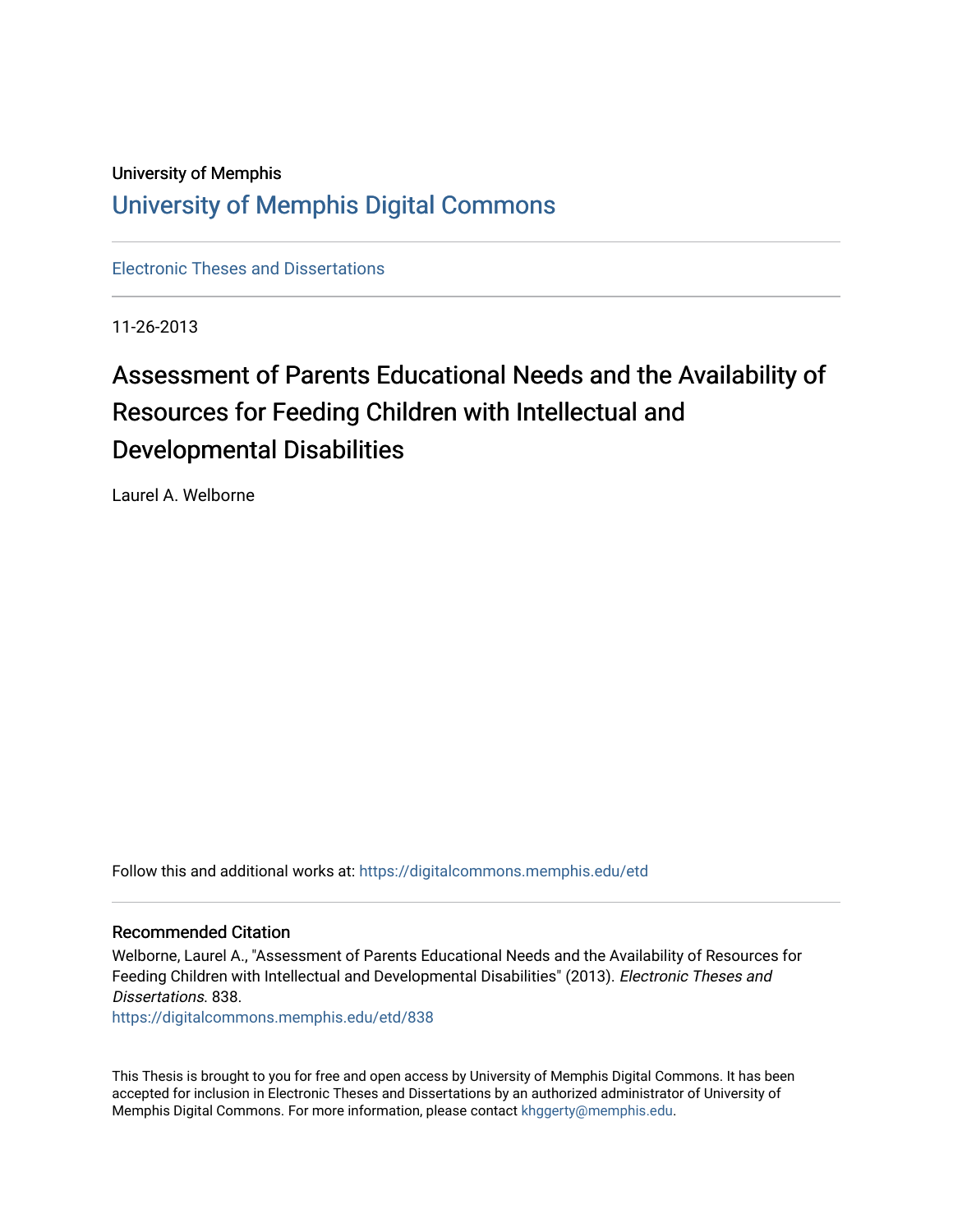## ASSESSMENT OF PARENTS EDUCATIONAL NEEDS AND THE AVAILABILITY OF RESOURCES FOR FEEDING CHILDREN WITH INTELLECTUAL AND DEVELOPMENTAL DISABILITIES

by

Laurel Welborne

A Thesis

Submitted in Partial Fulfillment of the

Requirements for the Degree of

Master of Science

Major: Clinical Nutrition

The University of Memphis

December 2013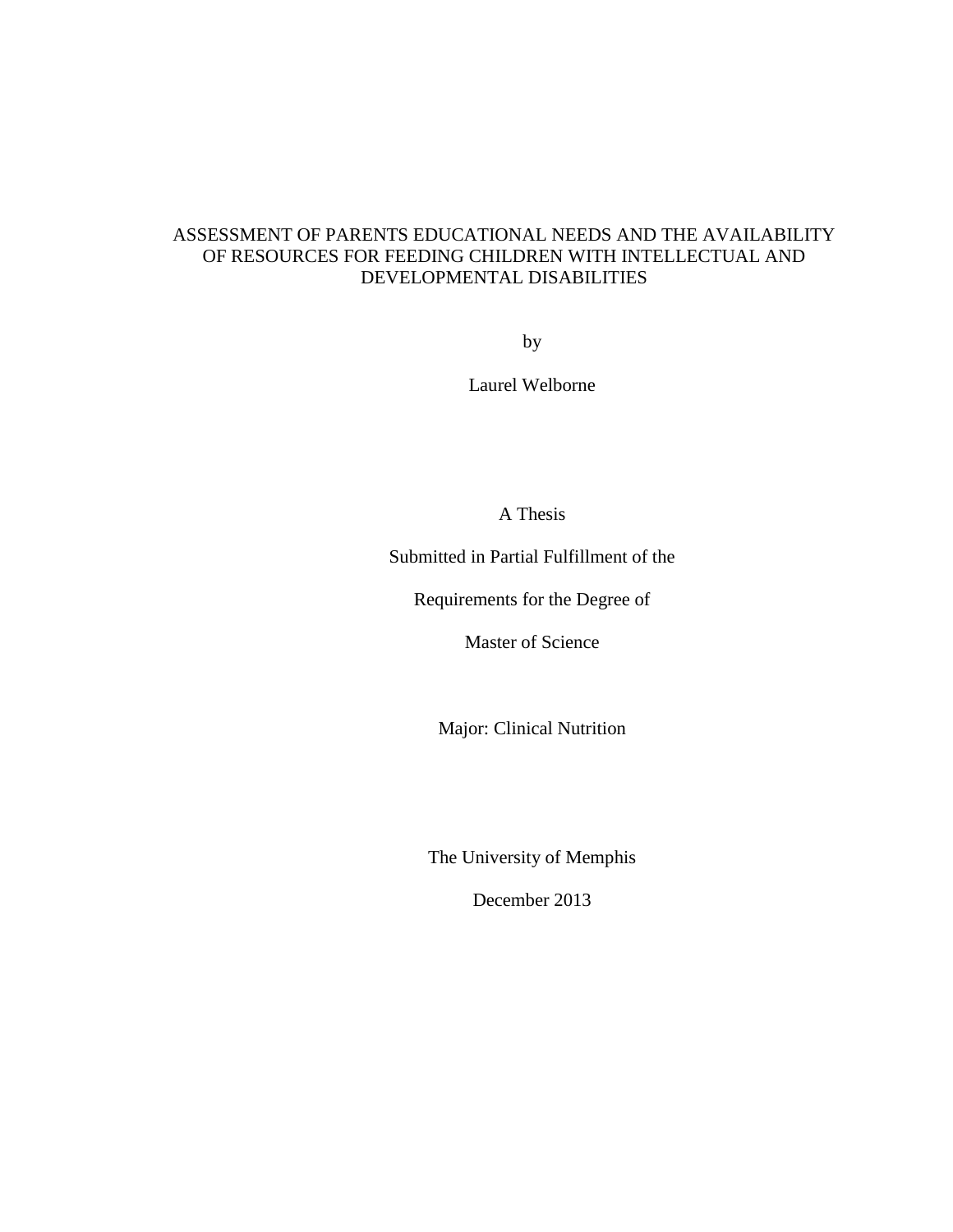#### **ABSTRACT**

Welborne, Laurel A. M.S. The University of Memphis. December 2013. Assessment of Parents Educational Needs and the Availability of Resources for Feeding Children with Intellectual and Developmental Disabilities. Major Professor: Dr. Terra B. Smith, Ph.D., R.D.

The purpose of this research was to assess educational needs of parents of children with intellectual and developmental disabilities (IDD) and define the availability of resources for children with IDD who experience feeding disorders in Shelby County. Participants were primary caregivers of a child between three and 18 years with IDD who experience a feeding disorder. A questionnaire of quantitative and qualitative responses was distributed to members of the Special Education Parent Teacher Alliance of Shelby County and Support and Training for Exceptional Parents in Tennessee. The questionnaire reached 665 potential participants. Eight participants responded to the survey. The majority of the participants do not believe Shelby County is meeting needs in providing accessible services for feeding disorders. Conclusively, Shelby County may not be providing accessible services for children with IDD and feeding disorders. However the response rate was limited therefore more research should be completed analyzing the community's needs.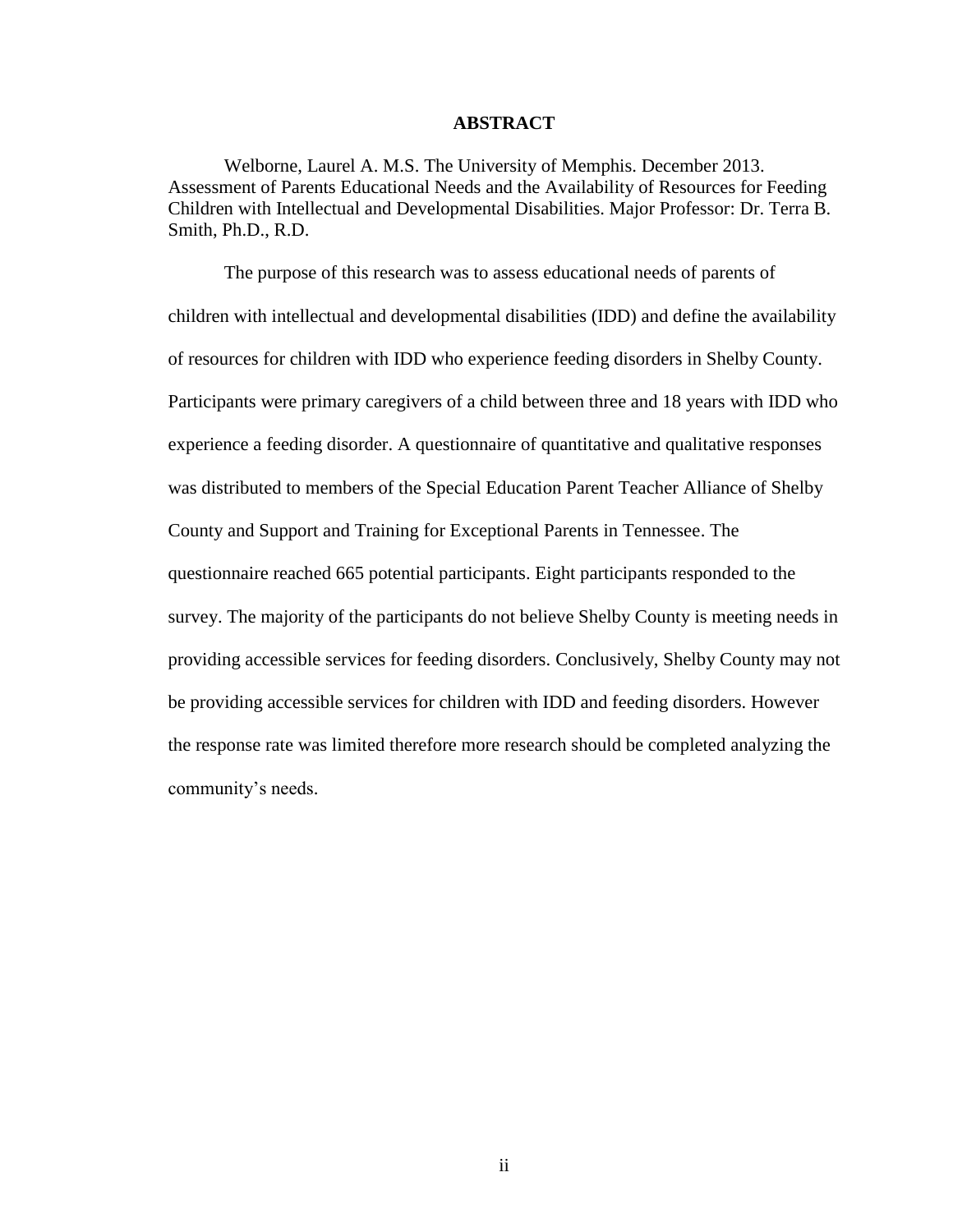| <b>TABLE OF CONTENTS</b> |  |  |
|--------------------------|--|--|
|--------------------------|--|--|

| <b>Chapter</b>        |                                                                                                                                                                                                                   | Page                                   |
|-----------------------|-------------------------------------------------------------------------------------------------------------------------------------------------------------------------------------------------------------------|----------------------------------------|
| <b>List of Tables</b> |                                                                                                                                                                                                                   | iv                                     |
| 1                     | Introduction                                                                                                                                                                                                      | 1                                      |
| $\overline{2}$        | <b>Literature Review</b><br>Types of Feeding Disorders<br>Nutritional Status of Children with Feeding Disorders<br><b>Feeding Challenges</b><br><b>Interventions for Feeding Disorders</b><br>Purpose of Research | 5<br>5<br>$\tau$<br>10<br>11<br>15     |
| 3                     | Methods<br>Participants<br><b>Inclusion Criteria</b><br>Intervention and Data Collection<br>Measure and Data Analysis                                                                                             | 16<br>16<br>16<br>16<br>17             |
| $\overline{4}$        | <b>Results</b><br>Demographics of Participants<br>Assessment of Personal Skills and Needs<br>The Search for Professional Help<br>The Assessment of Community Services                                             | 18<br>18<br>19<br>19<br>20             |
| 5                     | Discussion<br><b>Assessment of Personal Skills</b><br>The Search for Professional Help<br>Perceived Assessment of Community Services<br>Limitations<br><b>Future Research</b><br>Conclusions                      | 22<br>24<br>25<br>26<br>27<br>29<br>30 |
|                       | <b>References</b>                                                                                                                                                                                                 | 31                                     |
|                       | <b>Appendices</b><br>A. Mealtime Feeding Problems Survey Questionnaire<br>B. E-mail, Newsletter, Flier<br>C. Institutional Review Board Approval<br>D. Tables                                                     | 34<br>35<br>40<br>41<br>42             |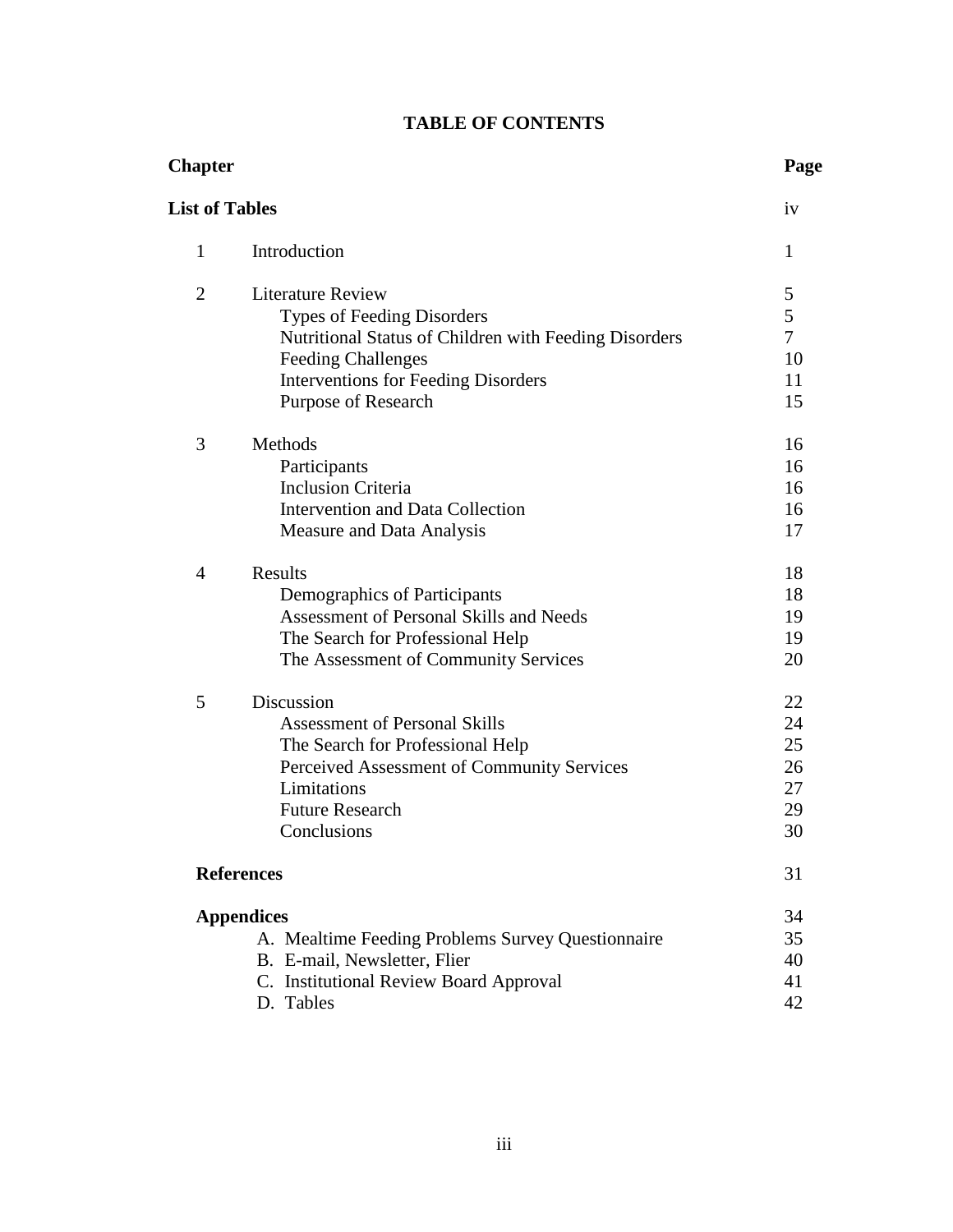## **LIST OF TABLES**

|                        | <b>Table</b>                                                                                               |    |
|------------------------|------------------------------------------------------------------------------------------------------------|----|
|                        | Questions regarding the demographics of participants.                                                      | 42 |
| 2                      | Personal assessment of child's feeding problem and parent or<br>caregiver's ability to handle the problem. | 43 |
| $\mathcal{R}$          | Questions regarding the participants search for professional help.                                         |    |
| $\boldsymbol{\Lambda}$ | Participants' assessment of services obtained.                                                             | 45 |
| 5                      | Perceived assessment of community services.                                                                |    |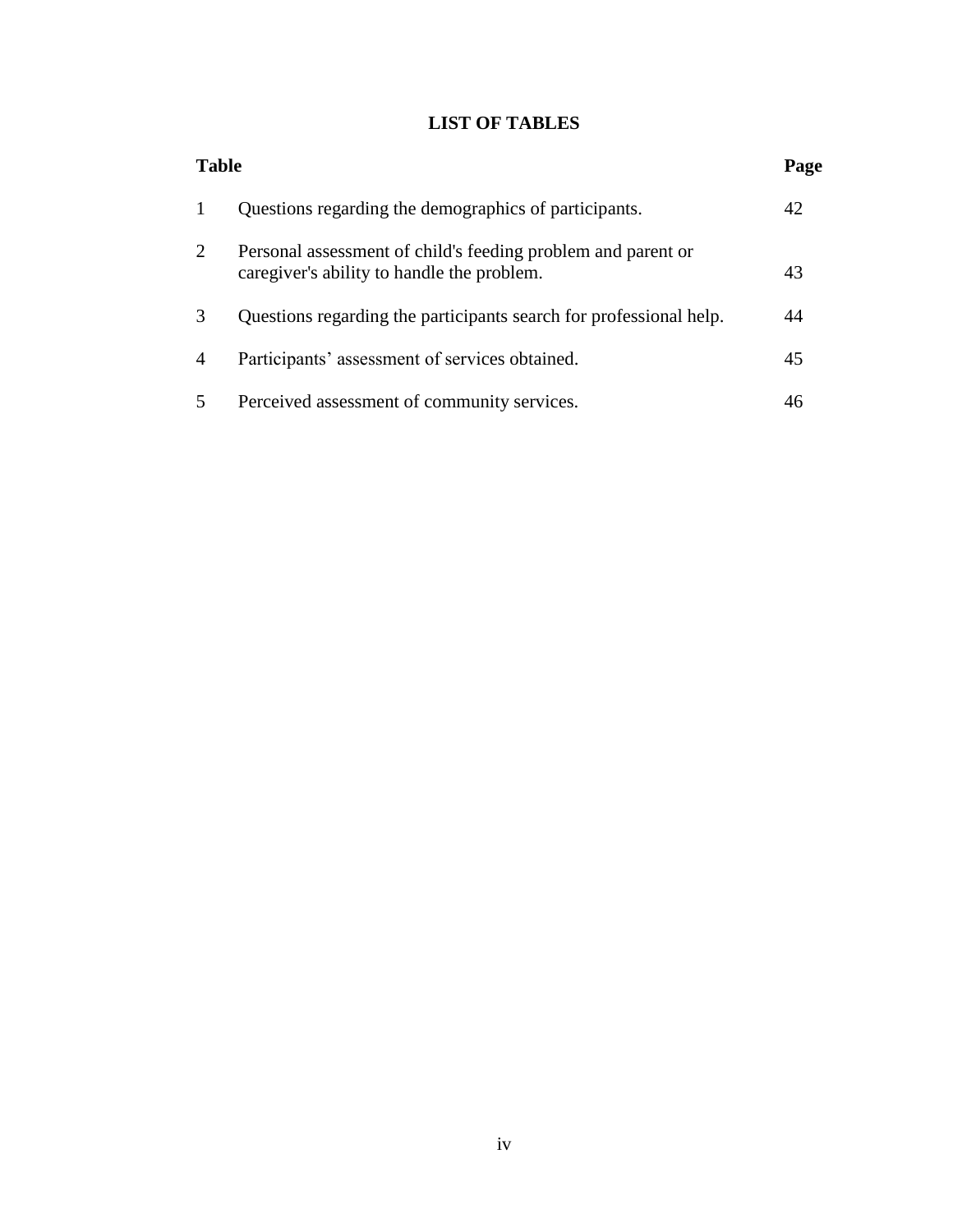#### **CHAPTER 1**

#### **INTRODUCTION**

Feeding disorders, or any problem that may decrease the nutritional intake of a person, can affect up to 80% of children with Intellectual and Developmental Disabilities  $(IDD).<sup>1</sup>$  Add this on to the wide range of struggles, both physical and psychological, that these children experience, and their quality of life can greatly decrease. <sup>1</sup> Eating for nourishment is a primary life function and when this basic necessity cannot be met, further medical conditions and detrimental psychosocial developments, as well as failureto-thrive (FTT) (child plotting less than the  $5<sup>th</sup>$  percentile) become the outcomes for these children.<sup>2</sup> More often than not, parents do not understand proper technique in treating these disorders and it can lead to increased stress for them and their child. Access to a community-based feeding program may provide critical education for the parents and caregivers who care for children with IDD.

To understand the critical need for a form of training for the caregiver, the seriousness of feeding disorders and how they affect caregiver and child must be discussed. Less severe disorders include selectivity of certain foods, food refusal, tantrums during feeding times, disruptive behaviors and self-inflicting of harm. 2 Progression of these abnormalities during feeding time can lead to an excess or deficiency of certain nutrients which may cause other issues in the physical development of the child.<sup>3-5</sup> Moreover, great stress on both the caregiver and child is experienced. When attempting to provide a comfortable and safe environment for their child, backtracking and watching them struggle creates frustration. More severe feeding disorders include overeating, under-eating, or delays of development for chewing and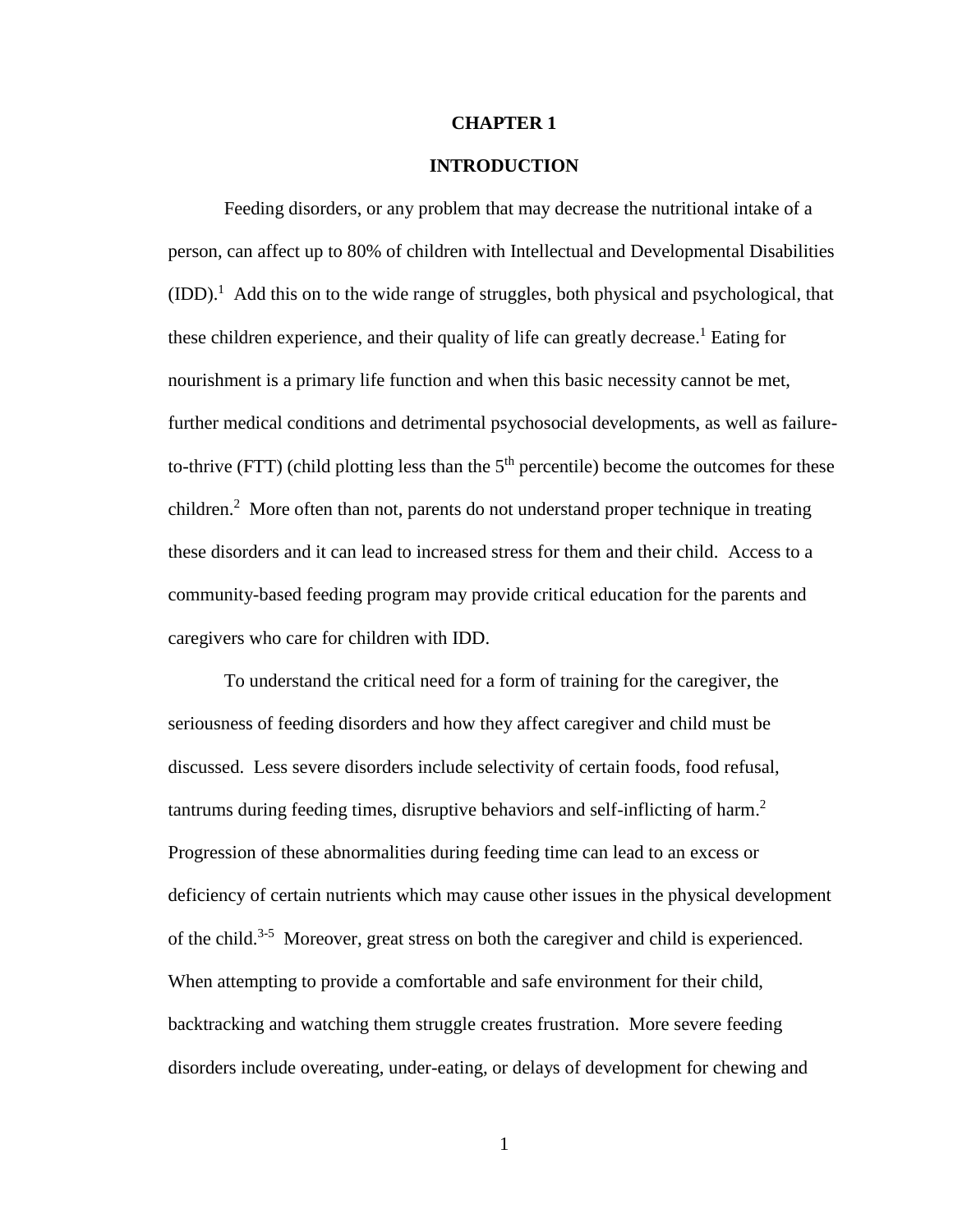swallowing.<sup>2,6</sup> Aspiration of and choking on food could lead to increased illness, increased hospital expenses and furthermore, poor growth and malnutrition of the child. 2 The effects of one feeding disorder may have cascading negative effects in many areas of development. Potentially, if just one disorder was corrected or improved such as oral motor skills, child and caregiver quality of life improves greatly.

As previously mentioned, the mental and emotional well-being of a parent or caregiver can be critical in the successful development and growth of a child with IDD.<sup>7</sup> When caregivers do not have the available help for the significant disorders, an increase in stress, anxiety and depression may occur.<sup>1</sup> A primary function of a parent is to nurture, teach and love their child. Stress placed on eating situations may create rifts in the important bonds between parent and child. When interventions for feeding disorders are available, they are often directed towards the child and the child's behavior<sup>1</sup>; however it is important to consider an intervention for the parents and caregivers so that they too can grow and develop their skills, and further understand the needs of their child and how to meet them. By doing so, the stress may be relieved and caregivers are provided lifelong tools that can be employed when resistance is met later on. Adults can then adapt to situations as the child continues to develop.

Addressing these issues may decrease long-term medical costs for the families as well as decrease the number of children with IDD in the FTT category. In 2001, a study was completed indicating that 80% of families with children with special health care needs pay out-of-pocket for the necessary services. <sup>8</sup> The needs of these families must be met through available and accessible venues such as community feeding clinics or programs staffed with professional speech and language therapists, occupational and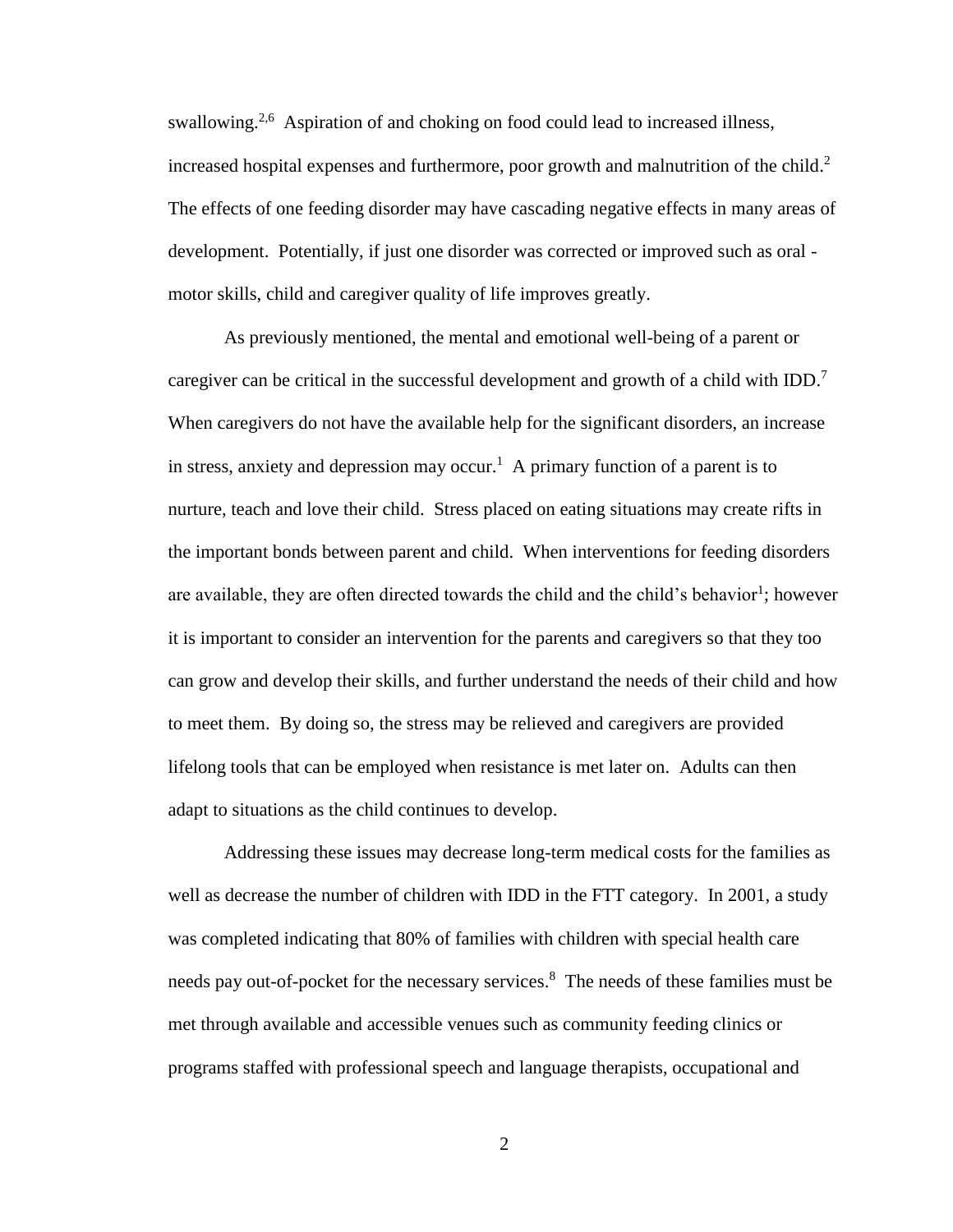physical therapists, behavior analysts, nutritionists and social workers and made available to working families. Community help needs to be affordable; when a child has been diagnosed with IDD, there is a relatively high cost of caring for them depending on where the family lives and the coverage of their insurance.<sup>8,9</sup> Well-rounded care in this manner can only provide positive outcomes for both child and caregiver. The obstacles here are the availability and accessibility of these community projects.

An important aspect of the research will be to assess if there is any form of help currently available and if that help provides the assistance these caregivers need. Questionnaires can be important in detailing the services currently available, the needs and desires of the stakeholders, and evaluating the requirement or the success of an intervention. Questionnaires can provide direct opinion from the stakeholders based on answers received for multiple response questions and fill in the blank responses. They are a low-risk, non-invasive way of finding out personal information and personal beliefs or needs of a population. The purpose of this study is to distribute questionnaires to assess the needs of caregivers who have a child with IDD and feeding disorders in Shelby County, Tennessee. The mean household income of Memphis, TN in 2011 was \$46,102 and the percentage of residents below the poverty line was  $20.1\%$ <sup>10</sup>, indicating families from Shelby County may not have the financial resources needed to provide services for their child with IDD. The results of this study will inform future research in the development of community clinics or programs that can be affordable to these parents and caregivers. Utilizing a questionnaire compiled of mixed quantitative and qualitative questions may provide answers to these demands: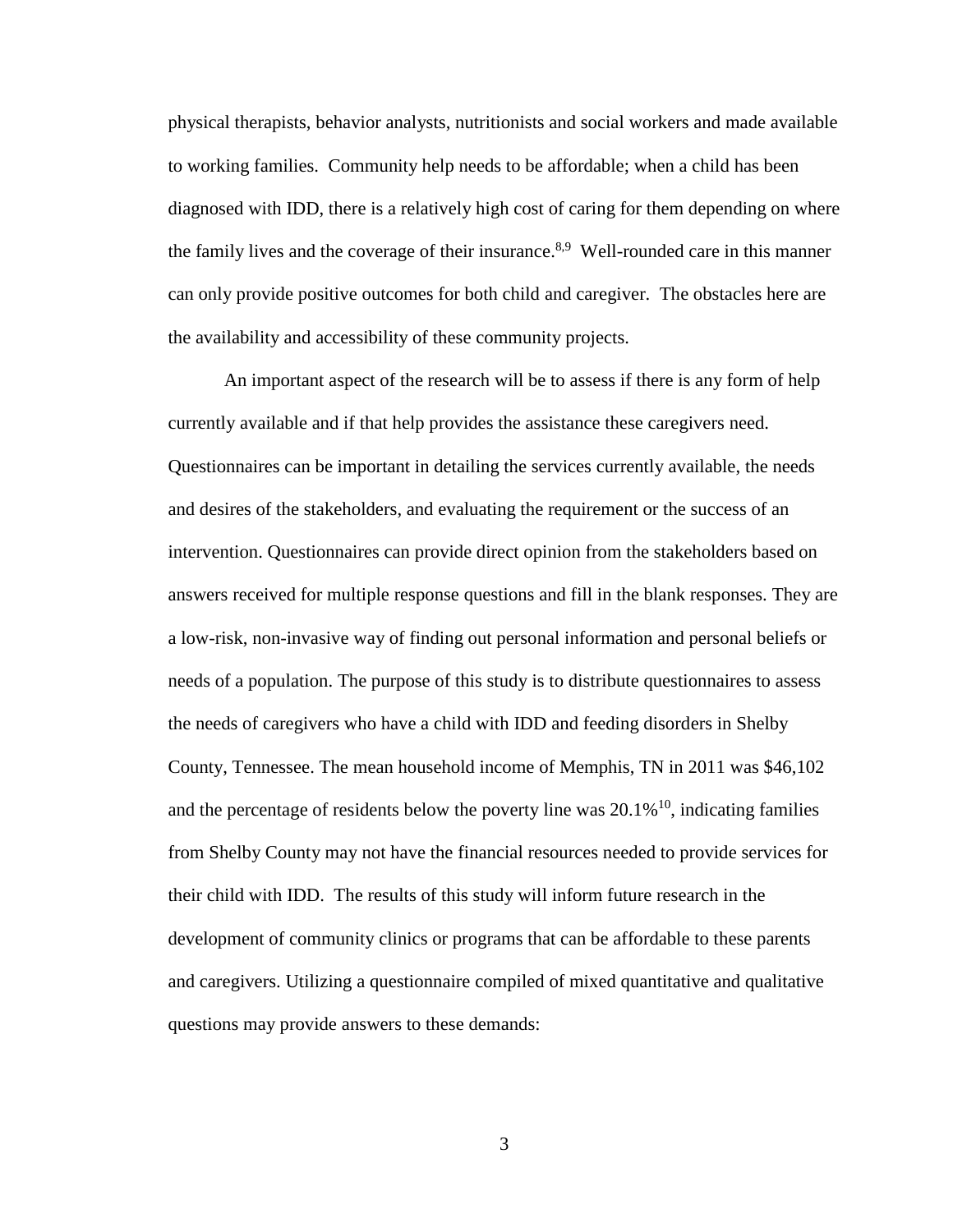- 1. Can these parents find sufficient help to educate and aid them in fighting the battle of providing adequate nutrition for their child?
- 2. Do these families have the resources available to tackle the issue of feeding problems?
- 3. If there are resources available, are they financially accessible for already struggling families?

To support this research it is critical to understand the prevalence and severity of feeding disorders in this population, the nutrition and health implications they may have, the resulting consequences for caregivers and the importance of community-based interventions in supporting change. A comprehensive discussion of a variety of feeding disorders and the impact it has on both a child with IDD and the caregiver will set the background for understanding whether help available through community options can impact those affected by feeding disorders.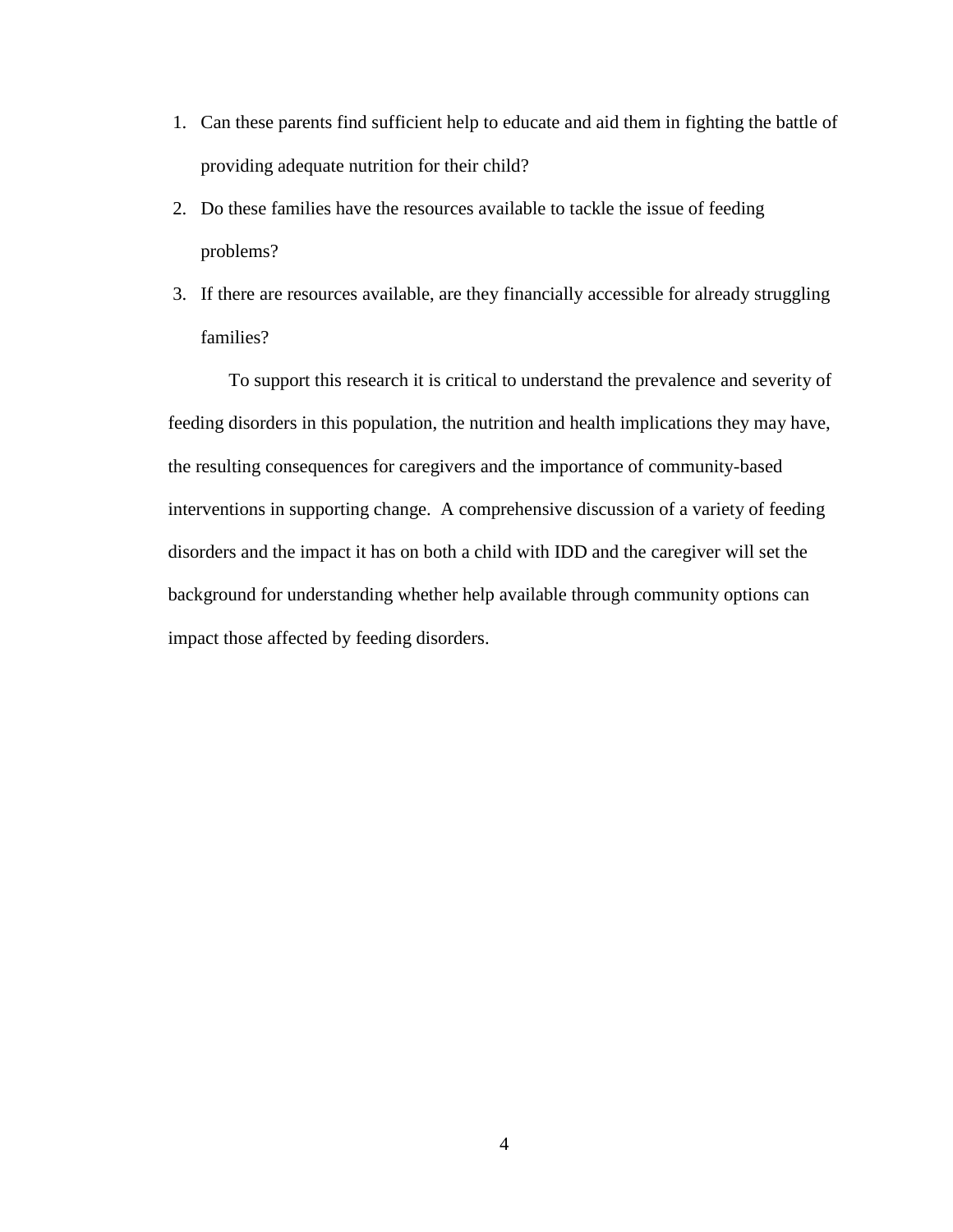#### **CHAPTER 2**

#### **LITERATURE REVIEW**

In order to completely understand the complications of a feeding problem in children with IDD, a comprehensive look at the background of this problem is necessary. Information on examples of non-organic and organic feeding disorders, effects the feeding problems have on nutritional intake and growth of the child, and how caregivers and parents are affected by these feeding problems will provide a solid framework for this demographic and why they may be searching for help. Discussing the use of questionnaires to develop community-based interventions will further support the need for the completion of this research in defining if there is a need for an intervention in this area.

#### **2.1 Types of Feeding Disorders**

Often, the feeding disorders of those with Intellectual and Developmental Disabilities (IDD) are grouped into two separate classes: non-organic and organic disorders.<sup>1</sup> The first class, non-organic, includes behavioral issues and are markedly less life-threatening than organic disorders, but influential in affecting the nutritional intake and overall environment of the feeding time. The second class of feeding disorders is grouped into organic disorders meaning the physical and medical barriers to receiving food. These disorders include skill problems that relate to muscle coordination like chewing and swallowing, and dysphagia related to poor oral-motor function.<sup>1</sup> This section will address these disorders and the effects they have on children with IDD.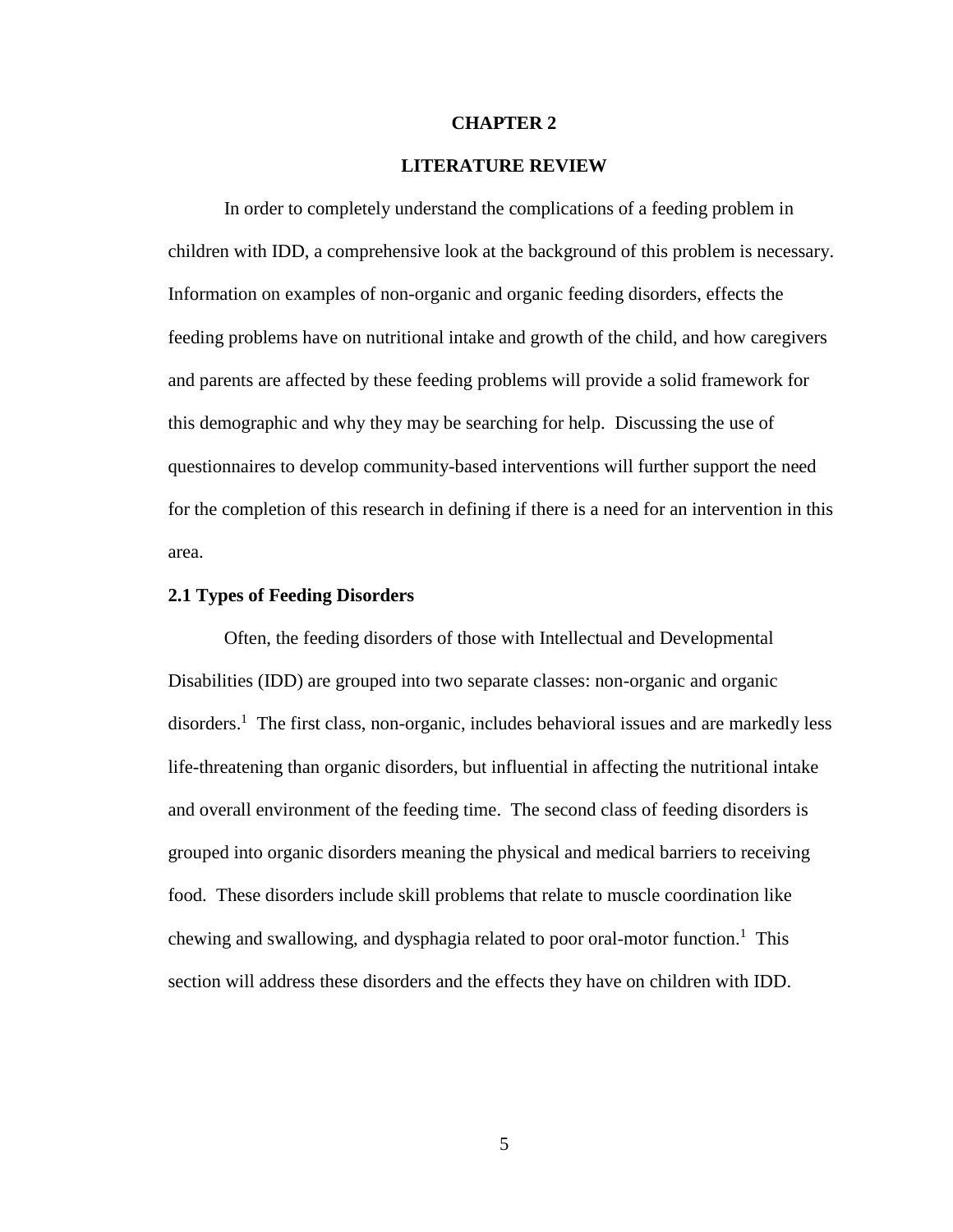#### **2.1.1 Non-organic (behavioral) feeding disorders**

Gal and colleagues<sup>2</sup> found that regardless of severity of the intellectual disorder, extremely common feeding problems are behavior related. These behavioral issues can include stealing food both before and after meals, stealing from others during meals, eating very little or too much, eating inedible foods (Pica), food dislikes, and food refusal. <sup>2</sup> One or more of these problems can result in the child receiving too much or too little macronutrients. Paralleling these results, young toddlers with Down syndrome exhibit food selectivity and refusal in regards to textures and presentation, food pocketing in the buccal cavities, and removal or expulsion of food.<sup>6</sup>

Furthermore, several studies following children on the Autism Spectrum Disorder (ASD) found mild and severe cases of selective eating based on how the food was presented, the utensils needed for consumption, selection by food categories and consuming only pureed foods or foods made into a specific texture.<sup>11</sup> Ahearn and colleagues<sup>12</sup> found that children presenting with ASD had several issues with food refusal and several occurrences were with foods that had been consumed before with no problems, indicating the food refusal and selectivity is not necessarily related to the food presented, more of the learned behaviors of the child. These behaviors could lead to decreased nutrient intake.<sup>13</sup>

#### **2.1.2 Organic (Physical and Medical) feeding disorders**

Organic feeding disorders can be observed in up to 80% of children with severe disabilities. <sup>2</sup> Moreover, in children with Down syndrome, the selectivity based on textures has some basis in physical oral-motor coordination. The pocketing of foods, the inability to swallow certain textures, and the bite of the child being inadequately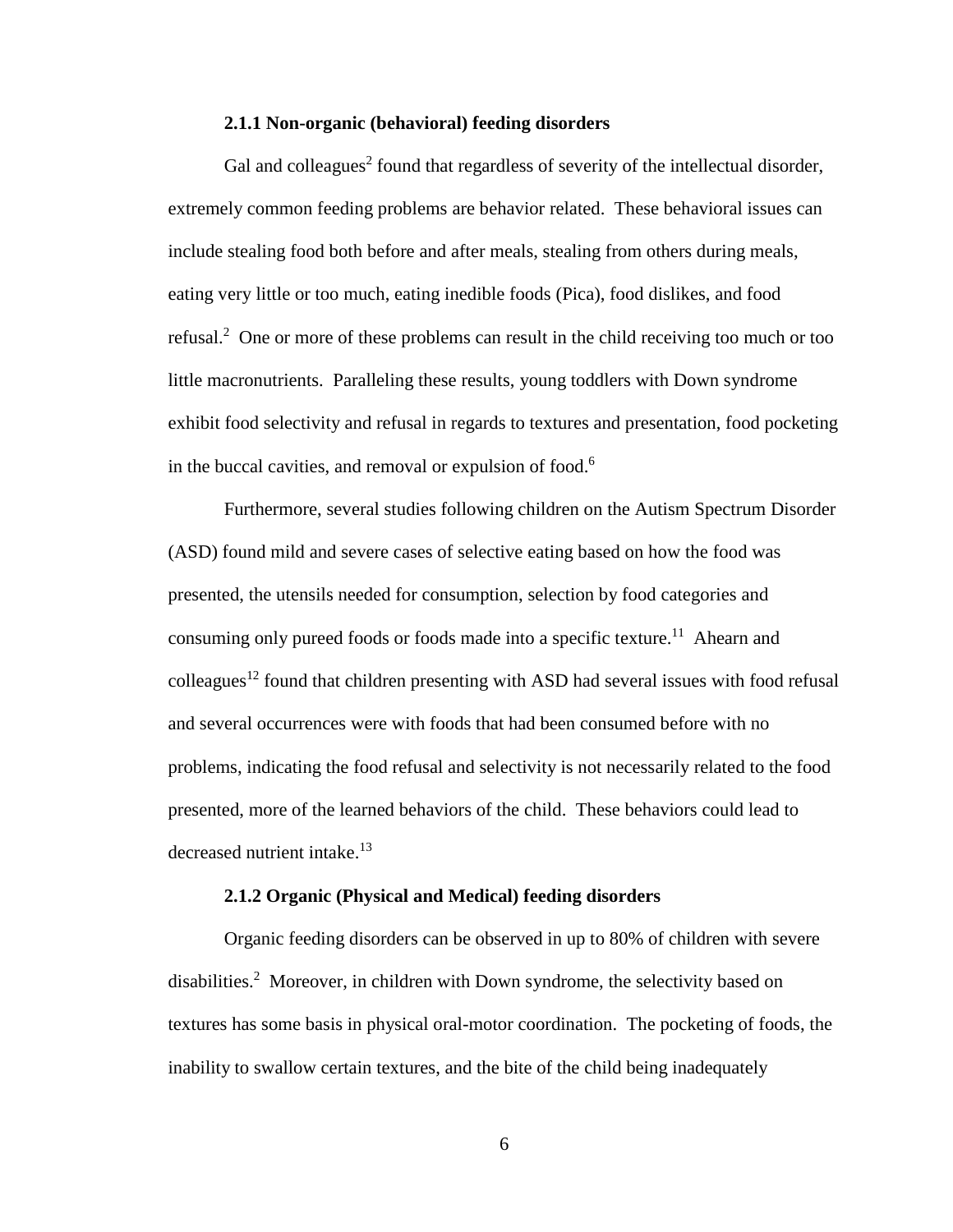sustained or controlled leading to regurgitation or loss of food can impact the amount of food consumed.<sup>6</sup>

Additionally, swallowing disorders and co-morbidities can greatly affect the child's health status. Children who have severe feeding disorders such as dysphagia, vomiting, gastroesophageal reflux and rumination are at risk for aspiration, suffocation or pneumonia.<sup>2</sup> Binkley and colleagues<sup>14</sup> conducted a study testing children with poor oralmotor skills for potentially harmful bacteria in the oral biofilms in their mouths. The study confirmed that children with IDD have a higher percentage of *S. pneumoniae*, MRSA, and *C. albicans* in their oral biofilms and were nine times more likely to be diagnosed at a later time with pneumonia, sinusitis, bronchitis or an upper respiratory tract infection from aspiration of food particles that may contain these organisms.<sup>14</sup> This information suggests that children with these feeding problems need to have specialized methods for feeding in order to avoid the development of other illnesses. In addition, children with mild behavior problems, IDD, or ASD had mean numbers of co-morbidities (other medical problems which included metabolic dysfunctional disorders, gastrointestinal problems, cardiovascular issues, allergies, etc) of 2.89, 4.82, and 5.13 comorbidities, respectively, indicating that multiple co-morbidities may play a role in the difficulties of meal times with these children.<sup>15</sup>

#### **2.2 Nutritional Status of Children with Feeding Disorders**

The growth and development of a child with a feeding disorder can be greatly impacted depending on the types of food and the amount of food the child consumes or refuses. The nutritional intake, more specifically the child eating too much or too little, of certain food groups or of food in general can cause health problems. Selective eating or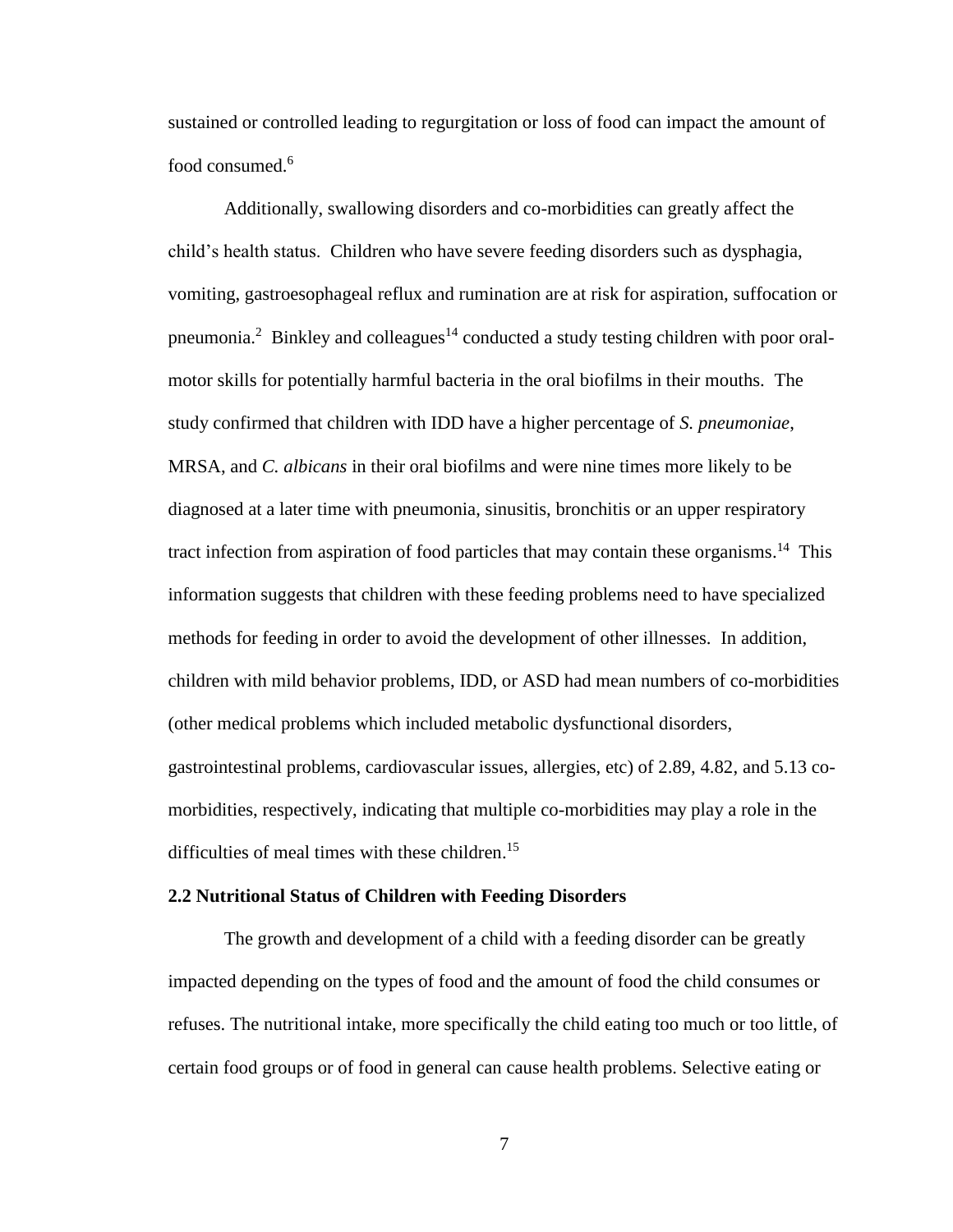the inability to chew or swallow a variety of textures can limit the variety of the child's diet and thus decrease the nutrient intake<sup>2</sup>, which can then affect the child's growth.

#### **2.2.1 Nutritional intake**

Nutritional status of children with IDD can be severely impacted with the presence of a feeding disorder. For example, the nutrient intake of children with ASD is significantly less compared to children without ASD, and the children with autism tend to consume a much narrower variety of foods.<sup>11,13</sup> One young child with ASD was found to have serious vitamin A and vitamin D deficiencies presenting in a limp, periorbital swelling, xerophthalmia (inability to produce sufficient tears for eyes) and several other symptoms which were due to consuming a diet of only French fries and water for many years. <sup>3</sup> Although this is an extreme case, macro and micronutrients are vital for the growth and development of children; re-introducing this child to a varied diet including the vitamin A and D needs resolved the presenting problems.<sup>12</sup> Pica, the consumption of non-nutritive substances, can also pose life-threatening issues in children with severe developmental disabilities; it can be associated with lead poisoning, blockage of the intestines, parasites, and overall, FTT in younger children due to the lack of nutritional value in the items being consumed.<sup>2</sup>

Underweight, overweight and obesity are nutritional problems that may affect children who express feeding disorders such as stealing and hiding food, selective eating and overeating. A study completed with children with ASD ranging from 2 to 11 years found that those aged 2-5 were more likely to be overweight or obese than typically developing children, where as children with ASD ages 6-11 were more likely to be underweight. <sup>4</sup> Similarly, another study completed with Chinese children with ASD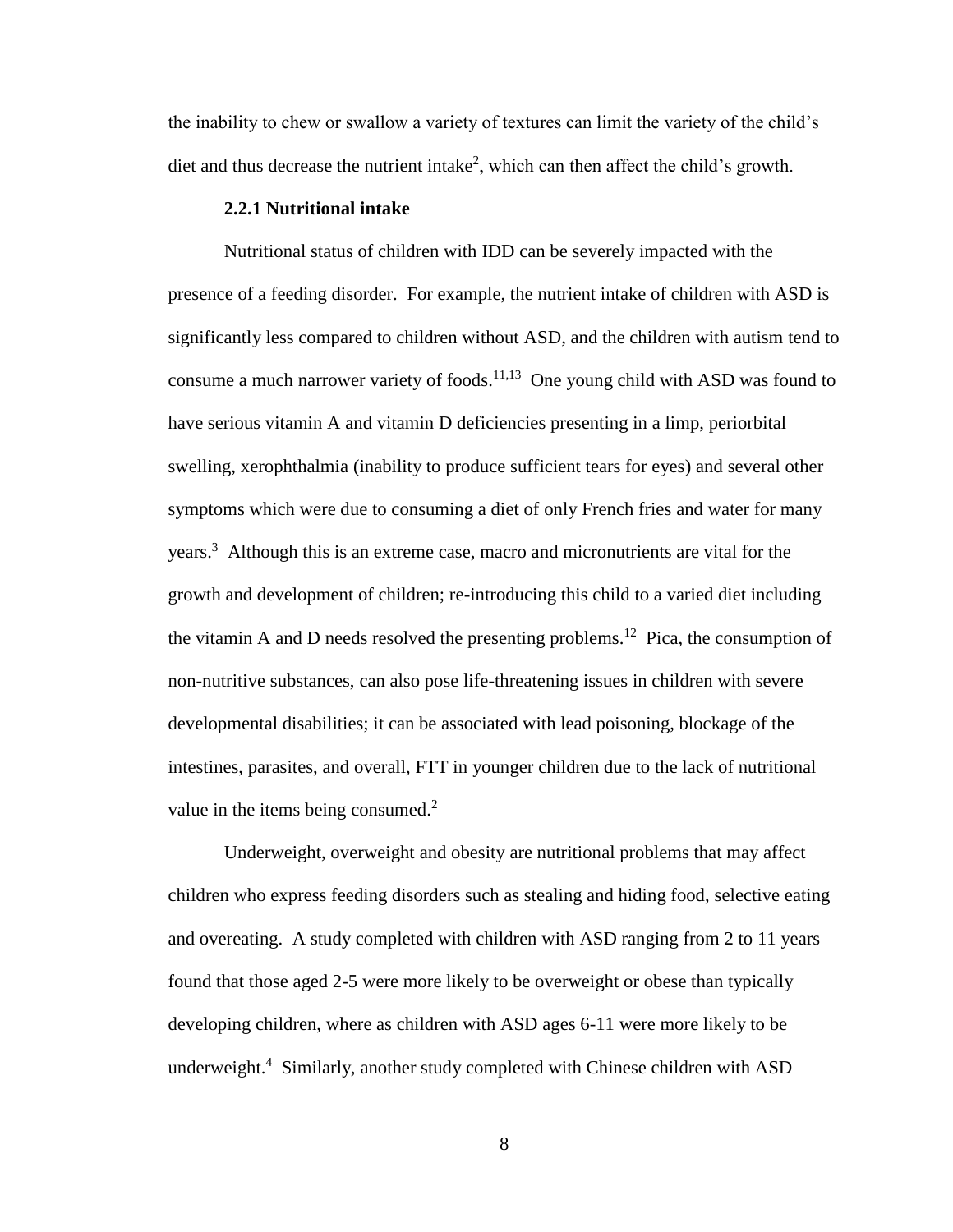found that in a sample of 111, 31.5% were overweight or obese and 8.1% suffered from acute or chronic undernutrition. <sup>5</sup> Deficiencies in vitamins A and D were found in individuals in both studies due to the food selectivity and limited intake of the children.<sup>4,5</sup> Furthermore, Hediger and colleagues<sup>16</sup> found that children with ASD may have poorer bone density than an age-matched normally developing group of children due to the selective intake of foods.

#### **2.2.2 Growth and development**

An important area to be monitored in these children is growth and development and how it is impacted by the nutritional intake. There is a correlation between feeding disorders and height and weight for children with developmental disabilities, which varies according to the affecting disability.<sup>17</sup> Thommessen and colleagues<sup>17</sup> found that children with self-feeding impairment and lack of oral-motor skills were at a higher risk for growth retardation. Some believe that growth retardation is caused by neurological complications, however proper nutrition can impact growth in severely disabled children. 18

Children who suffer from cerebral palsy tend to have higher instances of malnutrition due to their increased caloric need and gastrointestinal issues.<sup>19</sup> The shorter stature and lower weight of children with cerebral palsy may hide a lack of growth and development to the untrained caregiver's eye and thus the problem may not be identified quickly enough to prevent further issues involved in malnutrition.<sup>20</sup> Campanozzi and colleagues<sup>19</sup> found that 33% of the 21 children in their study suffering from Cerebral palsy and mental retardation had acute malnutrition grade I (>80% weight / <90% height) according to their weight-to-height ratio, and 19% of the children had acute malnutrition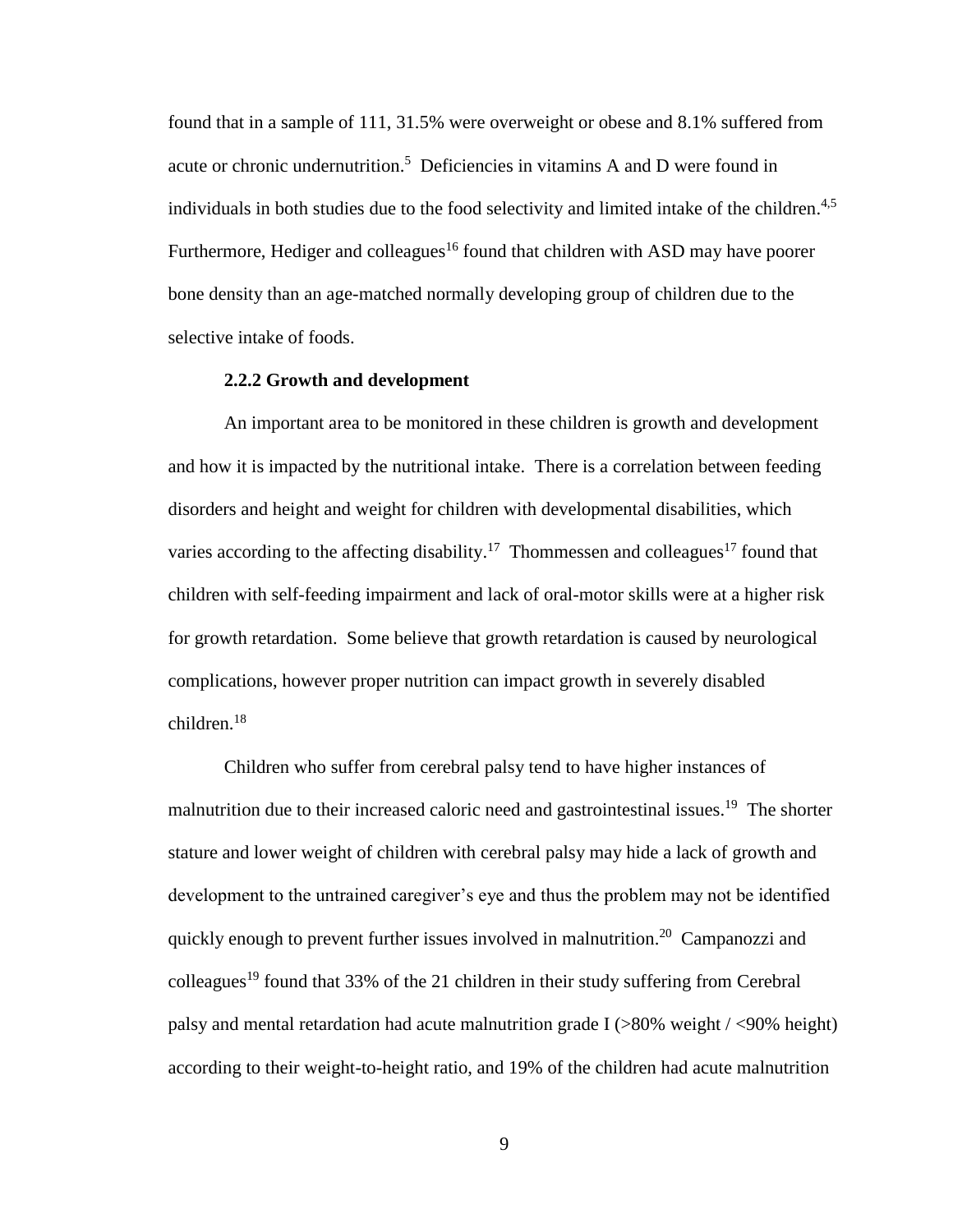grade II  $\ll$  / = 80% weight/height). Results suggestive of organic feeding disorders (medical problems) may indicate the child requires a trained caregiver able to look for specific signs that may indicate malnutrition to prevent untreatable damage.

#### **2.3 Feeding Challenges**

The experience of the parent or caregiver is important in understanding the climate of the feeding experience. Trier and Thomas<sup> $21$ </sup> review on feeding children with IDD introduces interesting points in relation to the caregiver and the perceived notions of their child's feeding disabilities. Research has estimated that feeding a child with a developmental disability may take up to 15 times longer than feeding a child without a developmental disability.<sup>21</sup> Craig and colleagues<sup>22</sup> spoke with mothers of children with disabilities and found that when feeding their child orally, meal times could last anywhere from 5 to 8 hours throughout the day and often spoke of the experience as "a battle", "war" or "torture". The negative connotation of these words points to a stressful environment for both parent and child. Parents and caregivers also discussed feeling personally responsible for the nutritional status of their child regardless of the child's feeding disorder. $1,22$ 

In opposition, another study completed by Reilly and colleagues<sup>23</sup> found that increased length of time is not always spent feeding these children, but perhaps the parents or caregivers perceive it to take longer due to the increased stress associated with meal times. Measuring the actual stress levels of parents and caregivers with children suffering from feeding disorders showed that the levels of stress of a caregiver correlates with the frequency with which the feeding issues occur during mealtimes.<sup>7</sup> The greater number of issues involved during the meal time could mean more stress for the caregiver.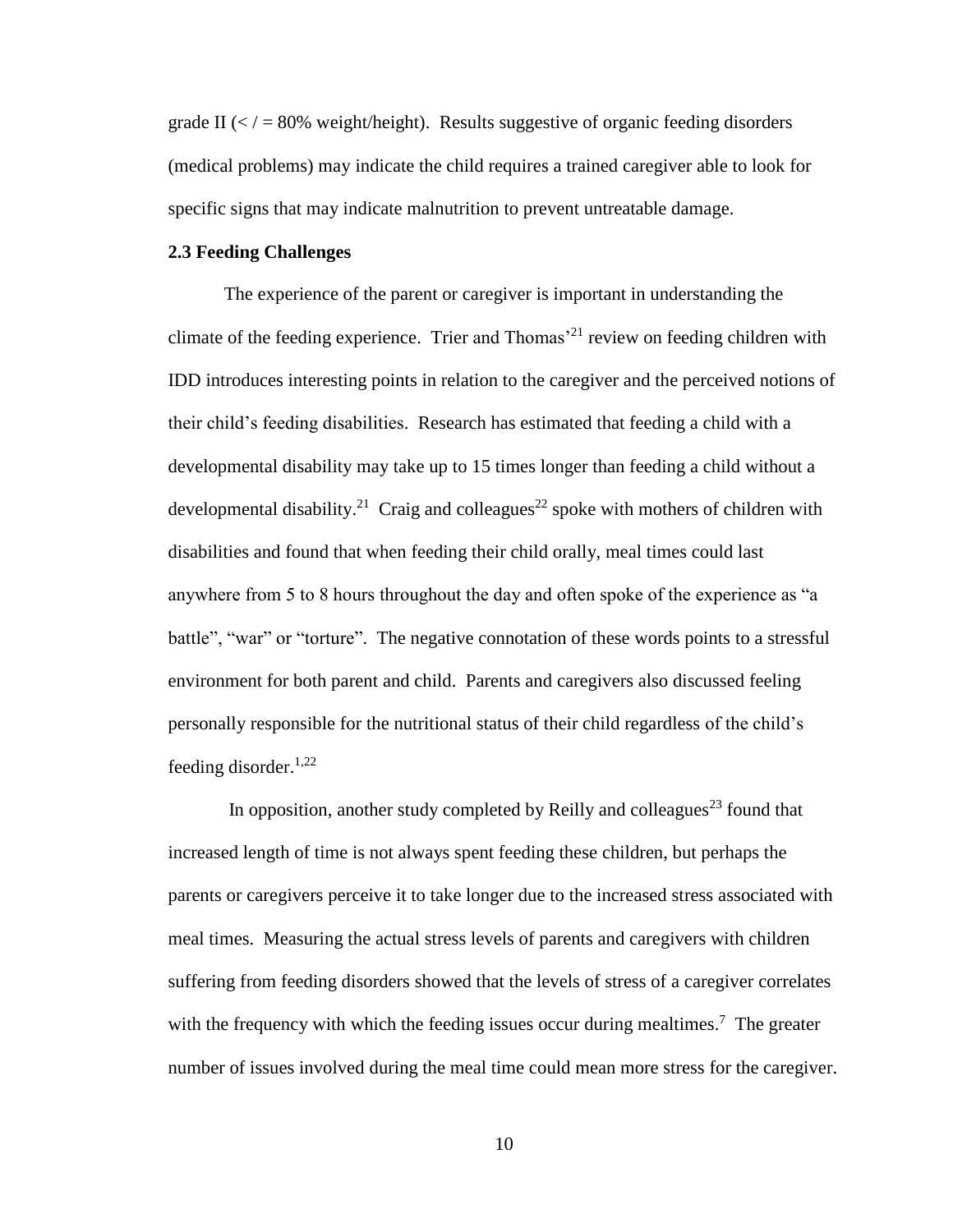Clinically significant levels of anxiety, depression and stress were found in a study of parents and caregivers who had a child with IDD, potentially creating a road block in the improvement of meal times with the affected children.<sup>1</sup>

#### **2.3.1 Parent and caregiver support and feeding disorders**

Support is a common discussion topic in multiple studies and provides insight into the lives of caregivers and their personal needs. Caregivers often discuss coping mechanisms such as having other caregivers experiencing similar situations available to talk to, share struggles and sympathize with. $1,22$  Coping strategies were discussed in Jones and colleagues<sup>'1</sup> discussion groups with mothers of children with disabilities, signifying that parents and caregivers feel isolated, alone, and are looking for help in dealing with these problems.<sup>1</sup> A lack of support within the home from spouses and other family members could also be a barrier to the success of a meal time.<sup>6</sup> When surgical interventions such as a gastronomy tube placement were encouraged, parents felt that surgical solutions could be avoided if other options for treatment (such as therapy) were available<sup>22</sup>, suggesting that parents and caregivers might rather implement therapy before taking serious medical measures to provide food for their child. However, the caregivers would need support and information in order to make an informed decision.

#### **2.4 Interventions for Feeding Disorders**

Interventions, whether provided through clinics or community-based programs, may be effective in contributing valuable education and applicable skills in combating the struggles of feeding disorders in children with IDD. A variety of beneficial options exist such as enteral feeding through gastric tube placement<sup>20</sup>, physical and behavioral therapy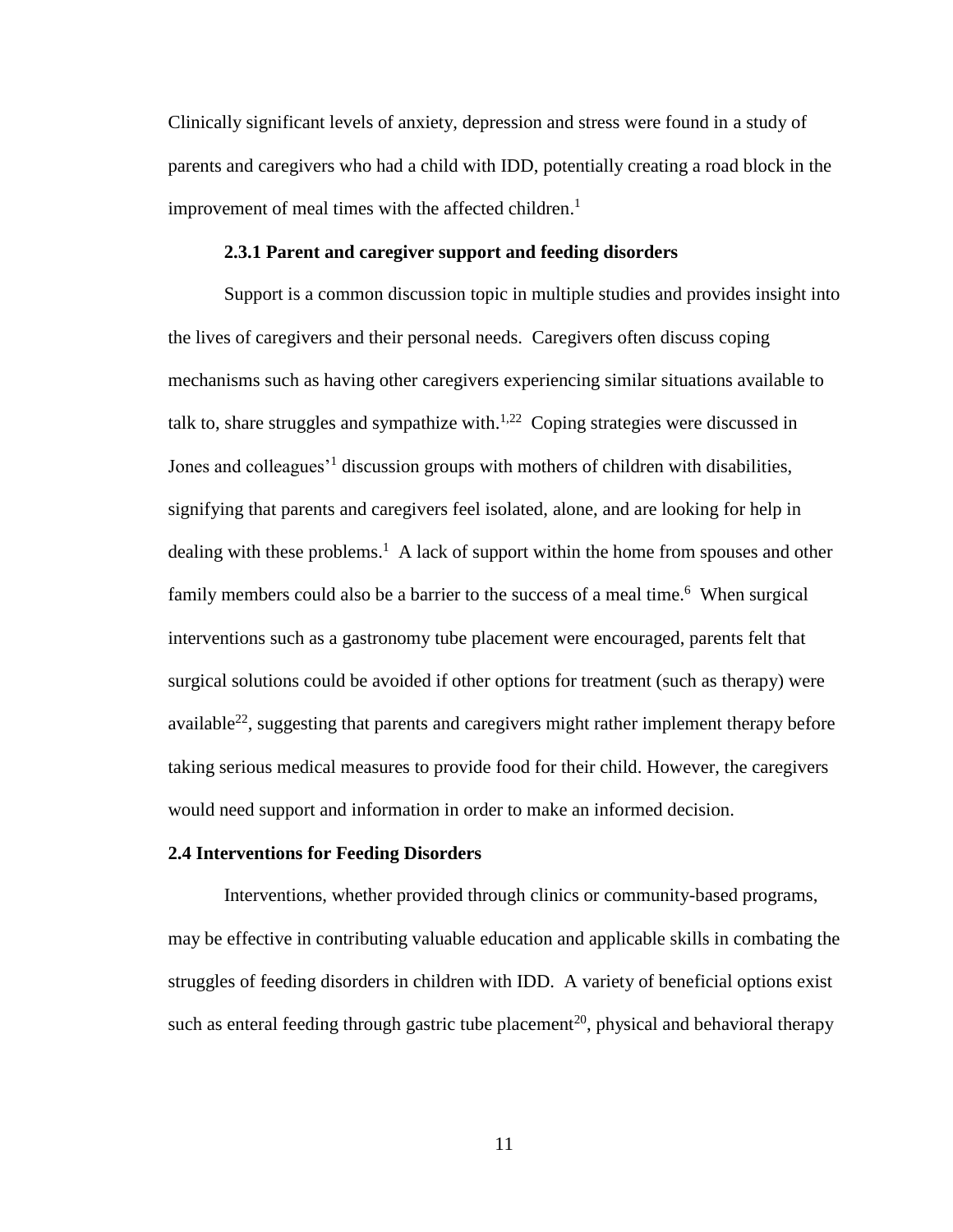and group classes $24,25$ . The problem for these families may arise in the availability of and access to these treatment interventions in order for them to retain maximum benefit.

#### **2.4.1 Gastric tube placement**

When a child with severe developmental disabilities does suffer from malnutrition or cannot receive adequate calories, gastric tubes are surgically placed.<sup>20</sup> Parents often want to avoid this option for a variety of reasons. Some are unaware of the procedure or apprehensive of what risks it may possess which makes them less likely to want to go that route.<sup>22</sup> Other parents and caregivers feel like it takes away from bonding with the child, making the already complex situation even more complex.<sup>20</sup> If a gastric tube becomes the best option, then parents need to have training and support so they can continue to bond with their child and provide safe energy and nutrients.<sup>22</sup> A gastric tube has the benefit of providing more freedom for the parent and can improve growth and development. In one study of children who had gastric tubes placed, the number of children suffering from malnutrition decreased from 67% pre-tube placement to 5% posttube placement.<sup>26</sup> Clearly, parents and caregivers need comprehensive information before making medical decisions of this magnitude; information about treatment options could be provided through group classes.

#### **2.4.2 Interdisciplinary team and treatment**

Several studies have been completed indicating a multidisciplinary program is most effective in treating both organic and non-organic feeding disorders in children with IDD.<sup>21,24</sup> Babbitt and colleagues<sup>24</sup> found that after an in-patient stay and attending therapy with a multidisciplinary team, many of the children progressed to higher levels of food textures, some were able to self-feed and many of the children gained weight. Laud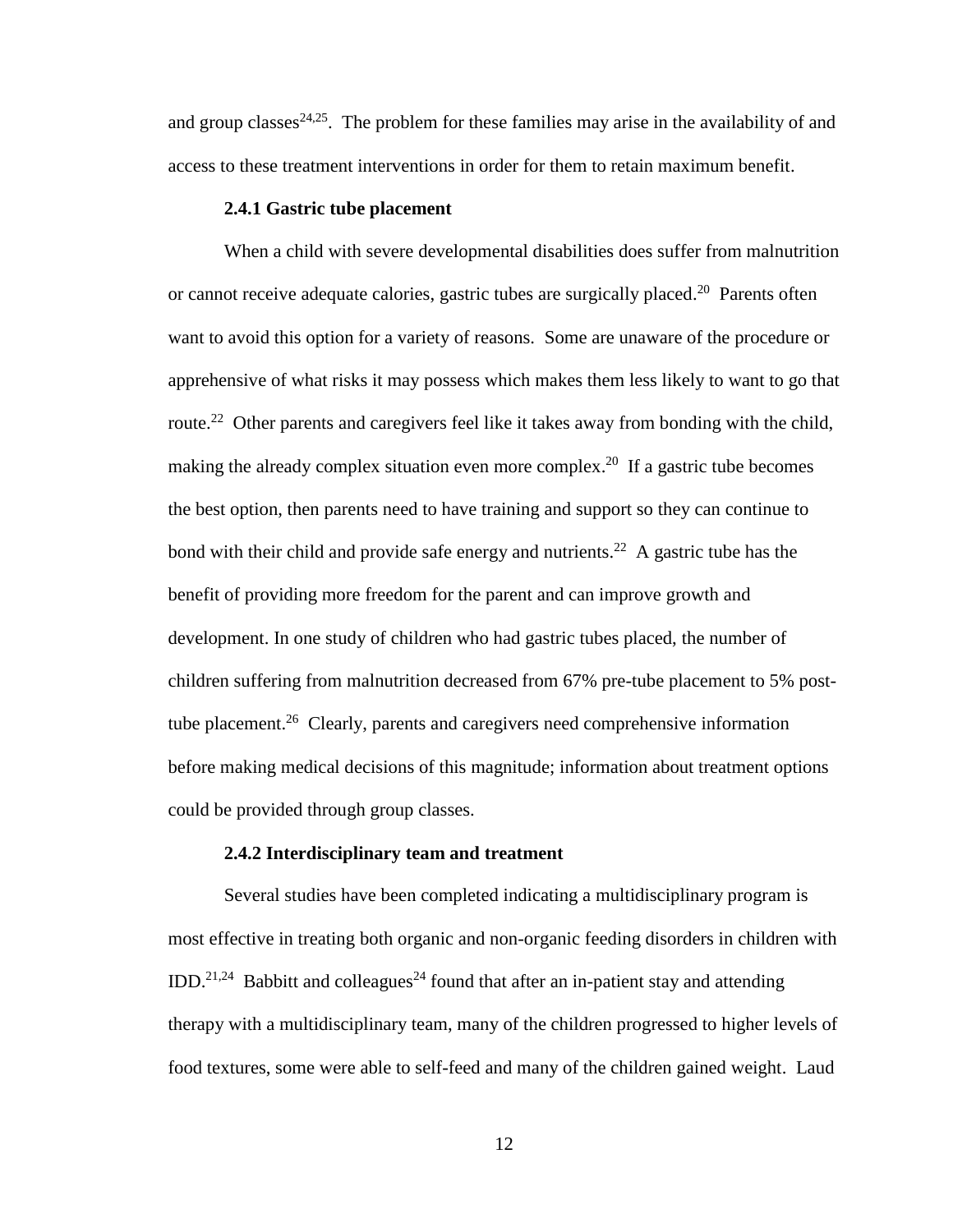and colleagues<sup>25</sup> found similar positive results. Their study indicated that when a comprehensive approach with speech and occupational therapists, gastroenterologists, pediatricians, nurse practitioners, behavior analysts, and nutritionists were present during the therapy, children were observed to have increased food acceptance and increased total grams of food consumed, as well as resulting in an increased satisfaction score for parents and caregivers.<sup>25</sup> This indicates the therapy can provide positive health-related outcomes for children and positive environmental outcomes for parents and caregivers. Even more specifically, behavioral treatment and modifications within in-patient settings, in community programs or during home based therapy can often provide successful outcomes.<sup>27</sup> Furthermore, research has been completed not just on the behavioral treatment aspect of feeding problems, but on the types of foods presented to the children during therapy. Behavioral therapy can be made more effective if the right foods are presented; by creating a preferred food list for children at differing age levels, children were more likely to accept versus refuse foods thus making treatments more effective.<sup>28</sup>

#### **2.4.3 Community- based intervention**

Difficulties arise in creating a community intervention-based treatment plan for children with feeding disorders due to the individual nature of each patient. Treatment goals can change quickly and when caregivers or therapists have different skill levels, meeting these goals can become difficult. Linscheid and colleagues<sup>27</sup> propose that primary difficulties in addressing these feeding disorders fall on the referral process and the ability to work with caregivers, therapists and insurance coverage to provide the correct types of treatment. Recognizing the economic contingencies from the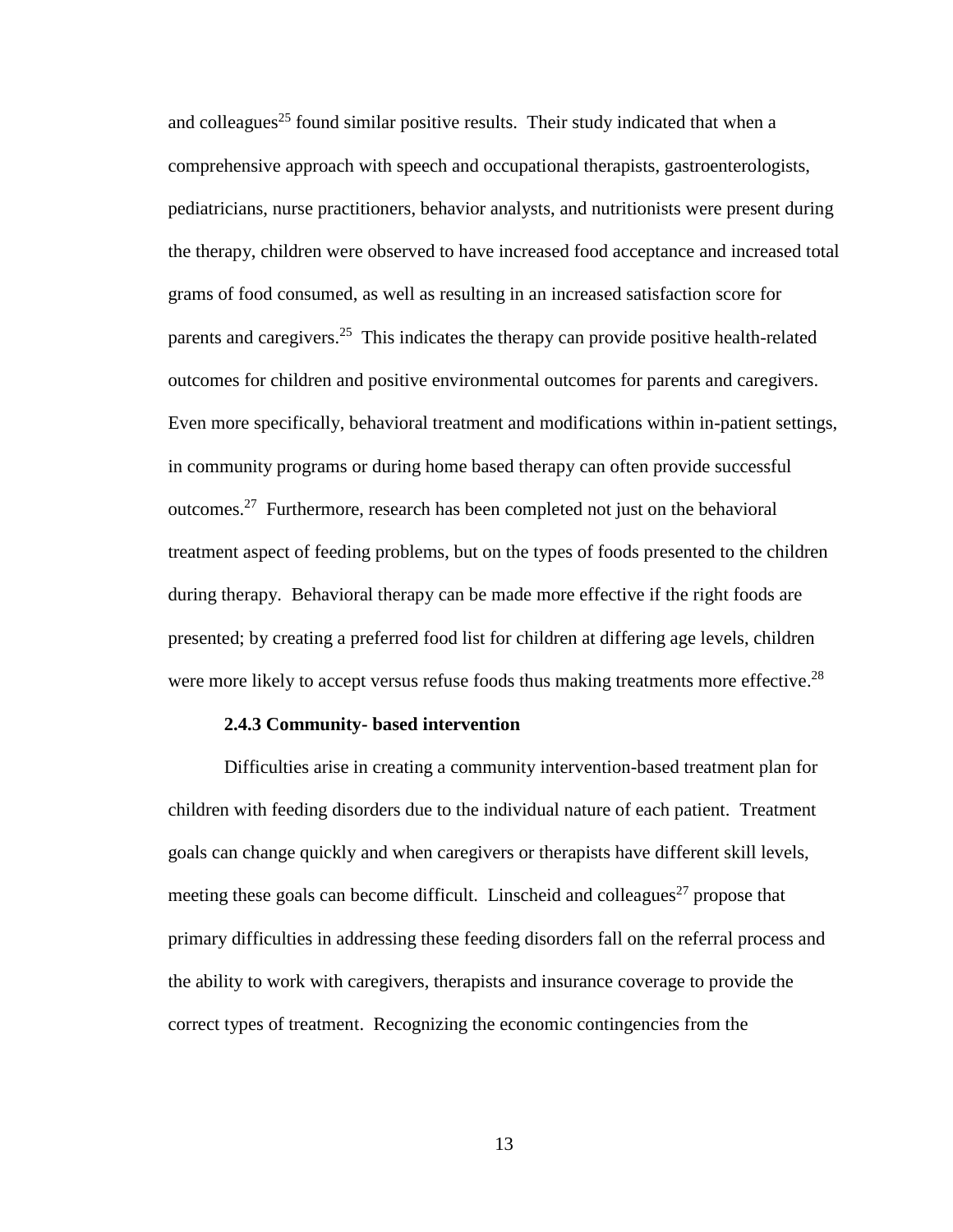government and insurance companies is crucial to finding an intervention that can be made available to a wide community base.<sup>24</sup>

Community interventions can be critical in advocating strategies, information and services that prevent dysfunction and promote well-being among a defined community population<sup>29</sup>, in this case, the children and families of children with IDD suffering from feeding disorders. Community interventions can be difficult to employ and require a clear need before the process of developing and implementing interventions can begin.<sup>29</sup> Questionnaires can be an effective method in providing beneficial information about the personal beliefs of participants and direct stakeholders in a given situation. The method is objective with low risk required for the participants, especially if the questionnaire requires no personal identifying information. A community intervention such as increased marketing or development of services can be identified and further adapted to meet the needs of stakeholders through responses from completed questionnaires.

#### **2.4.4 Availability of resources**

Cost of care can be a huge factor in accessing needed services for children with IDD. Depending on the state of residency, the cost of special needs therapy is paid for out of pocket by a majority (around 80%) of these families, excluding those services provided by the schools.<sup>8</sup> When one caregiver must minimize or completely eliminate one job, it decreases income and increases the economic burden. <sup>9</sup> Currently, under the Tennessee Early Intervention System, the services needed to treat problematic feeding disorders such as speech and occupational therapies and nutrition therapy are covered for children with IDD until the age of three if the child is eligible.<sup>30</sup> After this point, Occupational and Speech therapy is covered by the schools, but feeding therapy is not. It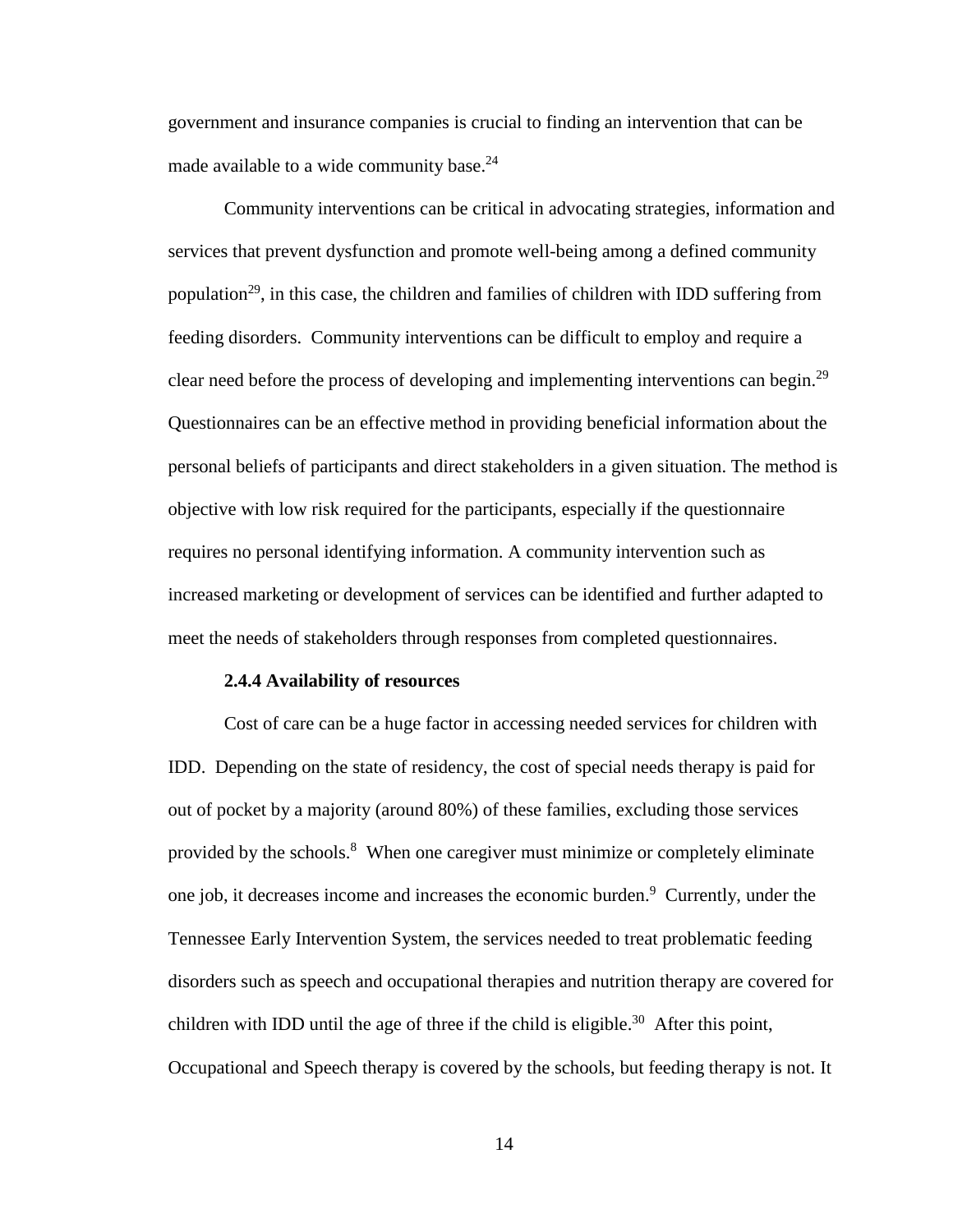is up to the parents to pay for these services which can be costly unless they qualify for Medicaid/Medicare/TenCare.<sup>30</sup> The mean household income and the percentage of families below the poverty line in Memphis, TN could indicate a lack of available resources for families just above the poverty line and those who are unaware of the continuation of services using Medicare.

#### **2.5 Purpose of Research**

This research will determine whether there is a lack of support for families who have children with developmental disorders who experience feeding problems in the Shelby County area of Memphis. The severity of a feeding problem can greatly hinder a child with developmental disabilities and keep them from reaching their growth potential. Due to the shortage of community based programs which can provide a variety of critical services, families are left to struggle and continue to find their own methods of trying to provide beneficial mealtimes for their child. Even when there are available services through Medicare, families may not be aware of these services or know how to access them. Through questionnaires answered by parents and caregivers who struggle to feed their children, the need for a community based feeding clinic or community support systems will be established by indicating the specific needs and how to create available services.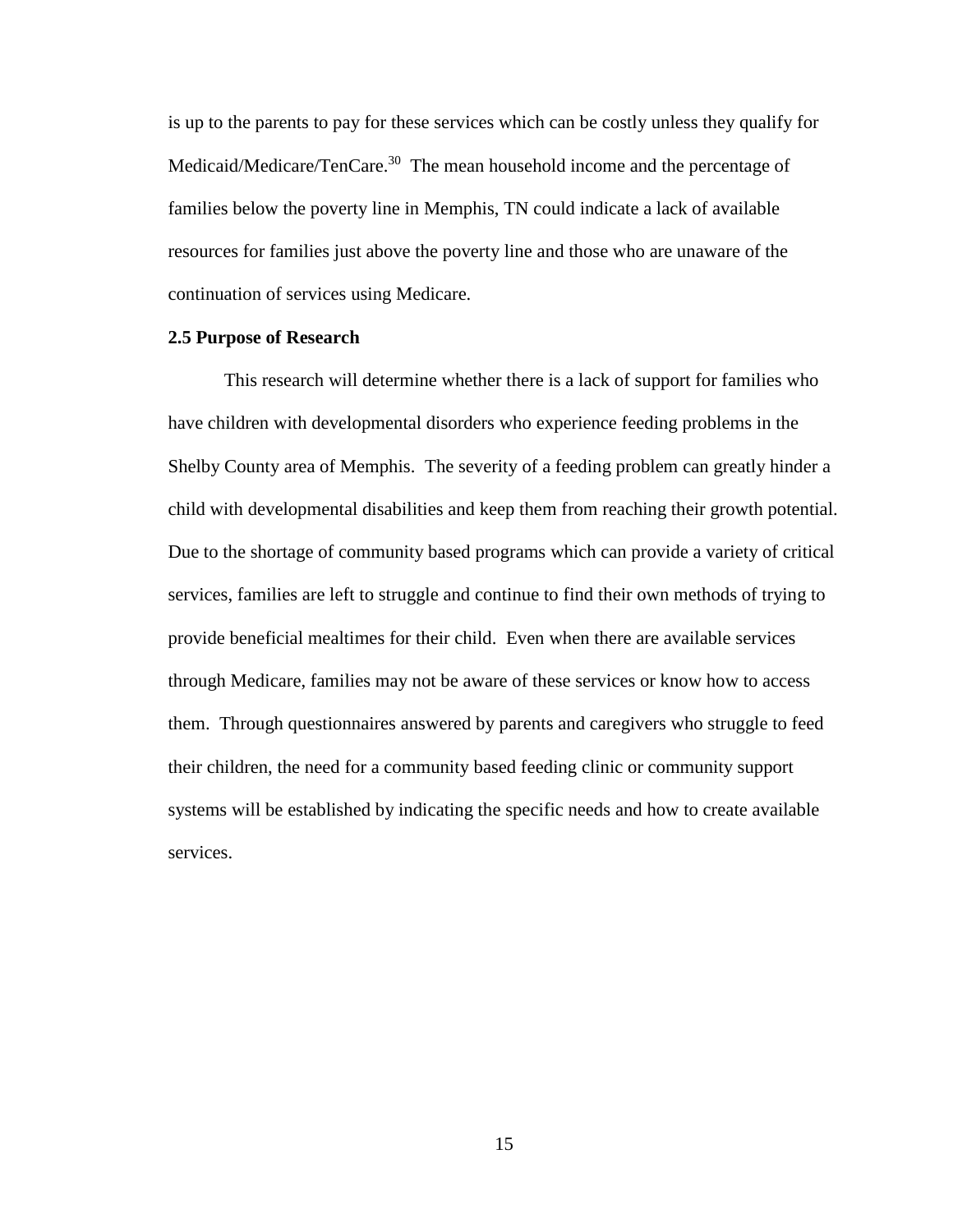#### **CHAPTER 3**

#### **METHODS**

#### **3.1 Participants**

Potential participants for recruitment for the completion of the questionnaire are members of the Shelby County regional Special Education Parent Teacher Alliance (SEPTA) group and members of Support and Training for Exceptional Parents in Tennessee (STEP-TN). Both of these groups help parents with education and life skill needs for children with intellectual and developmental disabilities (IDD).

#### **3.2 Inclusion criteria**

In order to ensure the data collected represents the needs of parents and caregivers within the community, these prioritized criteria must be met:

1. Participant has a child with IDD between the ages of 3 and 18.

- 2. Child has feeding disorder per parent report.
- 3. Participant is the primary caregiver or parent.

If the member does not have a child with disabilities over the age of three or is not the primary caregiver of the child with disabilities they will not be included in the data collection process.

#### **3.3 Intervention and Data Collection**

A questionnaire was developed with twenty-three questions; a mixture of both multiple choice and free-response answers were included (APPENDIX A). The questionnaire was created for online distribution utilizing Qualtrics Research Software. Participation in the questionnaire was completely voluntary. The questionnaire was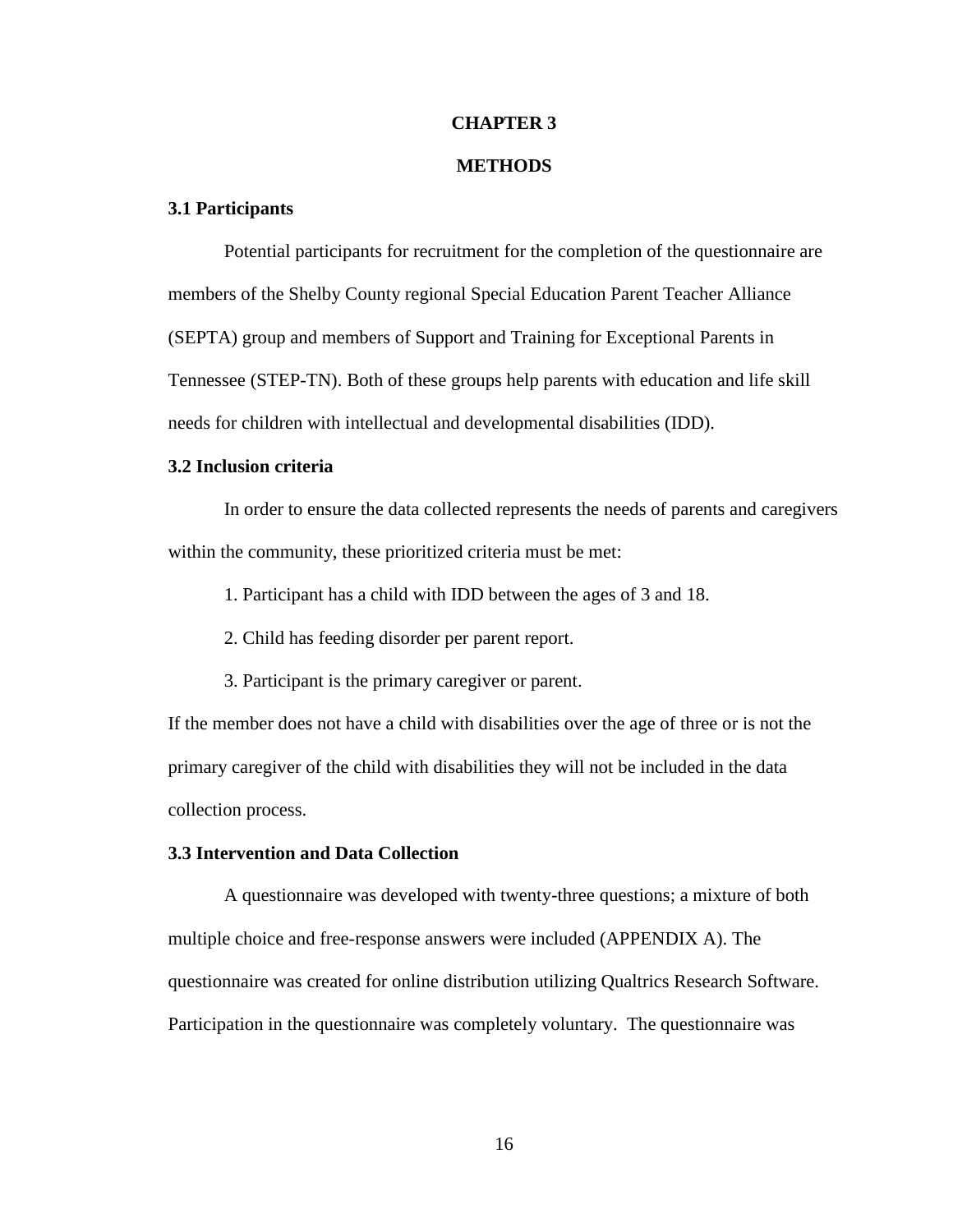distributed to community members through e-mail and notification on both group websites. The time period for completion of the survey was three months.

#### **3.4 Measures and Data Analysis**

The data was analyzed using the Statistical Package for the Social Sciences software (Version 21 for Windows 2012, SPSS Inc, Chicago, IL). The quantitative questions provided frequency and percentages for responses of the parents or caregivers. The qualitative free-response questions provided more personal accounts of the participants' struggles. Common themes of these responses was compiled and reported. Any outlying or important descriptive data was also recorded. Free-responses provided information about any services currently utilized by participants which may offer more information about existing services.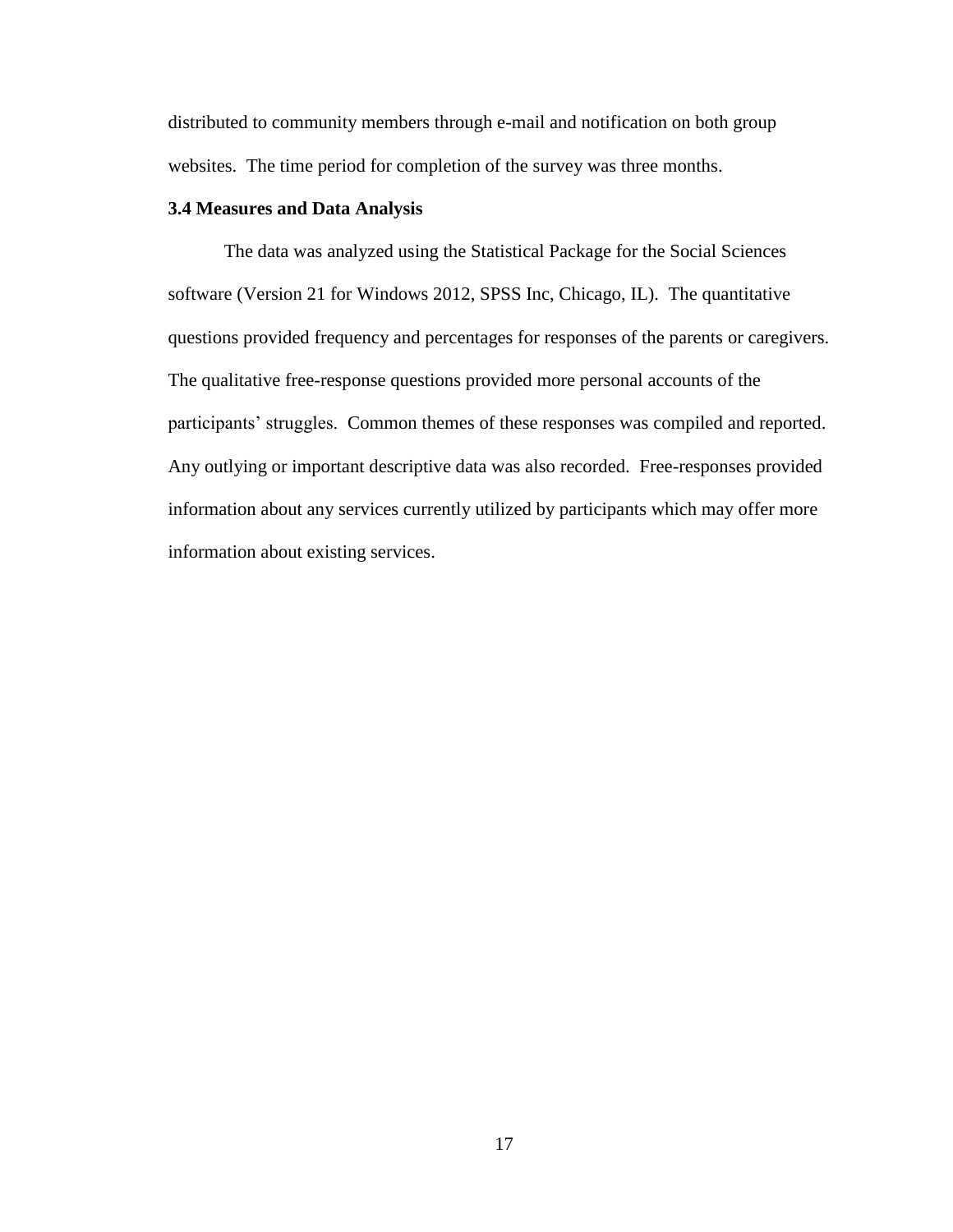#### **CHAPTER 4**

#### **RESULTS**

The response was limited; the e-mail was sent to 665 parents throughout the Shelby County area and posted on both group website/newsletters. Only nine participants responding and only eight  $(n = 8)$  of the questionnaire responses were considered valid ( $n =$  number of participants). The majority of the participants responded to all questionnaire sections ( $n = 6$ ); however some participants elected to skip questions in the section regarding the search for services and the perceived value of quality of services  $(n = 2)$ .

#### **4.1 Demographics of Participants**

Table 1 (APPENDIX D) displays the demographics of the participants. The majority of the children with IDD fell into the 6-12 year age range at 75%. All of the participants were a parent of the child with IDD. The majority (50%) of the participants had a total annual income of over \$100,000. Diagnoses of the participants' children included high functioning Autism (12.5%), Asperger's (12.5%), attention deficit hyperactivity disorder (ADHD) (12.5%), sensory processing/integration disorder (37.5%), obsessive compulsive disorder (OCD) (12.5%), Down syndrome (12.5%), rheumatic fever (12.5%), auditory language processing disorder (12.5%), epilepsy (12.5%), and cerebral palsy (12.5%).

Feeding problems noted by participants included active gag reflex (12.5%), picky eating (50%), food aversions (12.5%), increased perception of textures (25%), reflux (25%), choking on food or saliva (12.5%), and decreased appetite and inability to make decisions on what to eat (12.5%).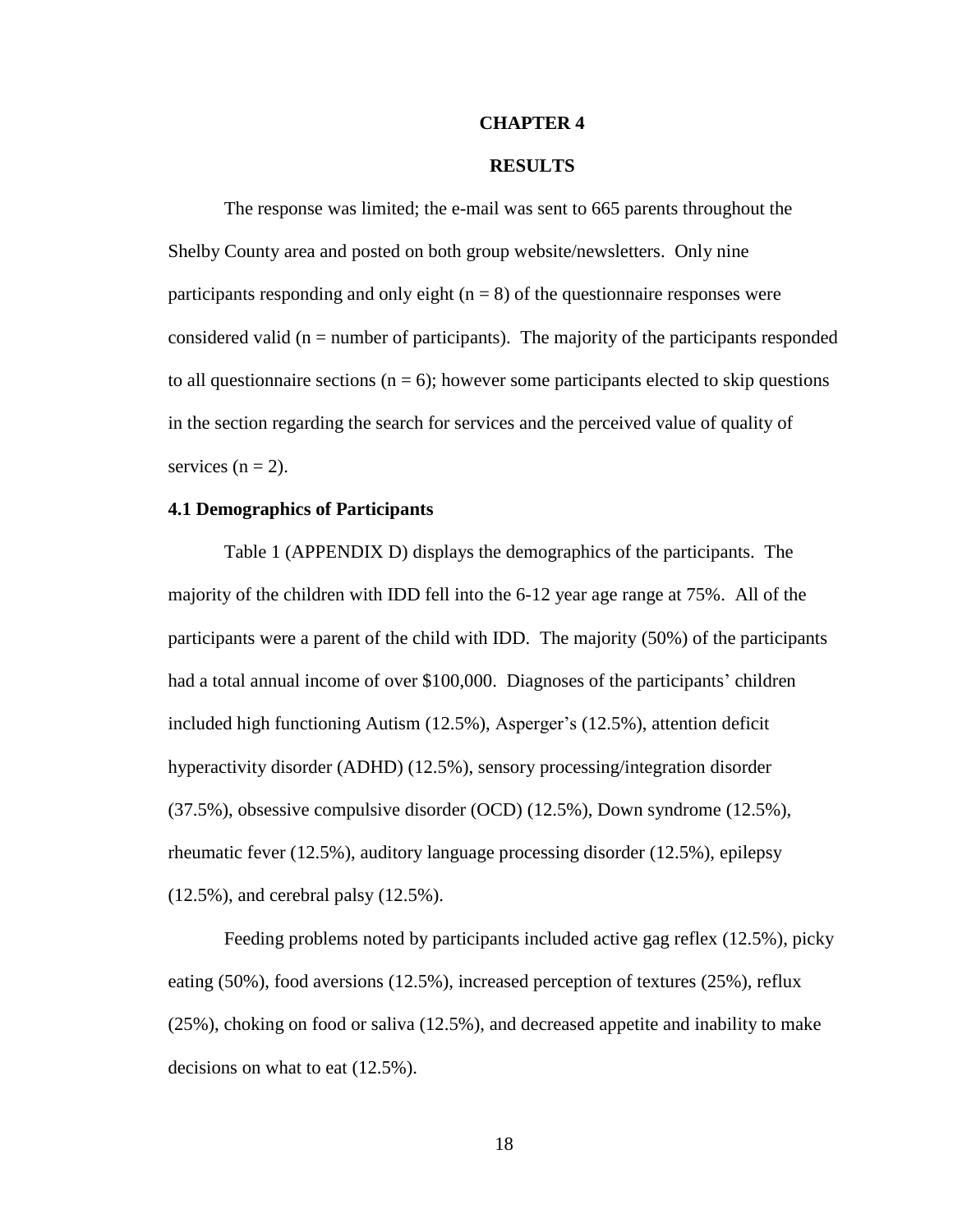#### **4.2 Assessment of Personal Skills and Needs**

Table 2 (APPENDIX D) displays the responses of participants of how they view their personal skills treating their child's feeding disorder. All participants reported a problem in feeding or mealtime behavior that has been occurring longer than one year. The feeding disorder or problem has remained "about the same" for 62.5% of the participants, while 37.5% reported the problem was "getting better". Fifty percent of participants reported they felt "somewhat capable" in handling the problem on their own, 25% found themselves to be "very capable", while only 12.5% reported feeling "not capable" of handling the problem. No participants reported having "no strategies" in helping their child or not feeling confident in their strategies in dealing with the problem. An even split between feeling "very confident" (50%) and "somewhat confident" (50%) occurred when discussing current strategies being utilized in dealing with their child's problem.

#### **4.3 The Search for Professional Help**

Table 3 (APPENDIX D) outlines the participants' search for professional help in treatment and management of their child's feeding or mealtime problems. Although participants chose not to answer particular questions, the majority (50%) had attempted to find professional help once, while 37.5% had never looked for professional services. Half (50%) of participants said it was "somewhat difficult" to find these services, while 12.5% found it either "somewhat easy" or were "neutral" on the subject. The route of finding services was split evenly between finding services on their own, and having services or professionals recommended or referred by someone else.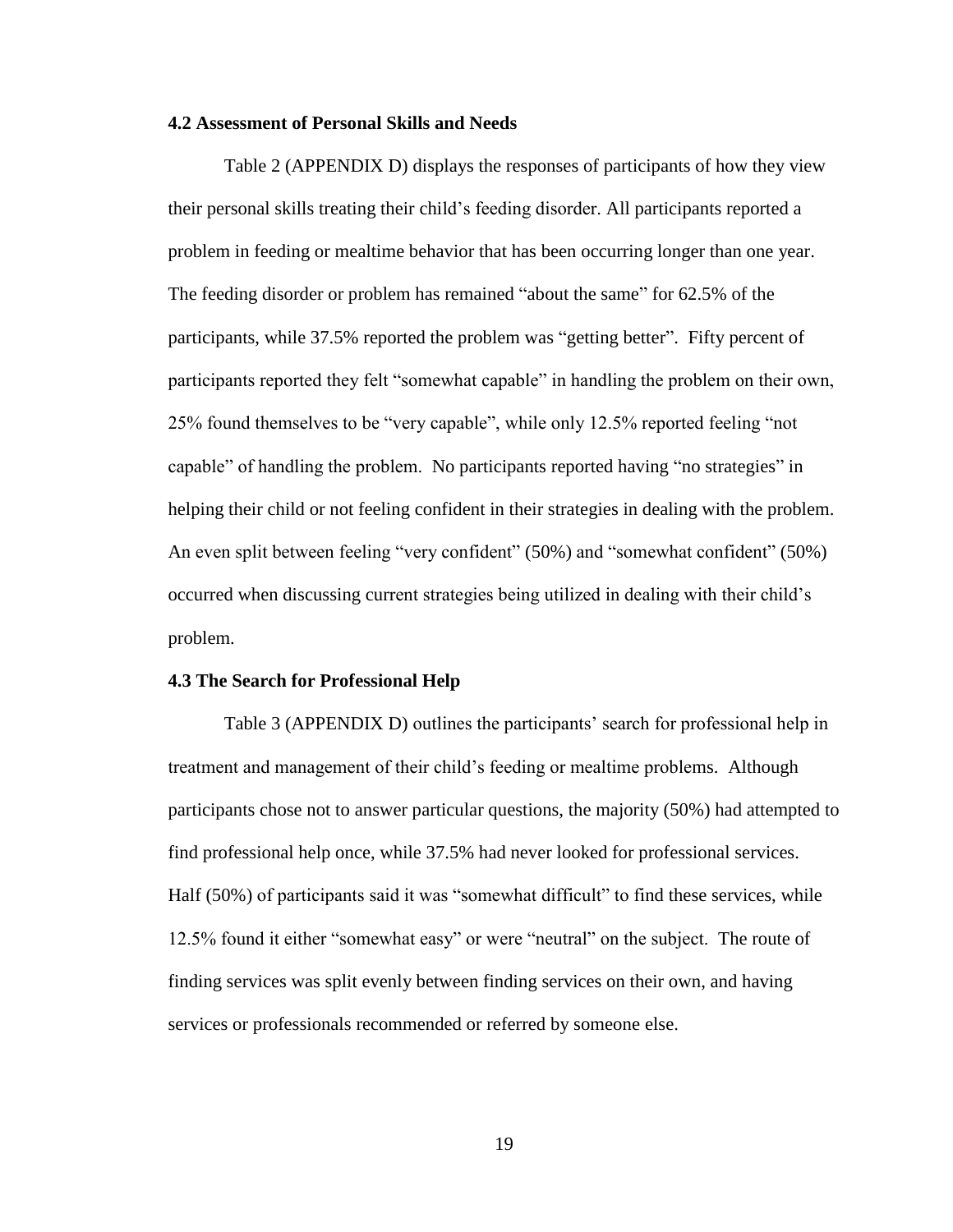Table 4(APPENDIX D) provides the participants' responses in regards to the assessment of the services obtained. Equal representation (37.5%) was observed in finding the services "helpful" or "neutral" about the participants' experiences receiving services. Only 4 participants answered the survey question regarding the affordability of services. The majority of services obtained were through occupational therapists at 75%. A speech and language pathologist was utilized by 37.5% of participants, while 25% used a behavioral analyst and 0% utilized services from a registered dietitian. Services can often be offered through interdisciplinary teams therefore participants were allowed to answer the question with more than one response, therefore the percentages do not add to a total of 100%.

#### **4.4 Perceived Assessment of Community Services**

The perceived assessment of the community and the services provided in the community are outlined in Table 5 (APPENDIX D). When assessing the participants' belief in how well Shelby County is meeting their needs in this area with services, the responses were wide spread; 12.5% of the participants replied "strongly agree", "agree", or "strongly disagree". The responses "neither agree nor disagree" and "disagree" were each selected by 25% of the participants. The same distribution of responses occurred when assessing the participants feeling of support in this area from Shelby County. The participants that "disagree" that Shelby County is working towards meeting these needs totaled at 37.5%. The other participants' responses were spread across the spectrum. Only 12.5% strongly agreed with that statement, while only 12.5% strongly disagreed with the statement.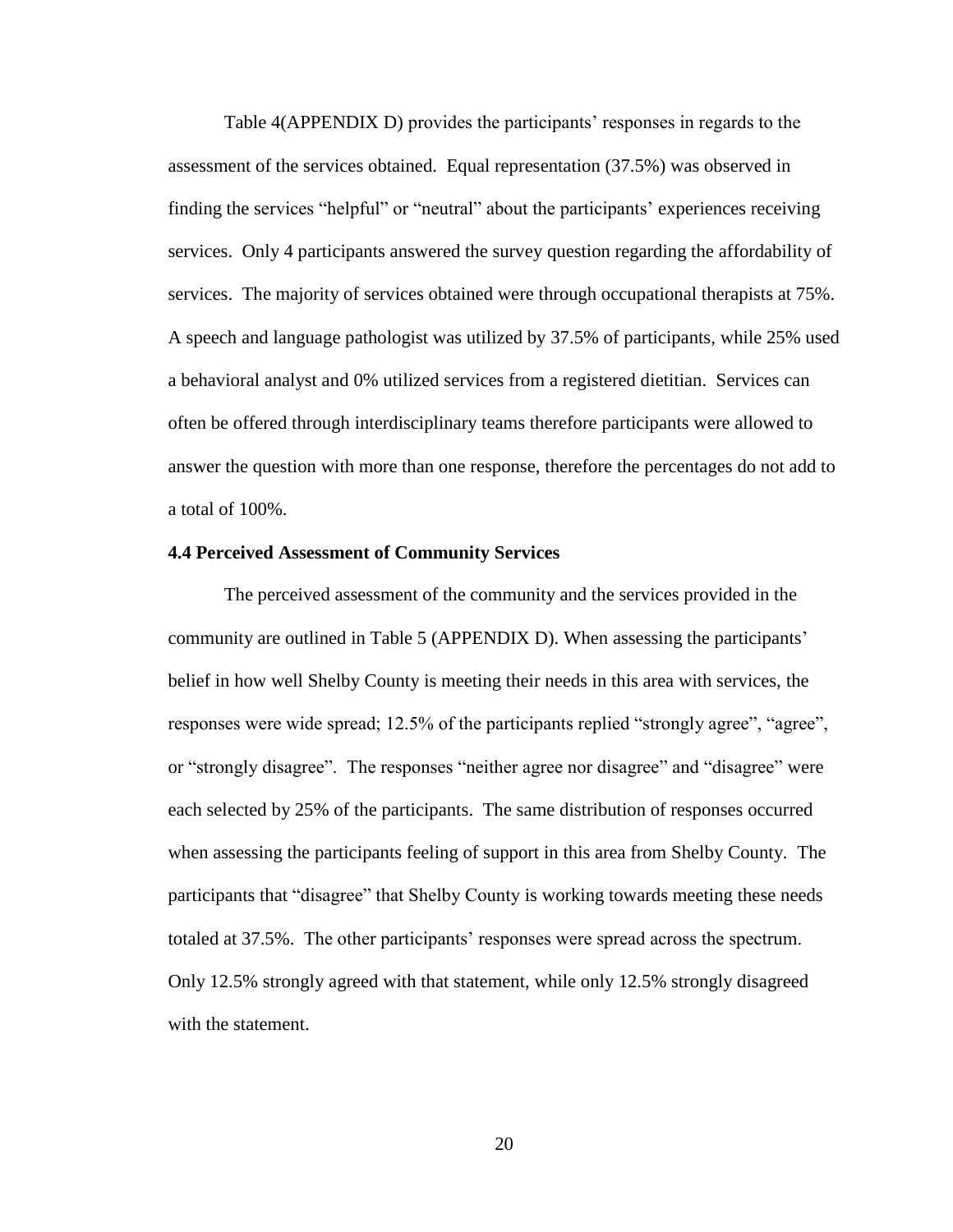When discussing the participants' activity within the community, a majority (75%) of participants knew of other parents or families who also have children with IDD and have feeding disorders, although not every participant answered this question. Only 37.5% of participants responded that they did belong to a support group for children with IDD who also have feeding disorders; the majority (50%) responded that they did not belong to a support group. One participant (12.5%) did not respond to this question.

The final portion of the survey assessing perceived community support allowed participants to respond with personal opinions. Common responses among participants in how they would like Shelby County to help meet their needs included changing how insurance companies cover behavioral and occupational therapies (moving from only 'medically fragile' to 'behavioral' as well). Two participants stated there should be more service providers advertising their expertise, or working with other healthcare professionals towards more referrals. One participant replied that the biggest barrier was financial issues; services are available, but the cost of services is limiting. Another participant replied that traveling several states away monthly in order to receive services for feeding disorders was necessary to meet the needs of their child. All of the participants but one (12.5%) answered this survey question.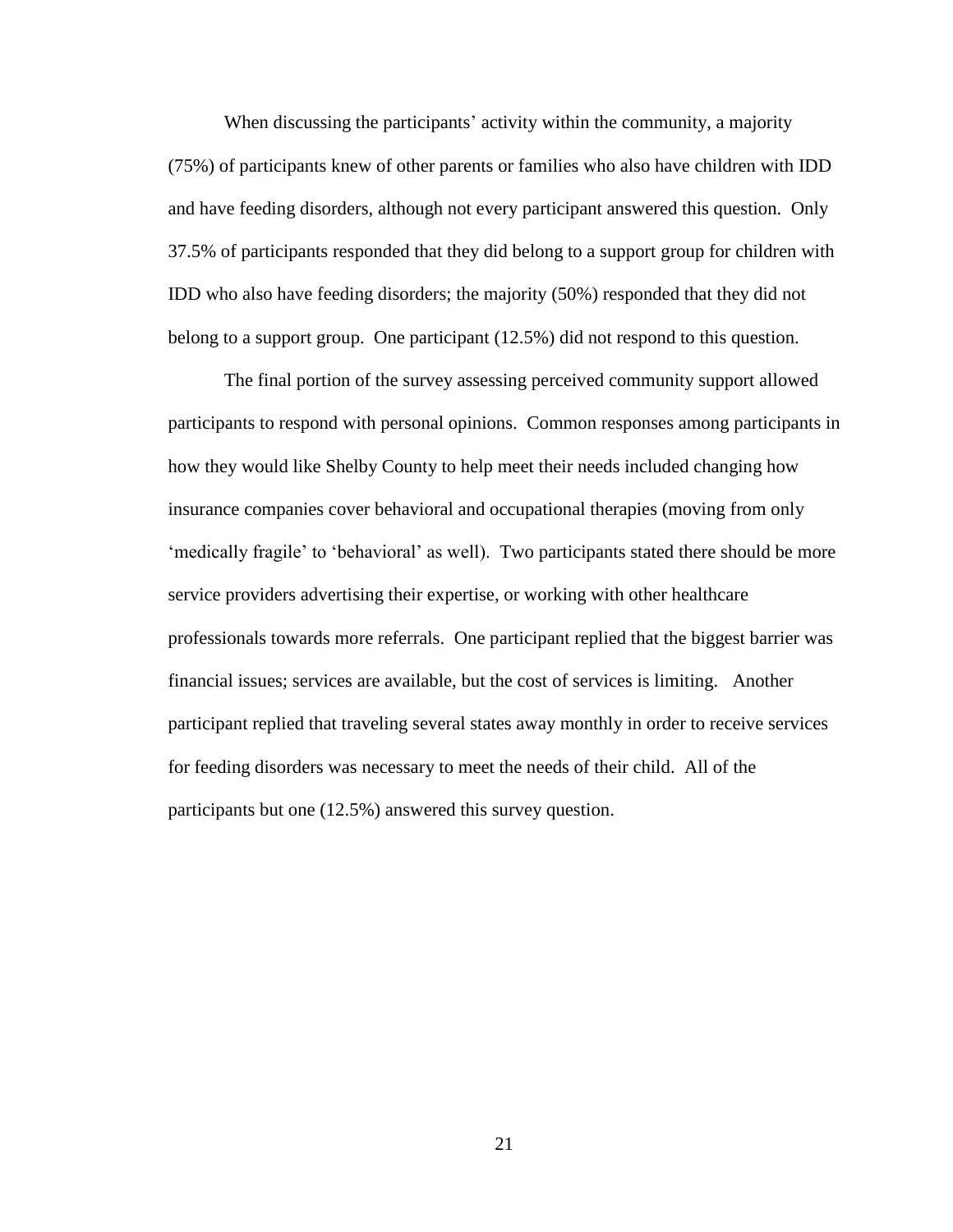#### **CHAPTER 5**

#### **DISCUSSION**

The results from the study are not completely encouraging; based on the results, Shelby County does not seem to be meeting the treatment needs of the families who have children with IDD who also have feeding disorders. The majority of participants were neutral or in disagreement with the statements regarding Shelby County actively working towards or meeting the needs of these families. The response rate for the questionnaire was very low; eight participants completed it and one of those participants did not fully complete the questionnaire. Over 650 parents involved with STEP-TN and SEPTA received the link to the questionnaire through either e-mail or newsletters. One reason the response rate was so low could be the lack of access. If Shelby County residents do not have access to computers, they may not have been able to respond to the questionnaire. This population may not have been adequately reached.

Jones and Bryant-Waugh<sup>1</sup> reported that up to 80% of children with IDD may be affected by a feeding disorder; if each of the 650 parents that received an e-mail had a child with IDD then Shelby County may not follow this statistic or the targeted participants may not have been adequately reached. Perhaps the feeding disorders are not thought to be as stressful or significant to parents and caregivers as Greer and colleagues<sup>7</sup> participants reported. One participant responded by saying that the feeding disorder may take the backseat as far as priority when it comes down to all of the other medical issues the child is experiencing.

The demographics of the participants and their children were widespread. The majority of the children were between 6 and 12 years of age which may suggest that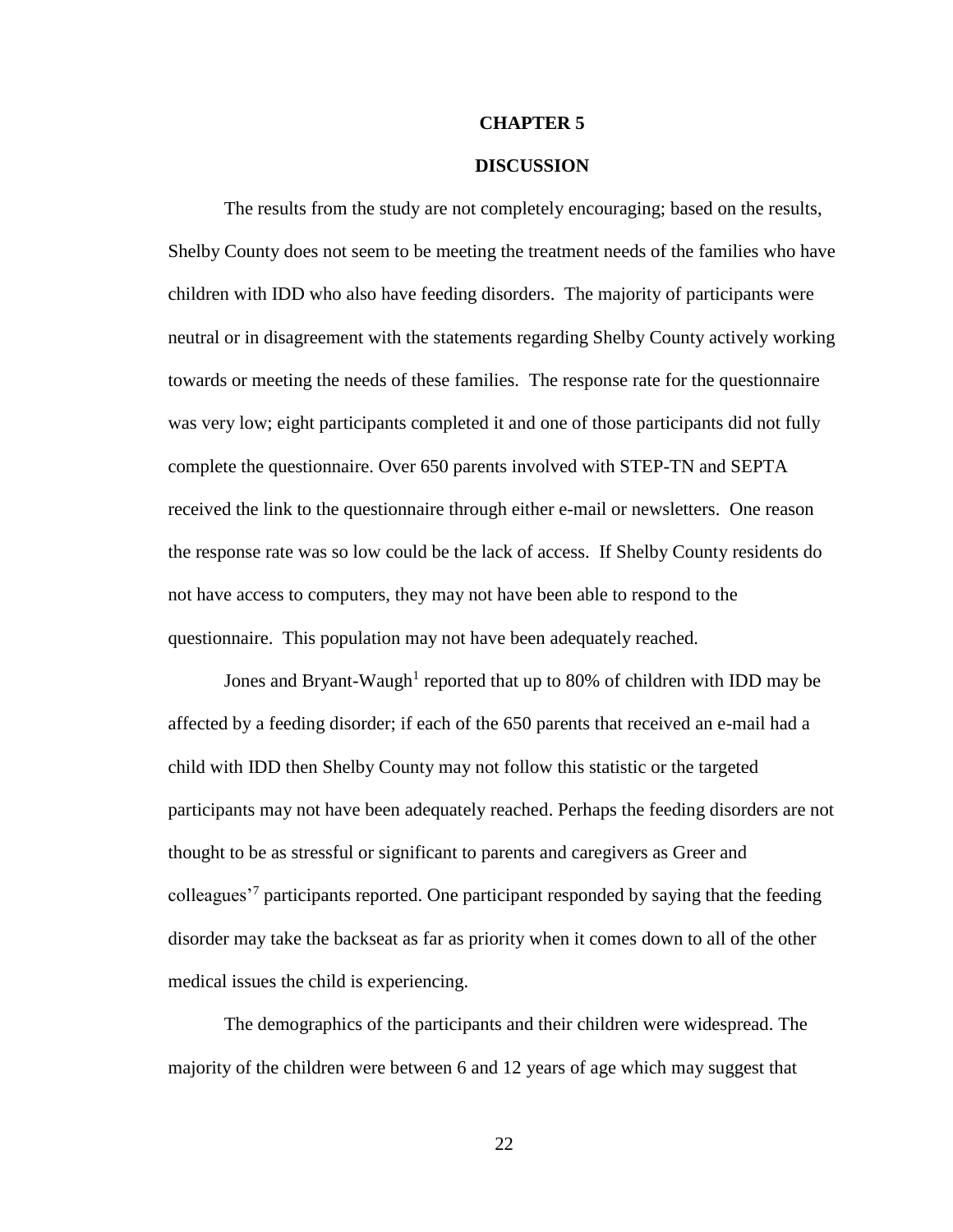children may have the biggest problem with feeding disorders during the middle developmental stages of life. This is important to note because Tennessee Early Intervention Services (TEIS) end at the age of three years; the majority of the children of the participants would not be covered under TEIS. All of the participants who responded to the questionnaire were parents. The majority had an annual household income of \$100,000 or more a year which is suggestive that the participants have the ability to find and afford services more readily than other families and pay out of pocket for them as Shattuck and Parish<sup>8</sup> suggested. Furthermore, only one participant reported making less than \$25,000 annually and only two reported making \$26,000-\$50,000 annually. The demographics do not seem to be fully representative of Shelby County whose average household income is  $$46, 102^{10}$ .

The diagnoses reported specify that these feeding problems are experienced across a multitude of developmental disabilities with the only repeated diagnoses being autism spectrum disorder and sensory processing/integration disorder. As would likely be expected, because eating is a sensory loaded process, the children with a sensory processing/integration disorder may have more problems and perhaps require more therapy in order to make progress with the feeding disorder. Picky eating was the highest reported issue that occurred with the participants' child meaning that a larger percentage of children would require increased behavior therapy to help with introduction of foods and to overcome picky eating. A variety of other feeding disorders were mentioned supporting the research suggesting feeding disorders are grouped into both organic and non-organic  $\arccos^{2,6,11,15}$ .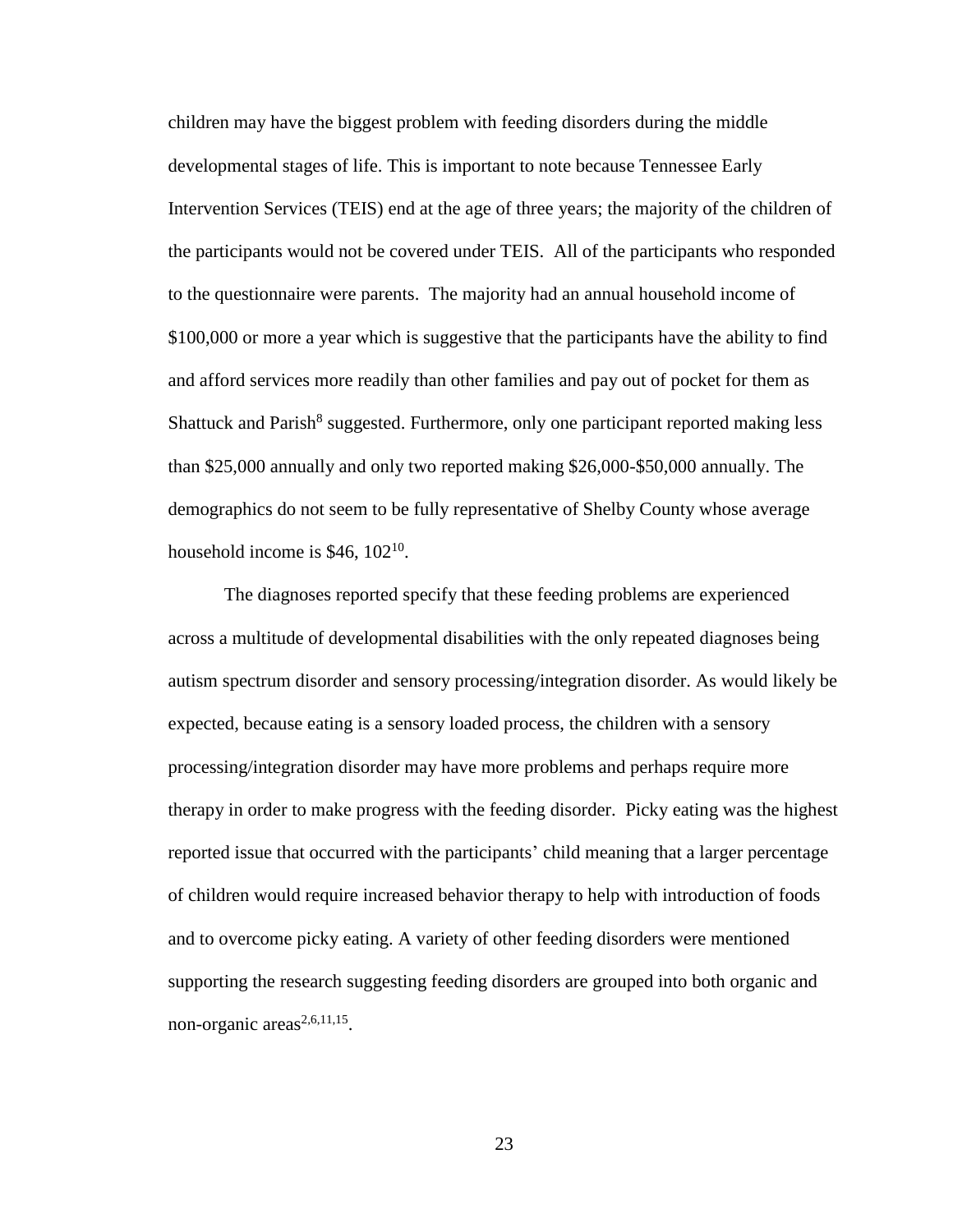#### **5.1 Assessment of Personal Skills**

All of the participants reported having experienced a feeding problem with their child occurring for longer than a year. The majority of the participants reported that the problems they were experiencing had remained about the same since when they began, while the rest of the participants reported that the problem was getting better. No participants reported the problem getting worse. Parents could be handling the less serious feeding disorders (not medically threatening) in their own way, without searching for therapeutic services and thus perceive the problem to be getting better because they are working towards a solution. The literature reviewed suggested that parents were feeling incapable of dealing with the issues without help<sup>1,7</sup> however the research in Shelby County suggests that they feel "capable" or "neutral" about their ability to deal with their child's feeding disorder. Only one participant reported feeling incapable of dealing with the feeding disorder the child was experiencing. None of the participants felt "unconfident with their current strategies" or felt as if they "did not have strategies" to utilize in dealing with the feeding disorders. These responses may indicate that parents have either found services or have found methods to handle the disorders without services signifying that the disorders may not have been as life-threatening or serious as expected. On the contrary, the participants might just feel as though the strategies they employee are working, however perhaps the participant has just become more comfortable with a "routine" in dealing with the feeding disorder because it has become a long-term problem.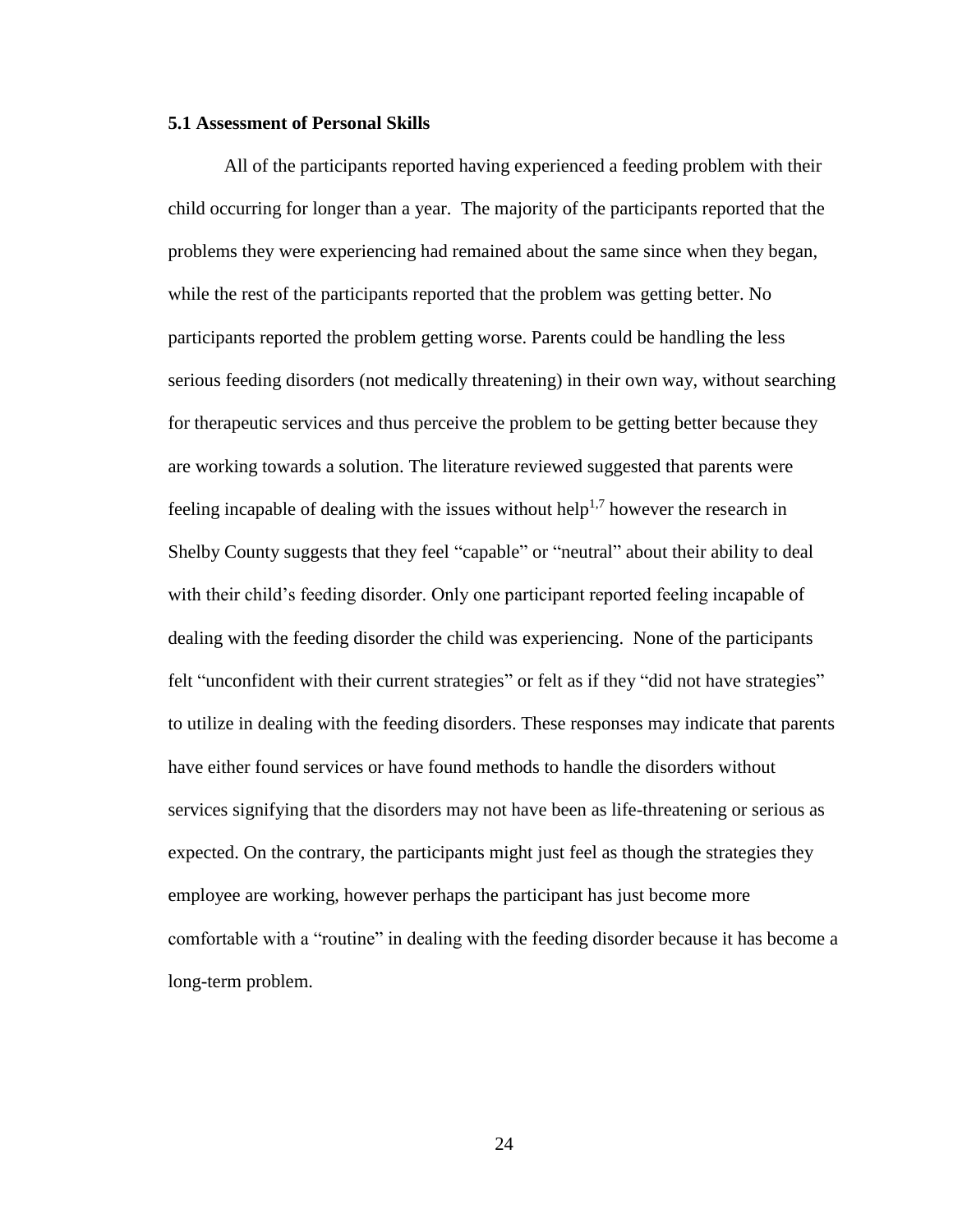#### **5.2 The Search for Professional Help**

More than one of the participants elected to not respond to the questions regarding searching for professional help. Those participants may not have needed services. None of the participants expressed searching for services more than once possibly meaning they were either found on the first try and thus are easily accessible or the parents were immediately discouraged during their initial search. However, the difficulty of finding these services ranged anywhere between "somewhat difficult" to "somewhat easy" indicating there are services available but not readily accessible by families because none of the participants selected "very difficult". Half of the participants responded that they had searched for these services at least once, indicating there is at the very least, a need for services or better marketing of these services.

The preferred choice for the participants in treating the feeding disorders was through an occupational therapist which assumes that the behavioral issues are difficult to manage by the parents alone. Speech and language pathologists and behavioral analysts were also chosen as the treatment services of choice. Registered dietitians were not selected by participants demonstrating that registered dietitians do not provide the kind of treatment needed or is perceived as valuable services for feeding disorders. The participants indicated the services rendered were "helpful" or "neutral" however these terms were not defined in the questionnaire. Perhaps the participants felt utilizing services was helping the situation but if the question had been more defined, the participant might have been able to describe any changes in meal times, behaviors, foods consumed, etc, and thus quantifying the changes in order to understand if the services really were "helpful".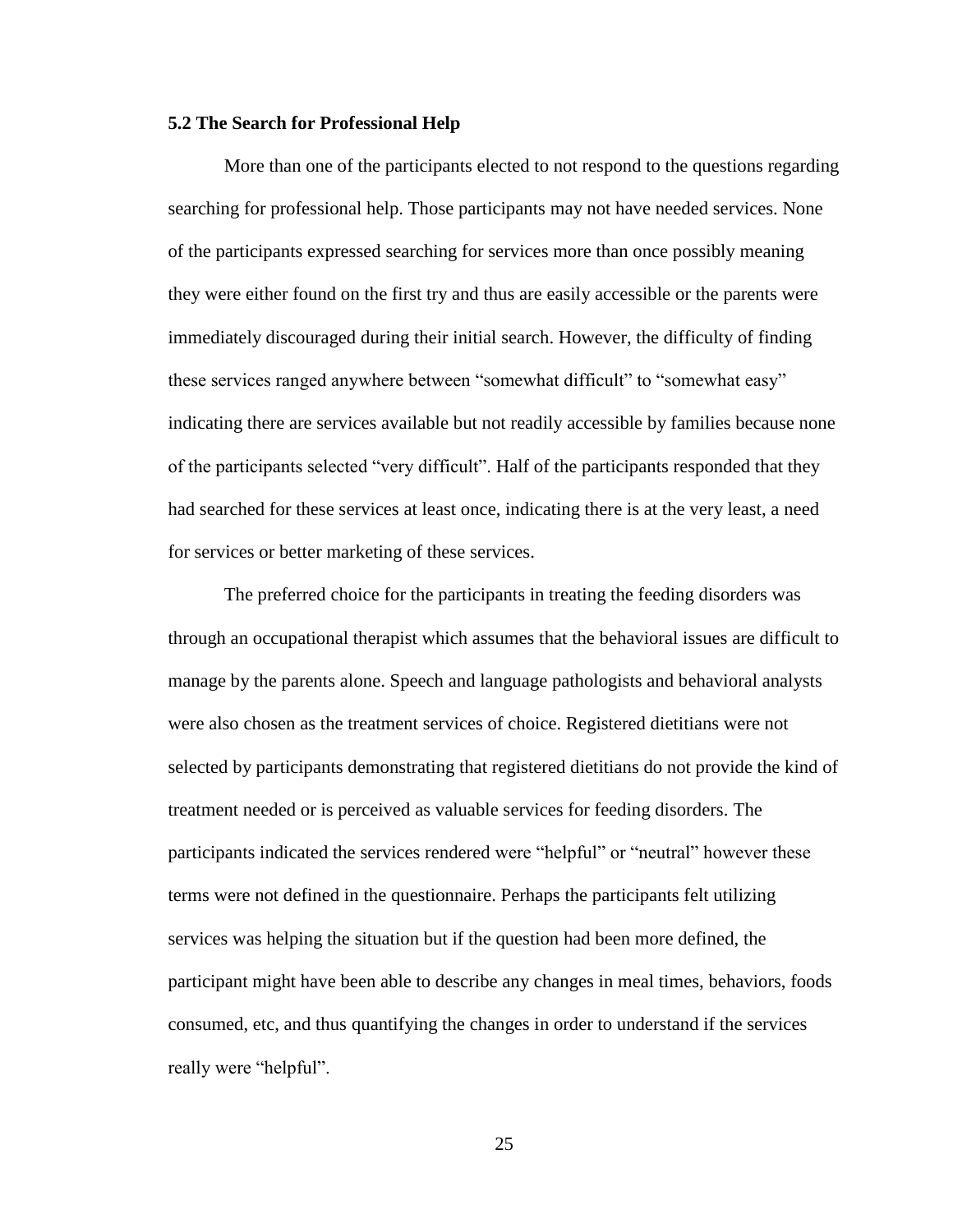Parents seem to be looking for services and overall the services seem to be financially accessible to them, but the problem arises with the actual search for the services. Although the participants were capable of selecting more than one service provider (e.g. use of a multidisciplinary team), none of the participants selected more than one. Trier and Thomas<sup>21</sup>, Babbitt and colleagues<sup>24</sup>, and Laud and colleagues<sup>25</sup> all suggest that a multidisciplinary team is the most effective in treating feeding disorders, however the participants in Shelby County do not report utilizing a multidisciplinary team. Many reasons for this may exist; perhaps the services are not offered together, are too expensive separately, or even not necessary specific to the feeding disorder. If the services rendered by participants were "helpful" or "neutral", then perhaps a multidisciplinary team treatment was not necessarily required.

#### **5.3 Perceived Assessment of Community Services**

In assessing the needs within the community, the researcher first must understand the current community atmosphere and the services available. The participants were widespread in responses regarding the perceived assessment of community services, however the majority falls into the "neither agree nor disagree" category or the "disagree" category when discussing the current ability of Shelby County to meet feeding disorder needs. Even if the participants are mainly neutral on the subject, there is a slight opinion that the community is not meeting the needs of these parents and children due to the "disagree" responses. Because the number of participants is small and there still are participants who "agreed", perhaps this is indicative of a lack of advertisement for services or a financial difference in participants. Perhaps the services are available however are not readily accessible to some of these families.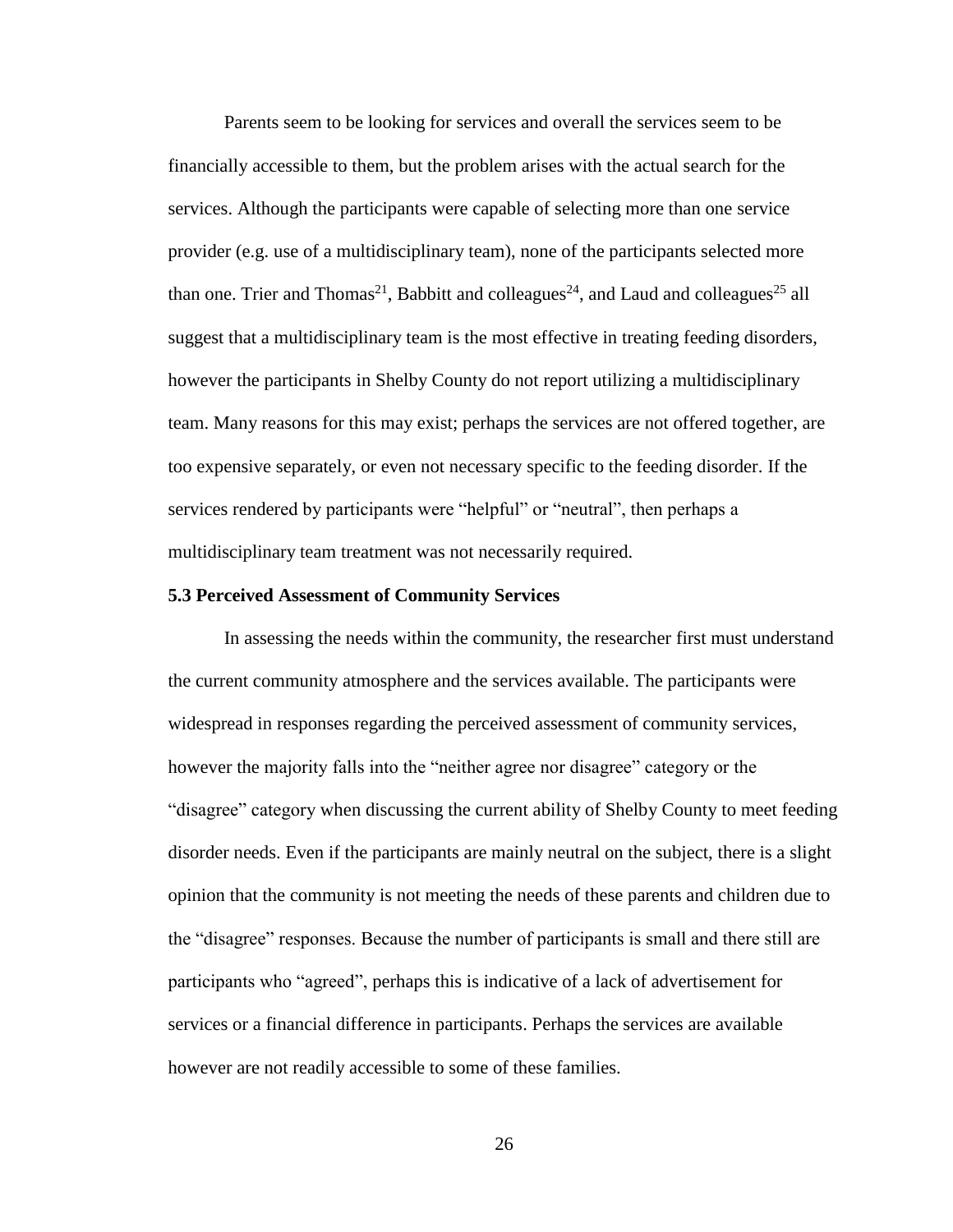The general consensus when discussing improving community services was mainly focusing on referrals from physicians to services indicating that the participants believe there are services available<sup>27</sup>, but would need the referral to find them. Another topic of discussion mentioned by more than one participant included how insurance companies cover the needed services. Contraindicative of these responses, the reported services employed by the participants were found either through personal research or through referrals or recommendations indicating that the referral process is somewhat effective. Not enough information was collected in regards to insurance coverage and means of providing services to support Linscheid and colleagues<sup>27</sup> proposal that the primary barrier to treating feeding disorders falls on the referral process and insurance coverage<sup>27</sup>, but responses did provide some support for the referral process. Overall, if families are unable to obtain these services due to paying out of pocket or lack of insurance coverage, then the community is not meeting their needs.

#### **5.4 Limitations**

A large limitation to this study was the lack of participation from parents and caregivers within the community. The number of potential participants that were reached through e-mail and newsletters (665 parents of children with IDD) did not provide large numbers of participants, just the opposite  $(n = 8)$ . The lack of response could be the most important limiting factor of the results. The research supports that there are professionals that provide services for feeding disorders and they are somewhat useful in treating the disorders, however it cannot be suggested that Shelby County is meeting the needs of families of children with IDD experiencing feeding disorders. If the research could be executed for a longer period of time and continue to recruit participants from the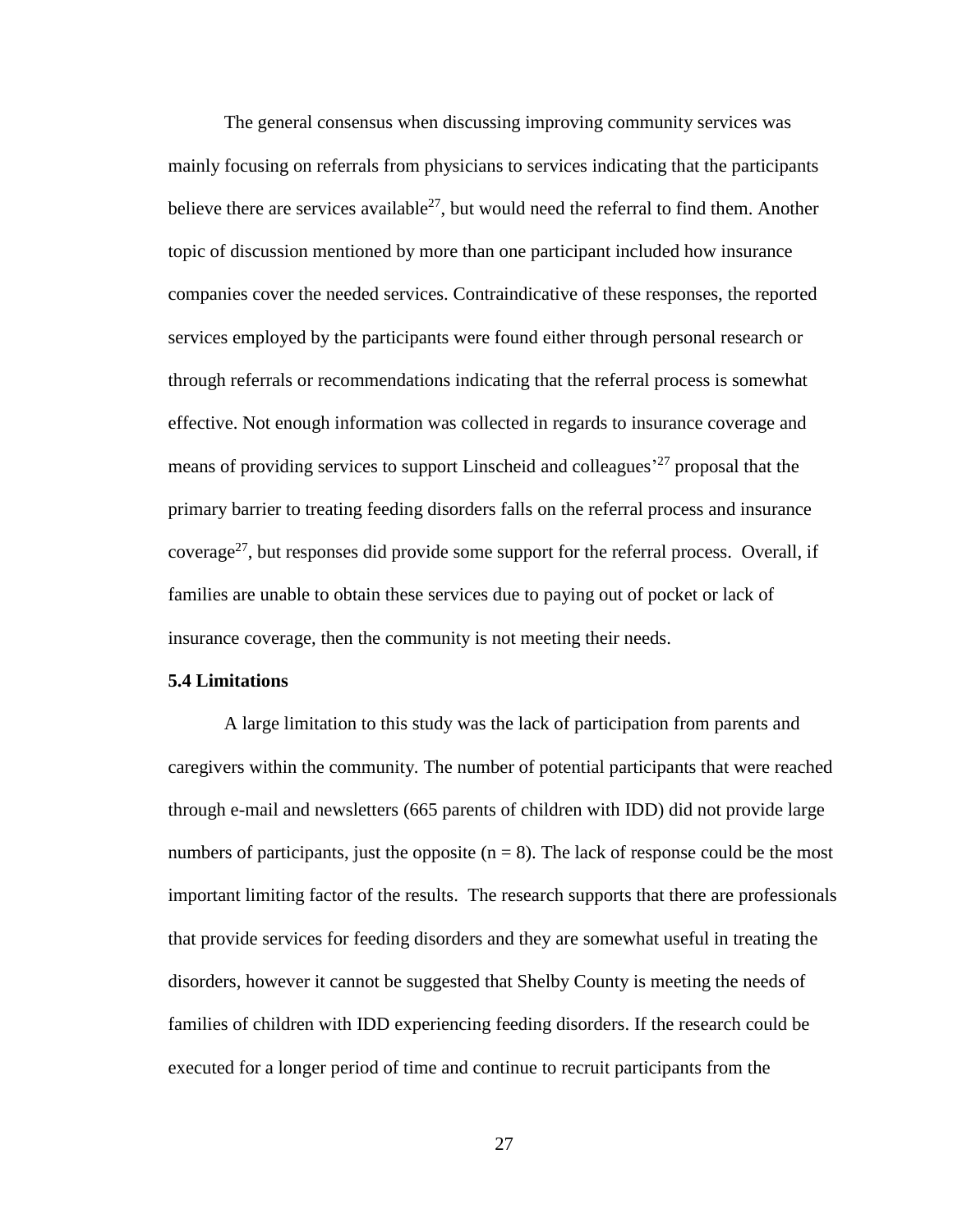community, it may provide a better perspective on the actual needs and the assessment of the community. If the time frame was not long enough to find the parents who actually cannot find services and struggle in this area, then the research cannot effectively reflect the needs of Shelby County.

Another limitation of the study was the lack of response within the questionnaire. Many questions on the questionnaire were answered by some participants while other questions were not. With such a small sample size, it greatly affects the data and does not provide an accurate representation of the question addressed. The participant may not have felt as though the question pertained to their situation however, any information they may have provided could have been useful. The questionnaire itself was of a short length and did not require much time to complete, though the consent page was a full page of text which might have been unappealing to some potential participants.

E-mail was not a successful method in reaching the targeted participants in this study. Access to a computer, internet or e-mail could provide potential barriers to participation in the questionnaire. In a county with an average 20.1% of residents below the poverty line<sup>10</sup>, there is a chance that participants with limited finances may also have limited access to a computer. Participants in this category may be the families in the most need of services and also may be the least able to afford those services. Responses from potential participants that do not have access to computers, internet or email would have provided critical information to this study.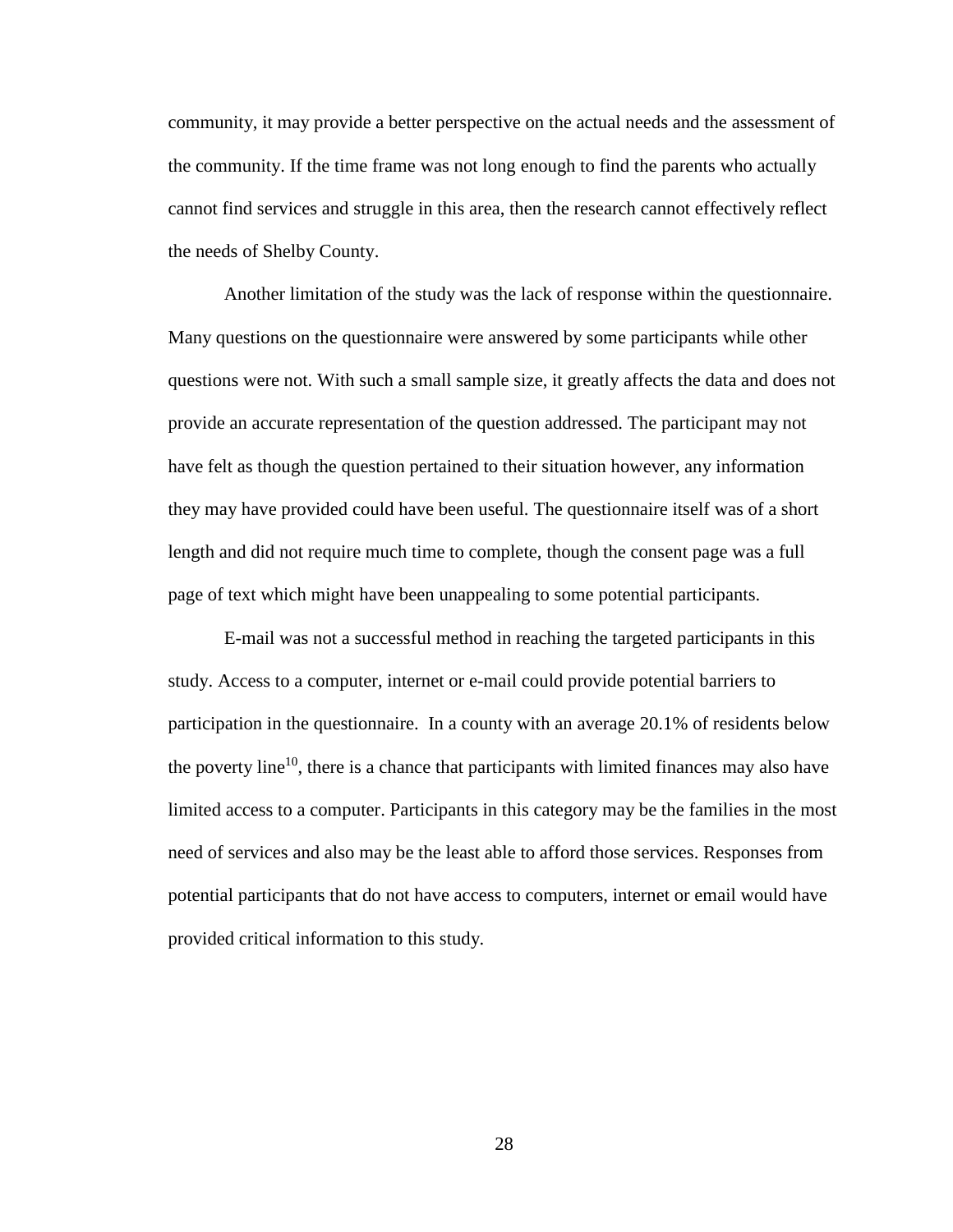#### **5.5 Future Research**

In the future, conducting the questionnaire in person with the participants may provide a higher response rate. Participants may be more willing to complete the questionnaire if the consent is verbalized and the questions are asked in person, so that clarification can occur if necessary. Expanding upon the questions of the questionnaire itself and making them more descriptive and specific might provide more detailed information to back the information obtained from the initial survey. Asking the participants to clarify their responses and be as unambiguous and objective as possible might change the responses. More questions regarding specific demographics and more in-depth finances could provide information more representative of Shelby County. Defining the terms "helpful", "capable" or "getting better/worse" in the questions, or asking the participant to describe the outcomes of their actions in dealing with the feeding disorder may give a better background for how serious the disorder may be and how well they are treating it alone. Asking what specific support groups participants are members of supplies a greater potential participant pool or resource for information.

An area of research that would further benefit the study would be to survey doctors in the Memphis area and see how many of them are currently healthcare providers for children with IDD. Furthermore, asking the doctors about the specific feeding disorders the child may experience, the severity of the disorder, how they treat the feeding disorders and who they refer families to (if at all), could provide critical information about the services available. Information from the doctor would be more objective and less subjective than the information provided by the primary caregivers of the child. Perhaps the doctors would be able to shed light on what other medical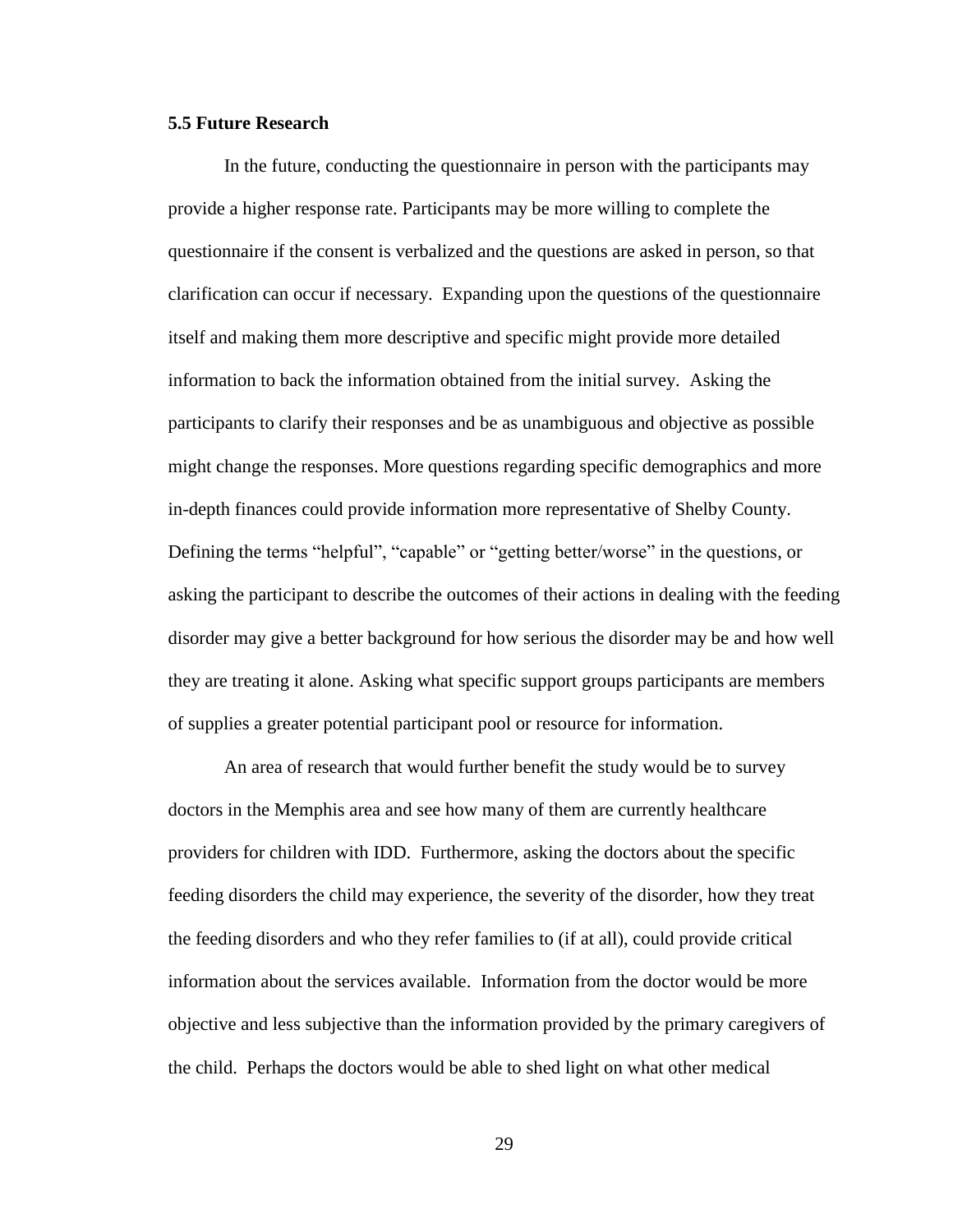problems the children with IDD experience and how that may affect the services referred to and chosen. Discussions with special education teachers or assistants in schools might provide a better understanding of the current situation or severity of feeding disorders in children with IDD, and how they are managed if they are in school.

#### **5.6 Conclusions**

The Shelby County community is not meeting the needs of parents with children with IDD who experience feeding disorders. The demographics of the sample does not seem to reflect Memphis, TN and therefore may not provide an accurate idea of the availability and accessibility of resources for children with IDD who experience feeding disorders. The lack of response is the largest limitation in the research and therefore conclusions may not be reflective of the actual needs of the community; more detailed research should be conducted to obtain more substantial information.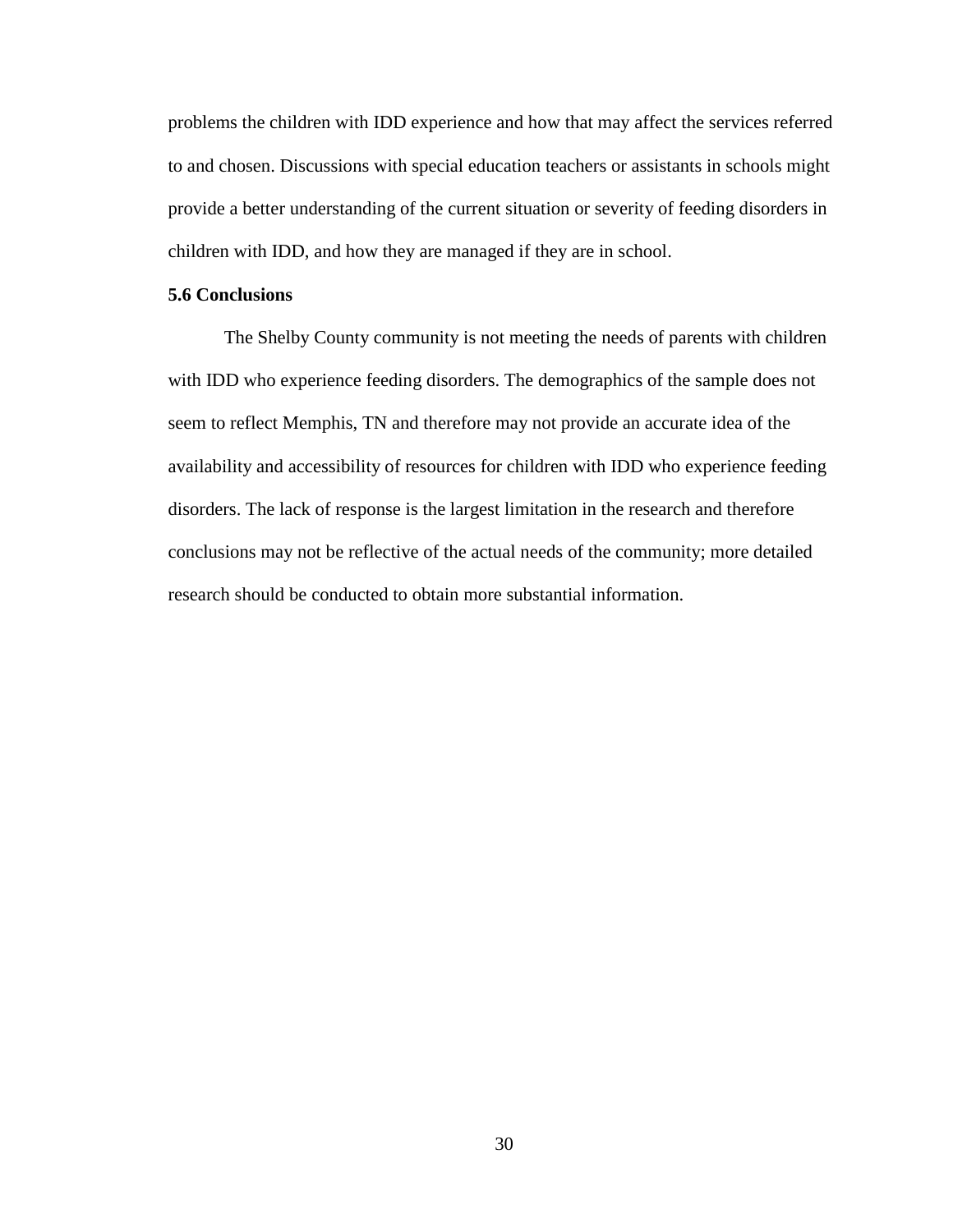#### **REFERENCES**

- 1. Jones CJ, Bryant-Waugh R. Development and pilot of a group skills-and-support intervention for mothers of children with feeding problems. *Appetite.* 2012; 58:450-456.
- 2. Gal E, Hardal-Nassar R, and Engel-Yeger B. The relationship between the severity of eating problems and intellectual developmental deficit level. *Research in Developmental Disabilities.* 2011;32:1464-1469.
- 3. Clark JH, Rhoden DK, Turner DS. Symptomatic vitamin A and D deficiencies in an eight-year-old with autism. *J Parenter Enteral Nutr.* 1993;17(3):284-286.
- 4. Hyman SL, Stewart PA, Schmidt B, et al. Nutrient intake from food in children with autism. *Pediatrics*. 2012;130(2):S145-S153.
- 5. Xia W, Zhou Y, Sun C, Wang J. A preliminary study on nutritional status and intake in chinese children with autism. *Eur J Pediatr*. 2010;169:1201-1206.
- 6. Spender Q, Stein A, Dennis J, Reilly S, Percy E, Cave D. An exploration of feeding difficulties in children with down syndrome. *Developmental Medicine & Child Neurology.* 1996;38:681-694.
- 7. Greer AJ, Gulotta CS, Masler EA, Laud RB. Caregivers stress and outcomes of children with pediatric feeding disorders treated in an intensive interdisciplinary program. *Jnl of Ped Psych.* 2007;33(6).
- 8. Shattuck PT, Parish SL. Financial burden in families of children with special health care needs: Variability among states. *Pediatrics*. 2008;122(1):13-18.
- 9. Stabile M, Allin S. The economic costs of childhood disability. *Future Child.* 2012;22(1):65-96.
- 10. State & county quickfacts: Shelby county tennessee. U.S. Department of Commerce United States Census Bureau.Web site. http://quickfacts.census.gov/qfd/states/47/47157.html. Updated 2013. Accessed November 10, 2013.
- 11. Schreck KA, Williams K, Smith AF. A comparison of eating behaviors between children with and without autism. *Journal of Autism and Developmental Disorders*. 2004;34(4):433-438.
- 12. Ahearn WH, Castine T, Nault K, Green G. An assessment of food acceptance in children with autism or pervasive developmental disorder-not otherwise specified. *Journal of Autism and Developmental Disorders.* 2001;31(5):505-511.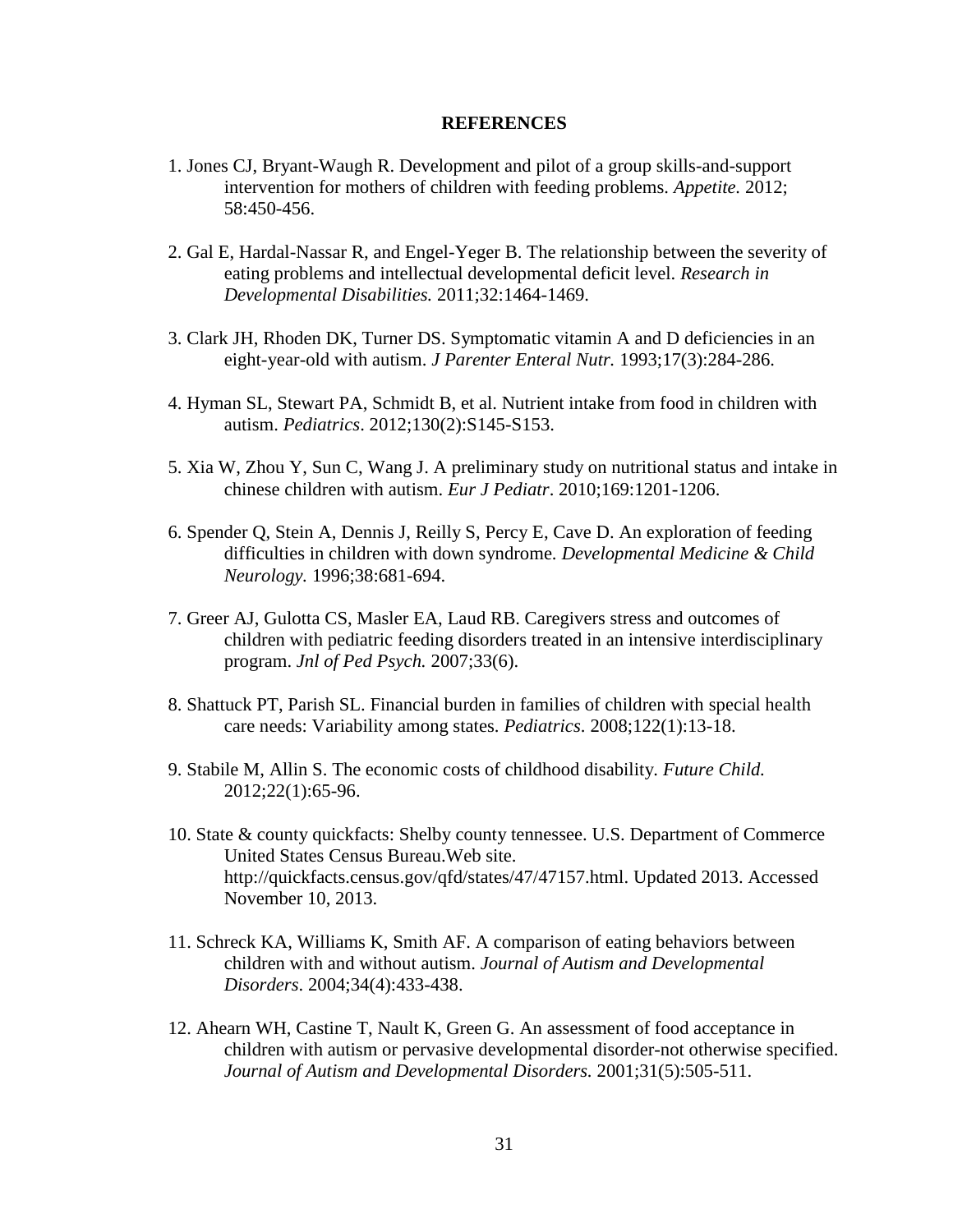- 13. Zimmer MH, Hart LC, Manning-Courtney P, Murray DS, Bing NM, Summer S. Food variety as a predictor of nutritional status among children with autism. *J Autism Dev Disord.* 2012;42:549-556.
- 14. Binkley CJ, Haugh GS, Kitchens DH, Wallace DL, Sessler DI. Oral microbial and respiratory status of persons with mental retardation/intellectual and development disability: An observational cohort study. *Oral Surg Oral Med Oral Pathol Oral Radiol Endod.* 2009;108(5):722-731.
- 15. Berlin KS, Lobato DJ, Pinkos B, Cerezo CS, LeLeiko NS. Patterns of medical and developmental comorbidities among children presenting with feeding problems: A latent class analysis. *J Dev Behav Pediatr.* 2011;32:41-47.
- 16. Hediger ML, England LJ, Molloy CA, Yu KF, Manning-Courtney P, Mills JL. Reduced bone cortical thickness in boys with autism or autism spectrum disorder. *Journal of Autism and Developmental Disability.* 2008;38:848-856.
- 17. Thommessen M, Heiburg A, Kase BF, Larsen S, Riis G. Feeding problems, height and weight in different groups of disabled children. *Acta Paediatr Scand.* 1991;80:527-533.
- 18. Shapiro BK, Green P, Krick J, Allen D, Capute AJ. Growth of severely impaired children: Neurological versus nutrition factors. *Dev Med Child Neurol*. 1986;28(6):729-733.
- 19. Campanozzi A, Capano G, Miele E, et al. Impact of malnutrition on gastrointestinal disorders and gross motor abilities in children with cerebral palsy. *Brain & Development.* 2007;29:25-29.
- 20. Gisel E. Interventions and outcomes for children with dysphagia. *Developmental Disabilities Research Reviews.* 2008;14:165-173.
- 21. Trier E, Thomas AG. Feeding the disabled child. *Nutrition*. 1998;14(10):801-805.
- 22. Craig GM, Scambler G, Spitz L. Why parents of children with neurodevelopmental disabilities requiring gastronomy feeding need more support. *Developmental Medicine & Child Neurology.* 2003;45:183-188.
- 23. Reilly S, Skuse D. Characteristics and management of feeding problems of young children with cerebral palsy. *Dev Med Child Neurol.* 1992;34(5):379-388.
- 24. Babbitt RL, Hoch TA, Coe DA, et al. Behavioral assessment and treatment of pediatric feeding disorders. *Developmental and Behavioral Pediatrics.* 1994;15(4):278-291.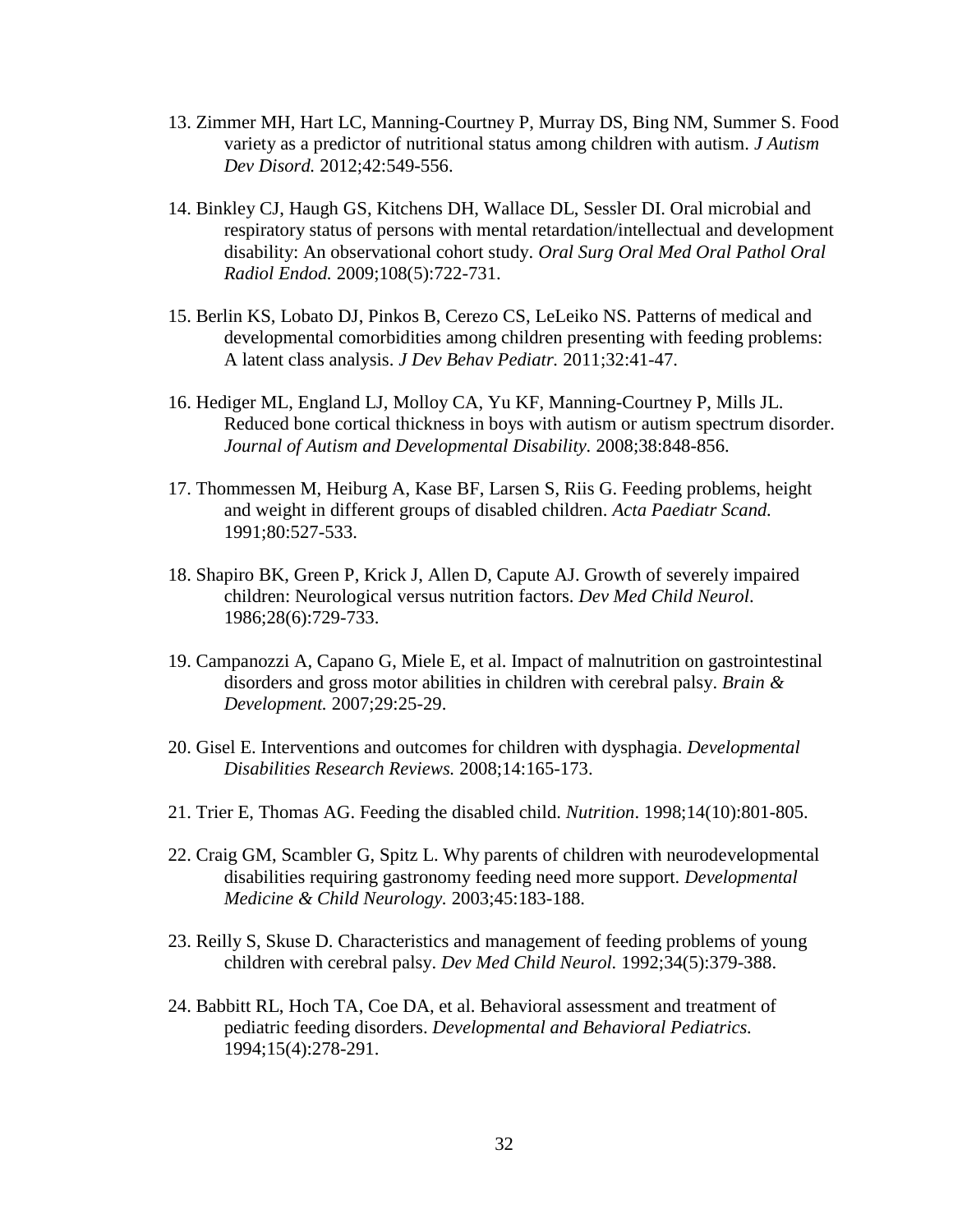- 25. Laud RB, Girolami PA, Boscoe JH, Gulotta CS. Treatment outcomes for severe feeding problems in children with autism spectrum disorder. *Behav Modif.*  2009;33:520-536.
- 26. Cook S, Hooper V, Nasser R, Larsen D. Effect of gastronomy on growth in children with neurodevelopmental disabilities. *Canadian Journal of Dietetic Practice and Research.* 2005;66(1):19-24.
- 27. Linscheid TR. Behavioral treatments for pediatric feeding disorders. *Behav Modif.* 2006;30(6):6-23.
- 28. Deckers SRJM, De Moor JMH, Van der Burg, Jan J.W. Food preferences in young dutch children and recommendations for feeding intervention in developmental disabilities. *Research in Developmental Disabilities.* 2011;32:630-635.
- 29. Wandersman A, Florin P. Community interventions and effective prevention. 2003. *American Psychologist.*
- 30. Tennessee's early intervention program. Tennessee Department of Education Web site. http://www.tn.gov/education/teis/index.shtml. Updated 2012. Accessed November 15, 2012.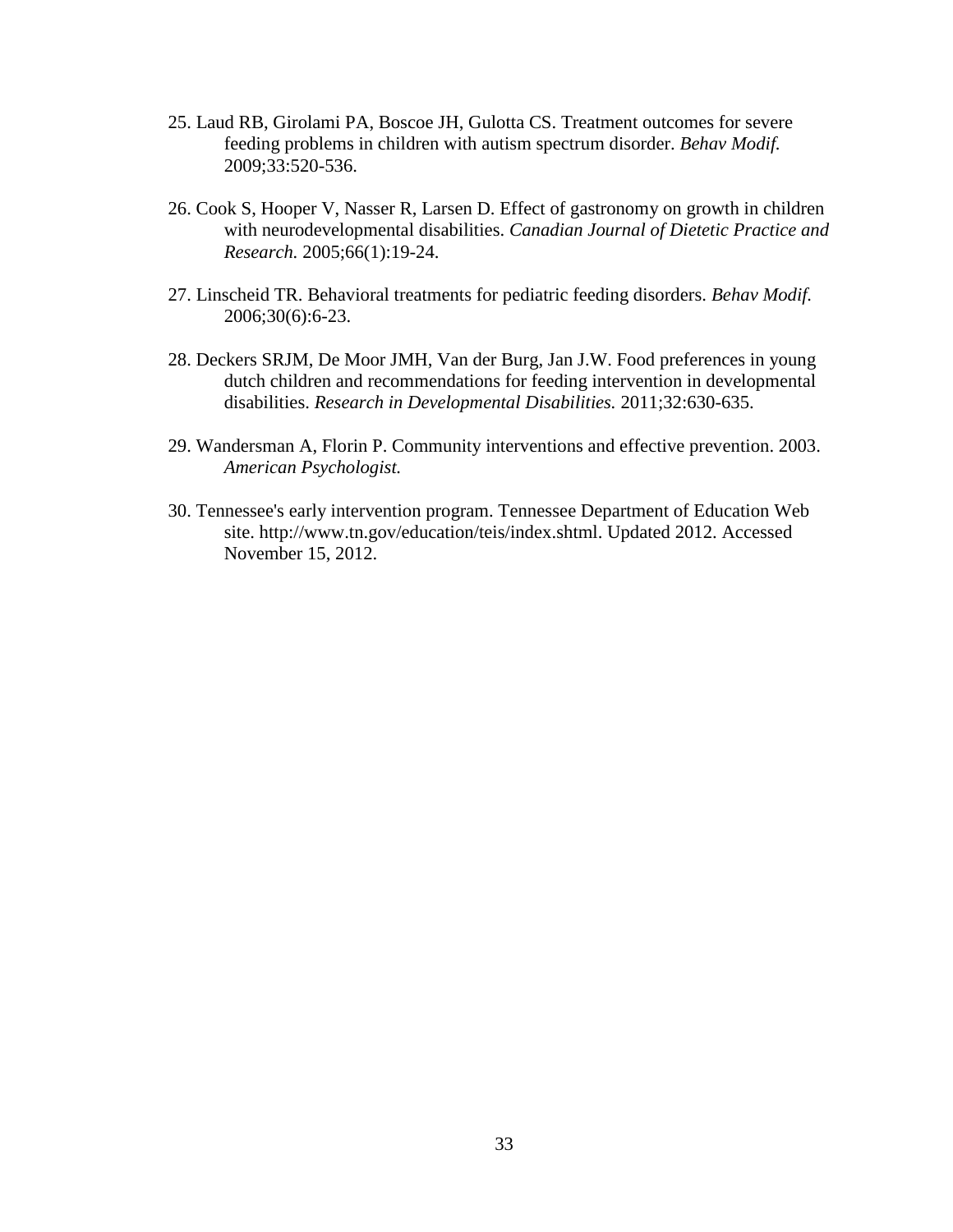### **APPENDIX A MEALTIME FEEDING PROBLEMS SURVEY QUESTIONNAIRE**

You are being invited to take part in a research study about community-based services for children with intellectual and developmental disabilities (IDD) who also express a feeding disorder. You have been invited to take part because you have a child with IDD, a feeding disorder and you are the primary parent or caregiver of this child.

The person in charge of this study is Laurel Welborne, a graduate student at the University of Memphis in the Clinical Nutrition department. She is being guided in this research by Dr. Terra Smith. There may be other people on the research team assisting at different times throughout the study.

#### **PURPOSE**

The purpose of this study is to reach out to parents or caregivers of children with IDD who also express feeding problems. In completing this study, we hope to understand what problems parents face in feeding their child. The research will discover if there are readily available community-based services that can provide information for them on how to address their child's feeding problems, and if so, where these services have been found. If services are difficult to locate or nonexistent, then this research may conclude that more community-based services for children with IDD and feeding disorders need to be developed within the Memphis area.

#### **BENEFIT**

There is no guarantee that you will receive any benefits from taking part in this study. Your willingness to take part however, may help the Memphis area community understand the needs of parents or caregivers such as yourself, and the needs of your child, and hopefully rise to meet those needs.

If you decide to take part in the study, it should be because you want to volunteer. You will not lose any benefits or rights you would normally have if you choose not to volunteer. You can stop at any time during the study and still keep the benefits and rights you had before volunteering. You will not receive any awards for taking part in this study. There are no costs associated with this study.

#### **PRIVACY OF INFORMATION**

We will make every effort to keep private all research records that identify you to the extent allowed by law. Your information will be combined with information from other people taking part in the study. We may publish the results of this study; however, identifying information will be kept private. We will make every effort to prevent anyone who is not on the research team from knowing that you gave us information, or what that information is. All records of information will be locked up at the University of Memphis for five years, and then destroyed.

If you decide to take part in the study you still have the right to decide at any time that you no longer want to continue. You will not be treated differently if you decide to stop taking part in the study.

If you have questions, suggestions, concerns, or complaints about the study, you can contact the investigator, Laurel Welborne at 720-206-4722. If you have any questions about your rights as a volunteer in this research, contact the Institutional Review Board staff at the University of Memphis at 901-678-3074.

- a. I consent
- b. I do not consent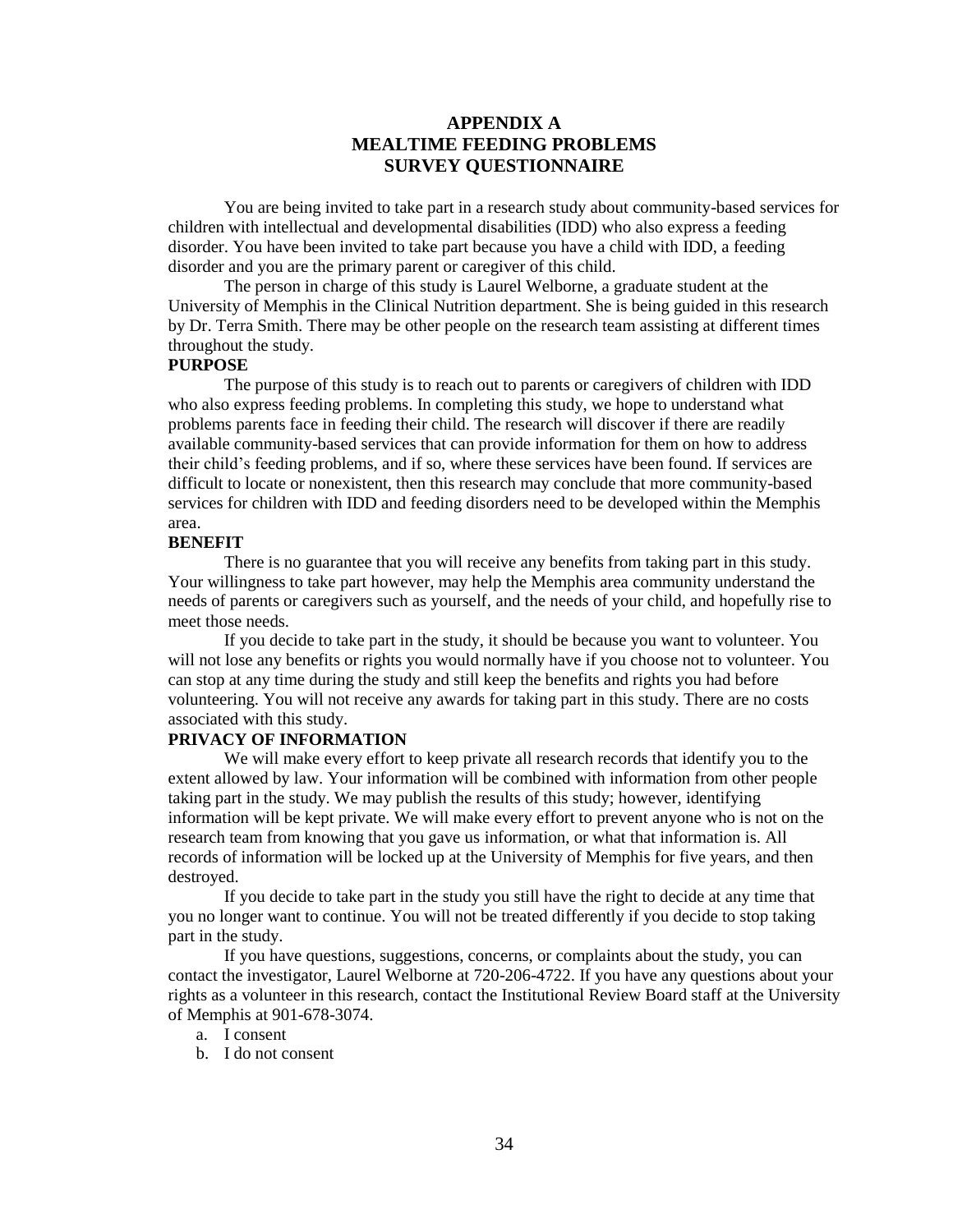My child is:

- a. 3-5 years old
- b. 6- 12 years old
- c. 13-18 years old

My relation to the child is:

- a. Parent
- b. Grandparent
- c. Other family member
- d. Unrelated caregiver

The child has:

- a. 0 siblings
- b. 1 sibling
- c. 2 siblings
- d. 3 or more siblings

Please circle the range of your total annual family income.

- a. \$25,000 or less per year
- b. \$25,000-50,000 per year
- c. \$50,000-100,000 per year
- d. \$100,000 or more per year

In the box below, please describe any diagnoses related to Intellectual or Developmental Disabilities that your child may have:

In the box below, briefly discuss the feeding or eating problems your child may experience at meal times. What problems are there in regards to food intake and the physical ability to consume food. (E.g. picky eating, food aversion, aspiration of food, rumination of food, etc):

How long has your child been experiencing the problem(s)?

- a. Within the last month
- b. Within the last 6 months
- c. Within the last year
- d. Longer than a year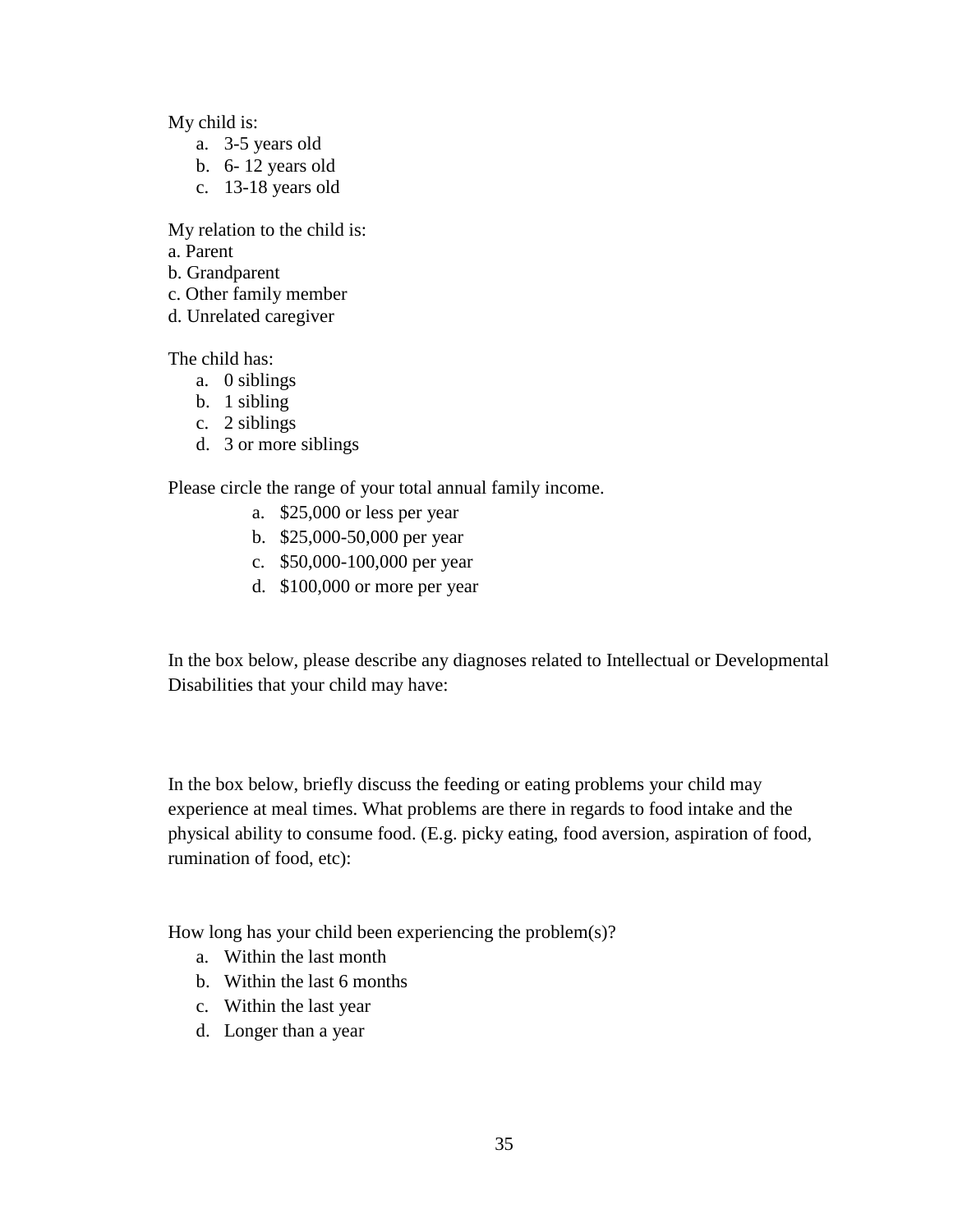Is the problem(s) getting better or worse since your child began experiencing them?

- a. Better
- b. About the same
- c. Worse

How capable do you feel in handling any feeding/eating problems your child has?

- a. very capable
- b. Somewhat capable
- c. Neutral
- d. Not capable

How confident do you feel in the current strategies used to handle your child's feeding/eating problems at meal times?

- a. very confident
- b. somewhat confident
- c. not confident
- d. I do not have any strategies

How often have you looked for professional help to handle feeding problems in the last year?

- a. quite often (more than 4 times)
- b. at least once
- c. never

If you did look for professional help, what was the level of difficulty in finding it?

- a. very easy
- b. easy
- c. neutral
- d. difficult
- e. Very difficult

Any services that you were able to locate for the child were {please check all that apply}:

- a. Located yourself
- b. Located through another resource (e.g. organization)
- c. Recommended or referred by someone (e.g. friend, doctor, etc.)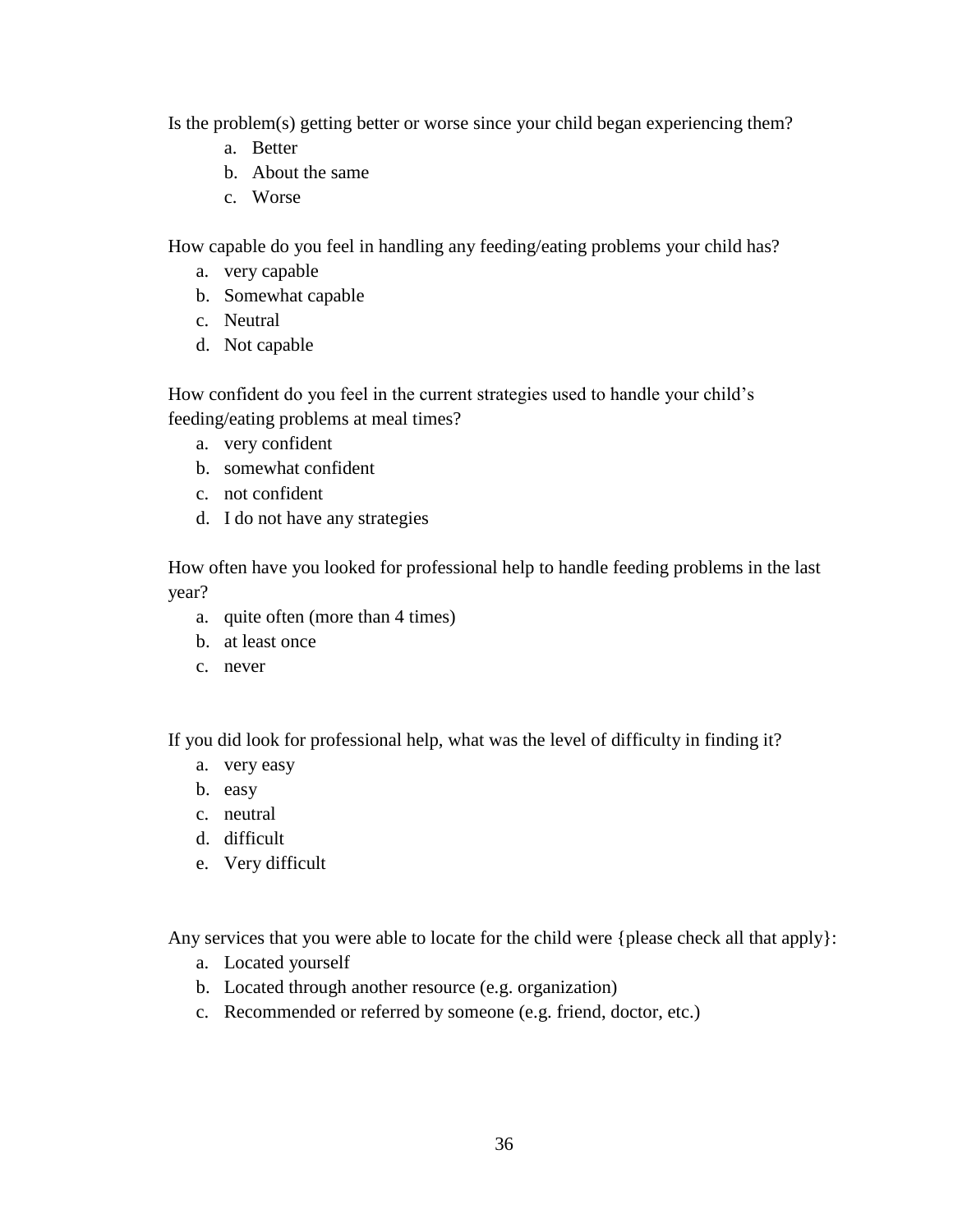Any services that were obtained for your child were:

- a. Extremely helpful
- b. Helpful
- c. Neutral
- d. Did not help

How affordable were/are these professional services?

- a. Very affordable
- b. Affordable
- c. Not affordable
- d. Could not utilize services because of financial constraints
- e. Not applicable

If you have found professional services, were/are they provided by a:

- a. Speech and Language Pathologist
- b. Occupational Therapist
- c. Registered Dietitian
- d. Behavior analyst
- e. Combination of any of the above
- f. Other

In the box below, please briefly describe any services you were able to locate within the Shelby County area and any resources utilized to find them:

Do you know other parents with children with Intellectual and Developmental Disabilities who also have feeding/eating problems?

- a. yes
- b. no

Do you belong to any support groups for parents or caregivers who have children who have Intellectual and Developmental Disabilities with feeding/eating problems?

- a. yes
- b. no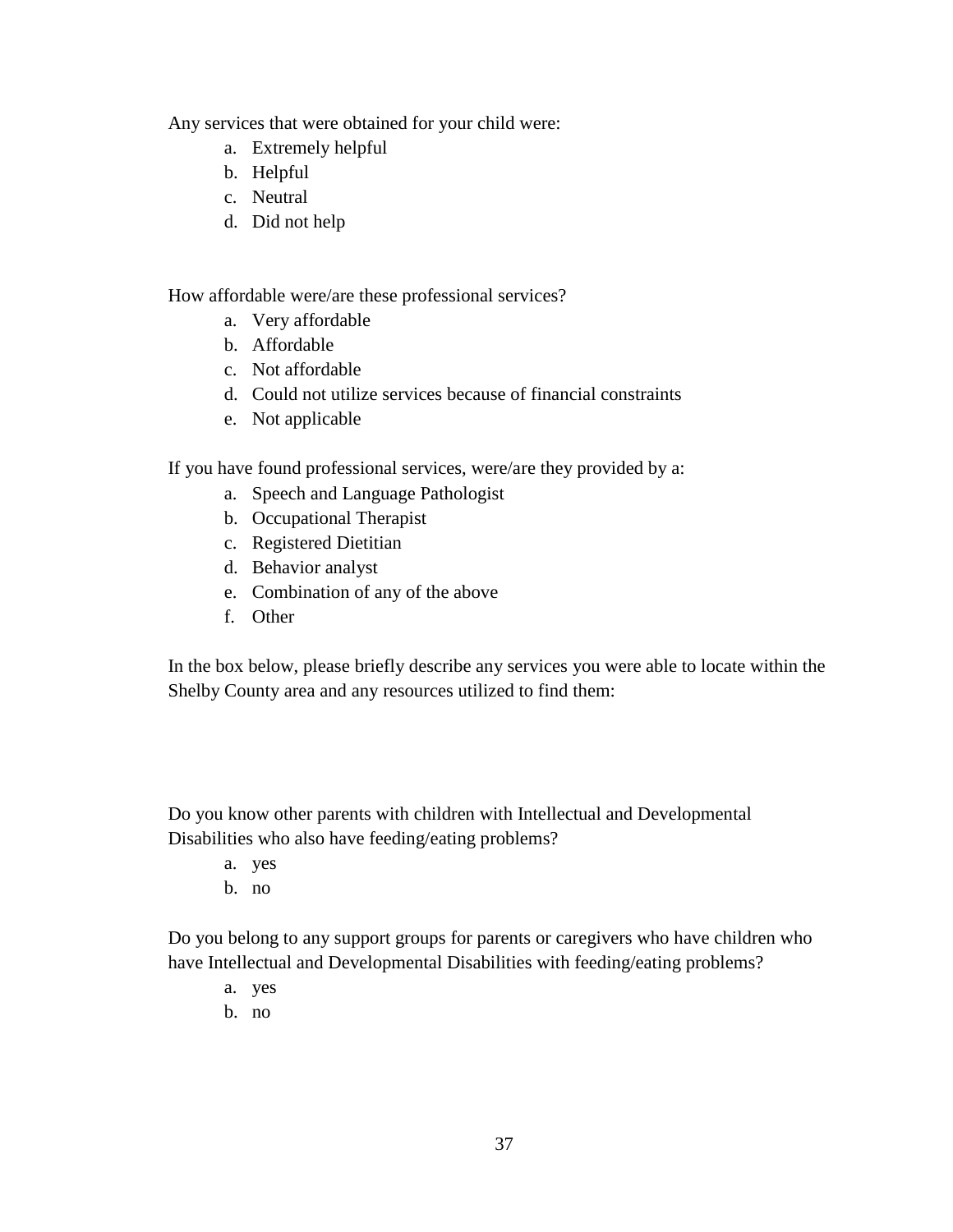The community actively meets my needs in this area (services to help with feeding/eating problems):

- a. strongly agree
- b. agree
- c. neither
- d. disagree
- e. strongly disagree

I feel community support from Shelby County for my child in this area:

- a. strongly agree
- b. agree
- c. neither
- d. disagree
- e. strongly disagree

The Shelby County community is working towards making these needs more accessible to me and other families experiencing the same problems:

- a. strongly agree
- b. agree
- c. neither
- d. disagree
- e. strongly disagree

In the box below, please briefly describe how you feel the Shelby County community could better meet your needs for mealtime feeding problems: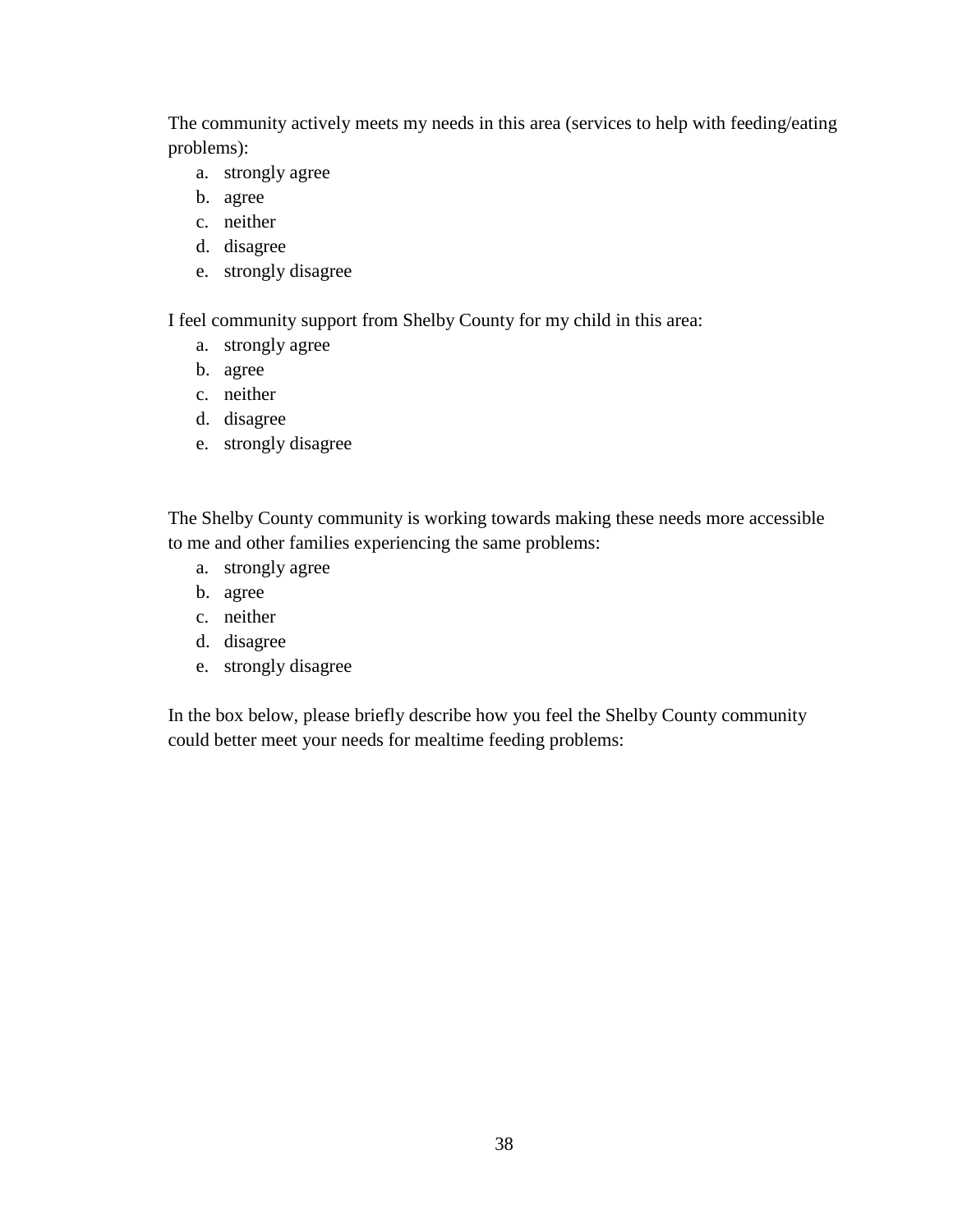#### **APPENDIX B EMAIL, NEWSLETTER, FLIER**

Hello, my name is Laurel Welborne and I am a graduate student of Clinical Nutrition at the University of Memphis. I am currently working on some research in the area of feeding disorders and how they affect children with intellectual and developmental disabilities as well as their family members. Mealtime and feeding problems may hinder their ability to eat all of the nutrients they need to grow properly. It can cause a lot of stress on the child and the family as well. I am working towards distributing online surveys for parents or caregivers of children with developmental disabilities to discuss and understand what problems they face during mealtimes, how they deal with them, if they feel as though they have adequate support in dealing with feeding problems, and whether or not they have access to this kind of support within the community. If the programs are already out there, then this research may indicate there needs to be better access to these programs for these families. If the programs are not available then the research may reinforce the need for the development of an educational clinic or support programs for parents within this community and will be further pursued.

If you are:

- A parent or caregiver of a child with Intellectual or Developmental **Disabilities**
- The child is between the ages of 3 and 18
- The child is having mealtime problems with feeding

And you are interested in participating in this survey, please follow the link below. The survey is 100% anonymous; no personal identifying information will be collected.

http://memphishealthsport.qualtrics.com/SE/?SID=SV\_0HheHeobyAkabad

If you have any questions about the research that you would like answered prior to taking the survey please contact me at: E-mail: lwlborne@memphis.edu Cell: 720-206-4722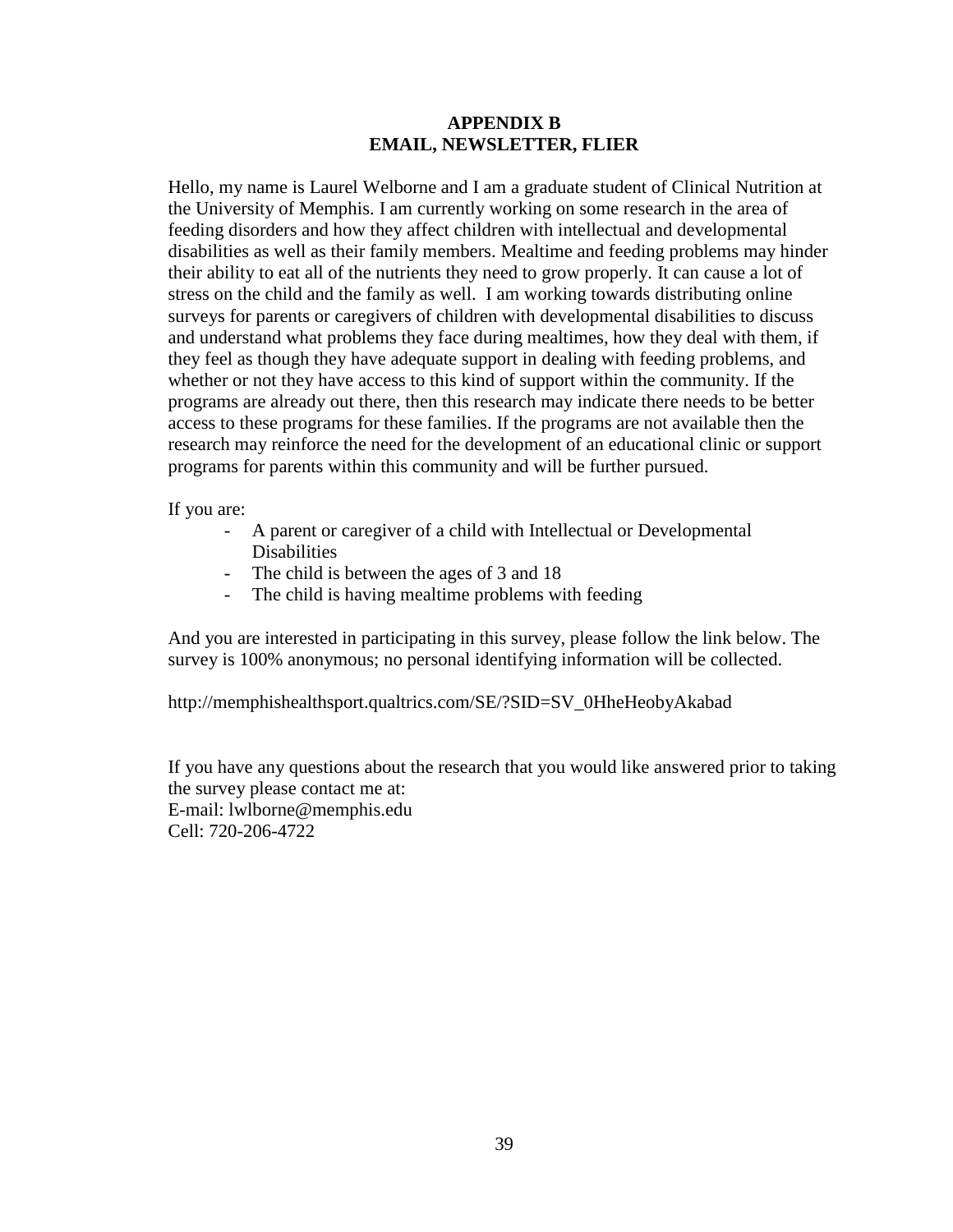## **APPENDIX C IRB APPROVAL**

Hello,

The University of Memphis Institutional Review Board, FWA00006815, has reviewed and approved your submission in accordance with all applicable statuses and regulations as well as ethical principles.

**PI NAME:** Laurel Welborne **CO-PI:** Dr. James Meindl , Ph. D., BCBA-D and Lee Wallace, Ms, RD, LDN, FADA **PROJECT TITLE:** Assessment of Parents Educational Needs and the Availability of Resources for Feeding Children with Intellectual and Developmental Disabilities **FACULTY ADVISOR NAME (if applicable):** Terra Smith **IRB ID: #**2612 **APPROVAL DATE:** 6/21/2013 **EXPIRATION DATE:** 6/20/2013 **LEVEL OF REVIEW:** Expedited Modification *Please Note: Modifications do not extend the expiration of the original approval*

**Approval of this project is given with the following obligations:**

**1. If this IRB approval has an expiration date, an approved renewal must be in effect to continue the project prior to that date. If approval is not obtained, the human consent form(s) and recruiting material(s) are no longer valid and any research activities involving human subjects must stop.**

**2. When the project is finished or terminated, a completion form must be completed and sent to the board.**

**3. No change may be made in the approved protocol without prior board approval, whether the approved protocol was reviewed at the Exempt, Expedited or Full Board level.**

**4. Exempt approval are considered to have no expiration date and no further review is necessary unless the protocol needs modification. Approval of this project is given with the following special obligations:**

**Thank you,**

**Ronnie Priest, PhD Institutional Review Board Chair The University of Memphis.**

*Note: Review outcomes will be communicated to the email address on file. This email should be considered an official communication from the UM IRB. Consent Forms are no longer being stamped as well. Please contact the IRB at IRB@memphis.edu if a letter on IRB letterhead is required.*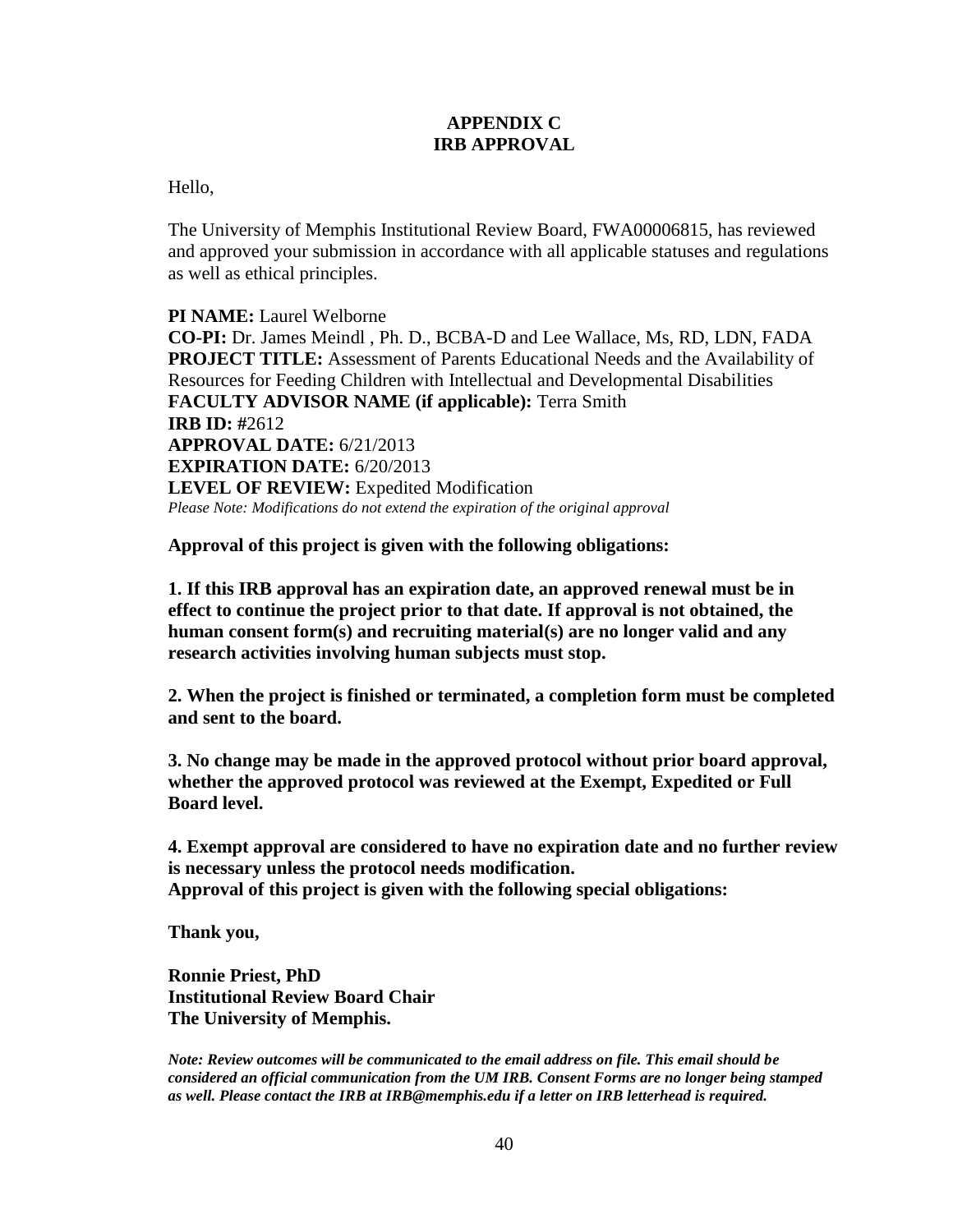## **APPENDIX D TABLES**

| Table 1. Questions regarding the demographics of participants. |                  |  |  |
|----------------------------------------------------------------|------------------|--|--|
| Demographic                                                    | $\mathbf{n}(\%)$ |  |  |
| <b>Child Age</b>                                               |                  |  |  |
| 3-5 years old                                                  | 1(12.5%)         |  |  |
| 6-12 years old                                                 | 6(75%)           |  |  |
| 12-18 years old                                                | 1(12.5%)         |  |  |
| <b>Relation to Child</b>                                       |                  |  |  |
| Parent                                                         | 8 (100%)         |  |  |
| Grandparent                                                    | $0(0\%)$         |  |  |
| Other family Member                                            | $0(0\%)$         |  |  |
| <b>Unrelated Caregiver</b>                                     | $0(0\%)$         |  |  |
| <b>Siblings of Child</b>                                       |                  |  |  |
| 0 siblings                                                     | 3(37.5%)         |  |  |
| 1 sibling                                                      | 3(37.5%)         |  |  |
| 2 siblings                                                     | 1(12.5%)         |  |  |
| 3 or more siblings                                             | 1(12.5%)         |  |  |
| <b>Annual Income Range</b>                                     |                  |  |  |
| \$25,000 or less                                               | 1(12.5%)         |  |  |
| \$26,000-\$50,000                                              | 2(25%)           |  |  |
| \$51,000-\$99,000                                              | $0(0\%)$         |  |  |
| \$100,000 or more                                              | 4 (50%)          |  |  |
| Did not respond                                                | 1 12.5%)         |  |  |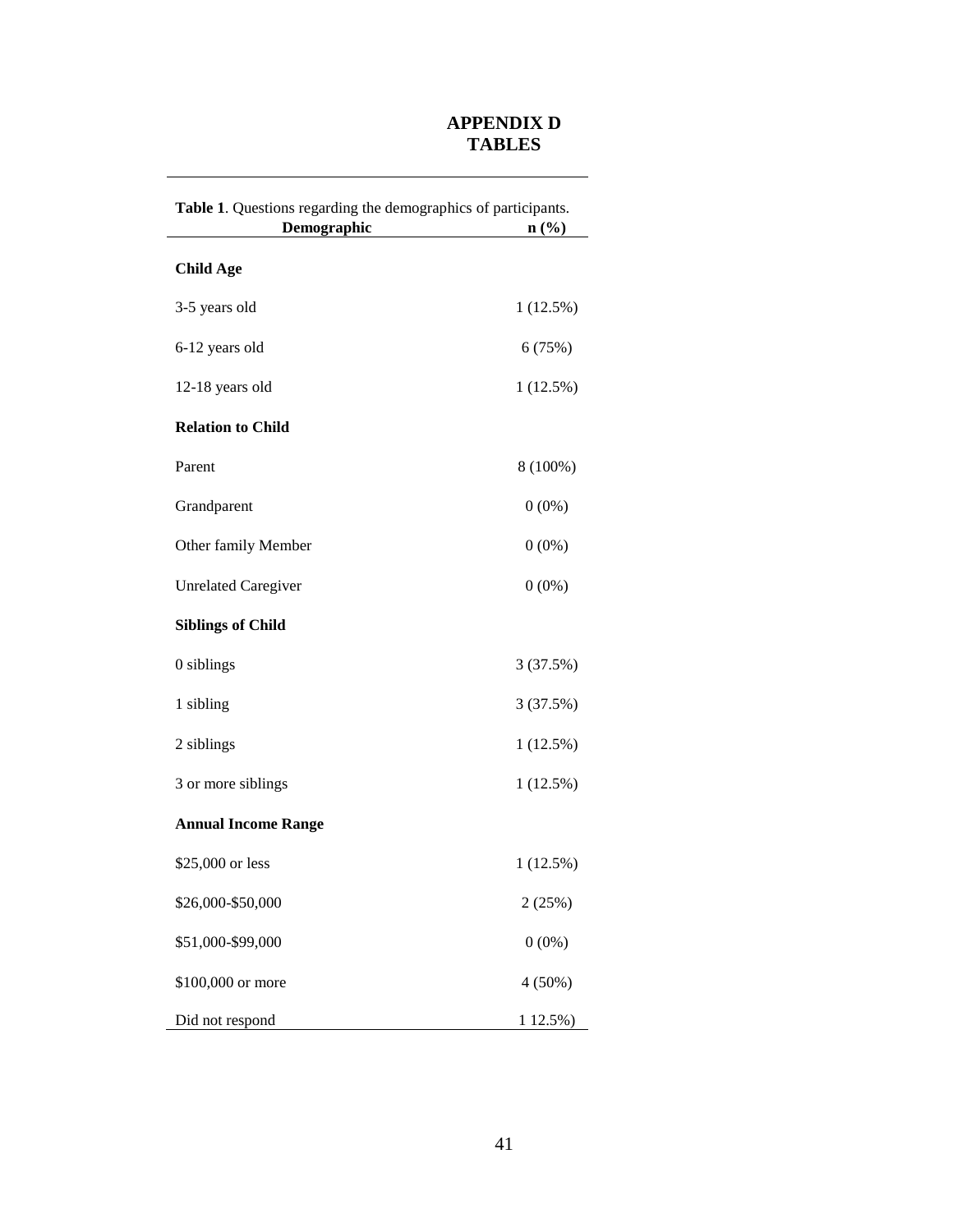**Table 2**. Personal assessment of child's feeding problem and parent or caregiver's ability to handle the problem.

**Survey Question Topic**

| <b>Length of Feeding Problem Existence</b>                   | $n\left(\frac{9}{6}\right)$ |  |  |
|--------------------------------------------------------------|-----------------------------|--|--|
| Within the last month                                        | 8 (100%)                    |  |  |
| Within the last 6 months                                     | $0(0\%)$                    |  |  |
| Within the last year                                         | $0(0\%)$                    |  |  |
| Longer than a year                                           | $0(0\%)$                    |  |  |
| <b>Change in the Problem Since Development</b>               |                             |  |  |
| Problem is better                                            | 3(37.5)                     |  |  |
| Problem is about the same                                    | 5(62.5%)                    |  |  |
| Problem is worse                                             | $0(0\%)$                    |  |  |
| <b>Capability of Handling Problem</b>                        |                             |  |  |
| Very Capable                                                 | 2(25%)                      |  |  |
| Somewhat capable                                             | $4(50\%)$                   |  |  |
| Neutral                                                      | 1(12.5%)                    |  |  |
| Not capable                                                  | 1(12.5%)                    |  |  |
| <b>Confidence in Current Strategies for Feeding Problems</b> |                             |  |  |
| Very confident                                               | $4(50\%)$                   |  |  |
| Somewhat<br>confident                                        | $4(50\%)$                   |  |  |
| Not confident                                                | $0(0\%)$                    |  |  |
| I do not have strategies                                     | $0(0\%)$                    |  |  |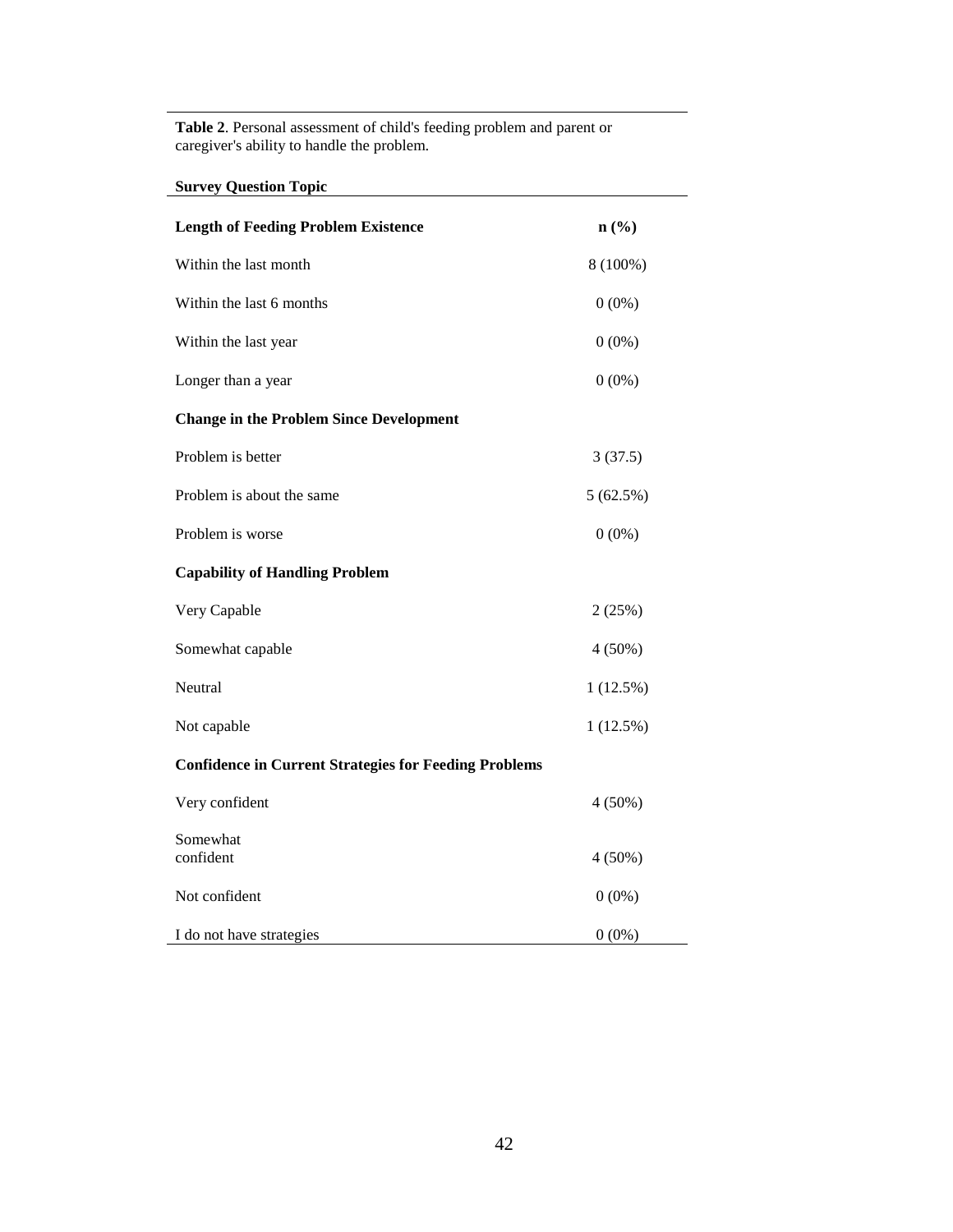| <b>Response</b>                      | $n\left(\frac{9}{6}\right)$ |
|--------------------------------------|-----------------------------|
| Frequency of searching for help*     |                             |
| Many times (more than four)          | $0(0\%)$                    |
| At least once                        | $4(50\%)$                   |
| Never                                | 3(37.5%)                    |
| Level of difficulty in finding help* |                             |
| Very Easy                            | $0(0\%)$                    |
| Somewhat Easy                        | 1(12.5%)                    |
| Neutral                              | 1(12.5%)                    |
| Somewhat difficult                   | $4(50\%)$                   |
| Very difficult                       | $0(0\%)$                    |
| How services were located**          |                             |
| Located yourself                     | $4(50\%)$                   |
| Located through another resource     | $0(0\%)$                    |
| Recommended or Referred              | $4(50\%)$                   |

**Table 3.** Questions regarding the participants search for professional help.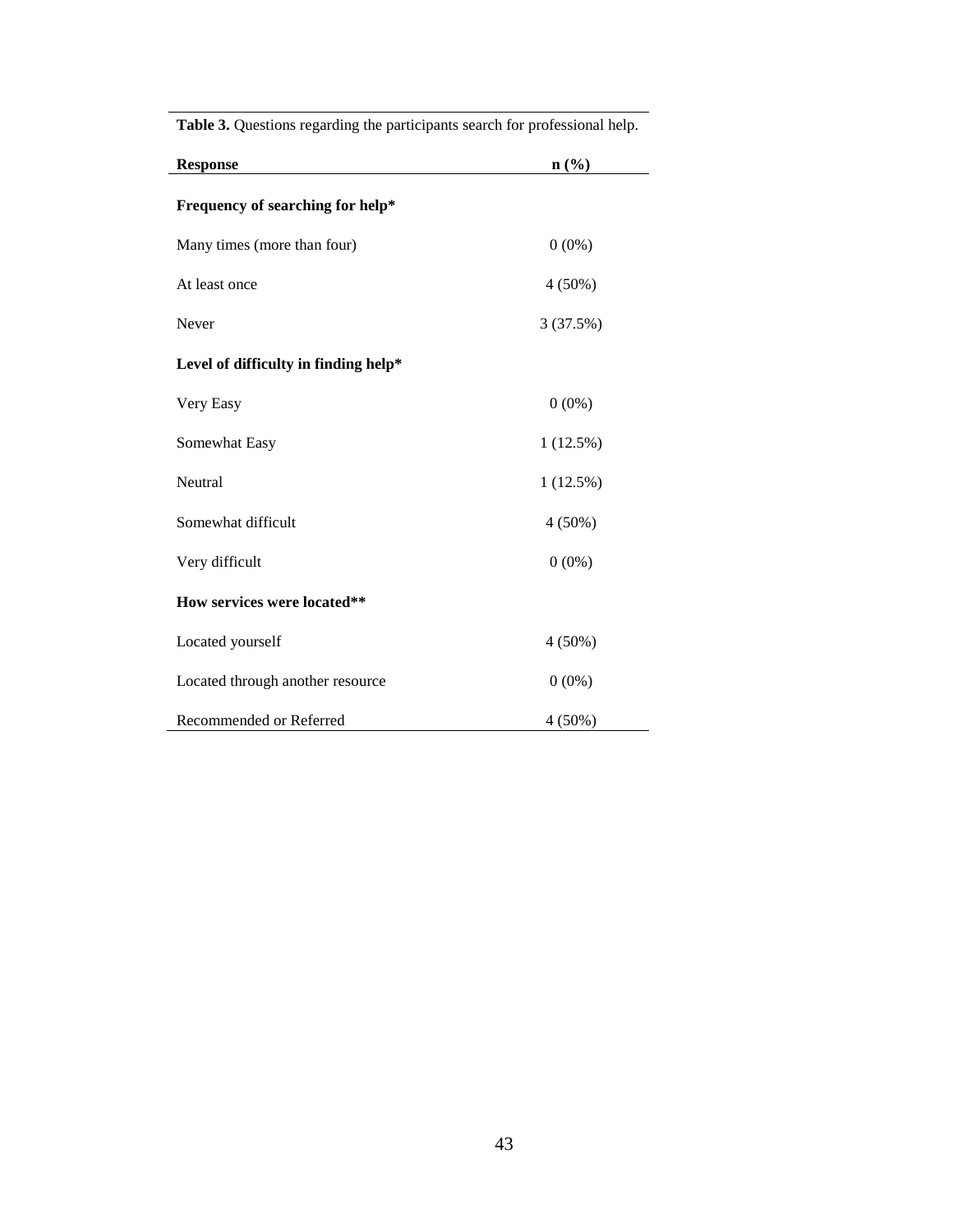| Table 4. Participants' assessment of services obtained.    |                             |  |  |
|------------------------------------------------------------|-----------------------------|--|--|
| <b>Response</b>                                            | $n\left(\frac{0}{0}\right)$ |  |  |
| Perceived value of quality of services*                    |                             |  |  |
| <b>Extremely Helpful</b>                                   | $0(0\%)$                    |  |  |
| Helpful                                                    | 3 (37.5%)                   |  |  |
| Did not help                                               | $0(0\%)$                    |  |  |
| Neutral                                                    | 3 (37.5%)                   |  |  |
| Affordability of services*                                 |                             |  |  |
| Very Affordable                                            | $0(0\%)$                    |  |  |
| Affordable                                                 | $4(50\%)$                   |  |  |
| Could not utilize services due to cost                     | $0(0\%)$                    |  |  |
| Not applicable                                             | $0(0\%)$                    |  |  |
| Service providers utilized*                                |                             |  |  |
| Speech and Language Pathologist                            | 3 (37.5%)                   |  |  |
| Occupational Therapist                                     | 6(75%)                      |  |  |
| <b>Behavioral Analyst</b>                                  | 2(25%)                      |  |  |
| <b>Registered Dietitian</b><br>$1.7 - 1$<br>$\blacksquare$ | $0(0\%)$                    |  |  |

\* Participants were able to select multiple answers or none at all therefore the total does not equal 100%.